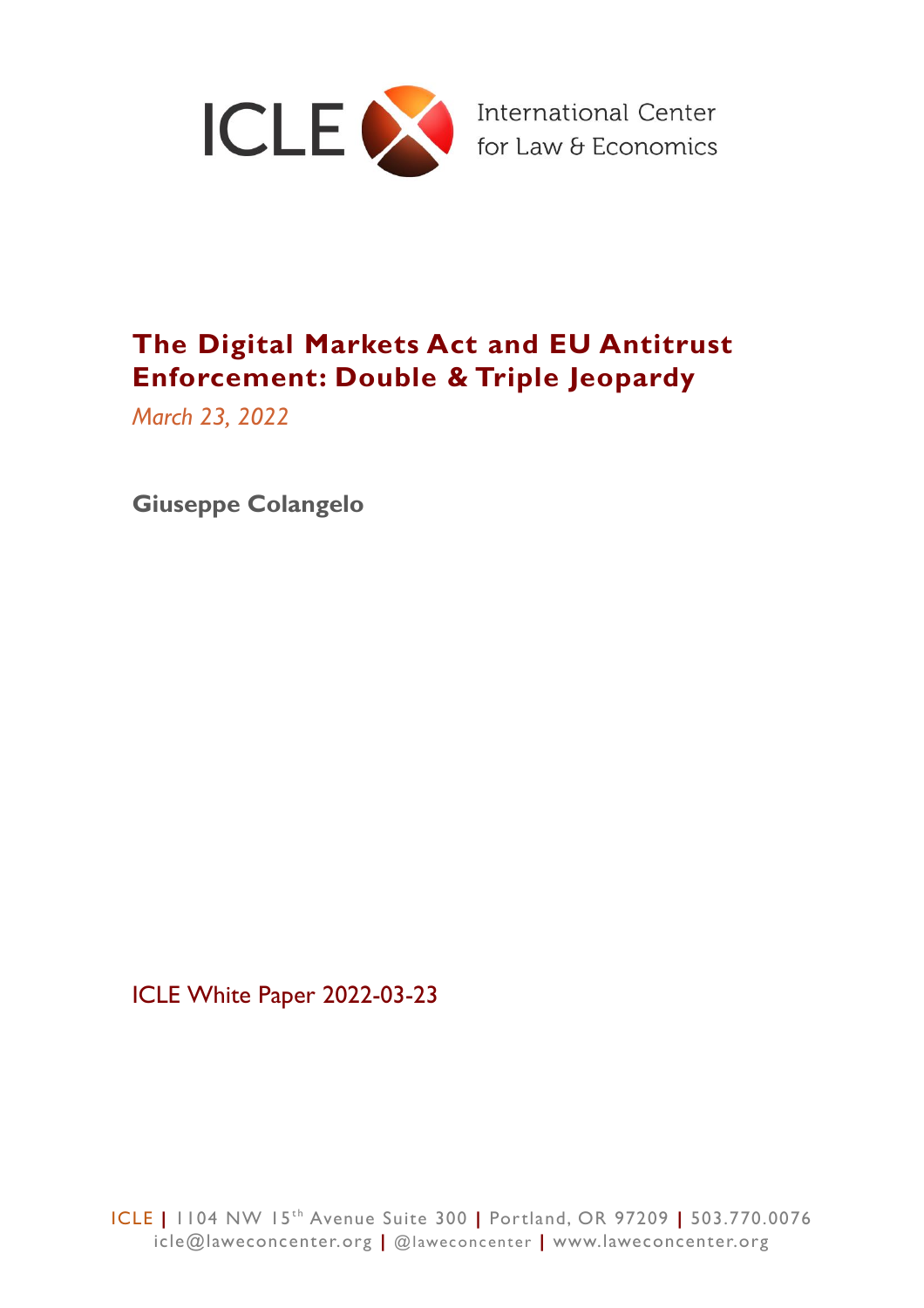## **The Digital Markets Act and EU Antitrust Enforcement: Double & Triple Jeopardy**

*March 23, 2022*

**Giuseppe Colangelo\***

## **Executive Summary**

In contrast to its stated aims to promote a Digital Single Market across the European Union, the proposed Digital Markets Act (DMA) could serve to fragment Europe's legal framework even further, largely due to overlaps with competition law. This paper provides an analytical overview of areas where conflicts would inevitably arise from dual application of the DMA and European and national-level antitrust rules. It counsels full centralization of the DMA's enforcement at the EU level to avoid further fragmentation, as well as constraining the law's scope by limiting its application to a few large platform ecosystems.

## **I. INTRODUCTION**

The Digital Markets Act (DMA) has entered the last and decisive stage of its approval process. With the Council of Europe having reached consensus on its general approach<sup>1</sup> and the European Parliament having adopted amendments, $^2$  the DMA proposal has moved into the inter-institutional negotiations known as the so-called "trilogue."

The DMA has spurred a lively debate since it initially was proposed by the European Commission in December 2020.<sup>3</sup> This deliberative process has touched on all the proposal's features, including its aims and scope, the regulations and rule-based approach it would adopt, and the measure's institutional design. However, given the positions

<sup>\*</sup> Giuseppe Colangelo is the Jean Monnet Professor of EU Innovation Policy and an associate professor of law and economics at the University of Basilicata; adjunct professor of markets, regulations and law, and of competition and markets of innovation at the Libera Università Internazionale degli Studi Sociali (LUISS); Transatlantic Technology Law Forum (TTL) Fellow at Stanford Law School and University of Vienna; and an academic affiliate with the International Center for Law & Economics (ICLE).

<sup>&</sup>lt;sup>1</sup> Proposal for a Regulation of the European Parliament and of the Council on Contestable and Fair Markets on the Digital *Sector (Digital Markets Act) - General Approach*, COUNCIL OF THE EUROPEAN UNION (Nov. 16, 2021), *available at* [https://data.consilium.europa.eu/doc/document/ST-13801-2021-INIT/en/pdf.](https://data.consilium.europa.eu/doc/document/ST-13801-2021-INIT/en/pdf)

<sup>2</sup> *Amendments Adopted on the Proposal for a Regulation of the European Parliament and of the Council on Contestable and Fair Markets in the Digital Sector (Digital Markets Act)*, EUROPEAN PARLIAMENT (Dec. 15, 2021), [https://www.europarl.europa.eu/doceo/document/TA-9-2021-12-15\\_EN.html.](https://www.europarl.europa.eu/doceo/document/TA-9-2021-12-15_EN.html)

<sup>3</sup> *Proposal for a Regulation on Contestable and Fair Markets in the Digital Sector (Digital Markets Act)*, EUROPEAN COMMISSION (Dec. 15, 2020), *available at* [https://eur-lex.europa.eu/legal](https://eur-lex.europa.eu/legal-content/EN/TXT/PDF/?uri=CELEX:52020PC0842&from=en)[content/EN/TXT/PDF/?uri=CELEX:52020PC0842&from=en.](https://eur-lex.europa.eu/legal-content/EN/TXT/PDF/?uri=CELEX:52020PC0842&from=en)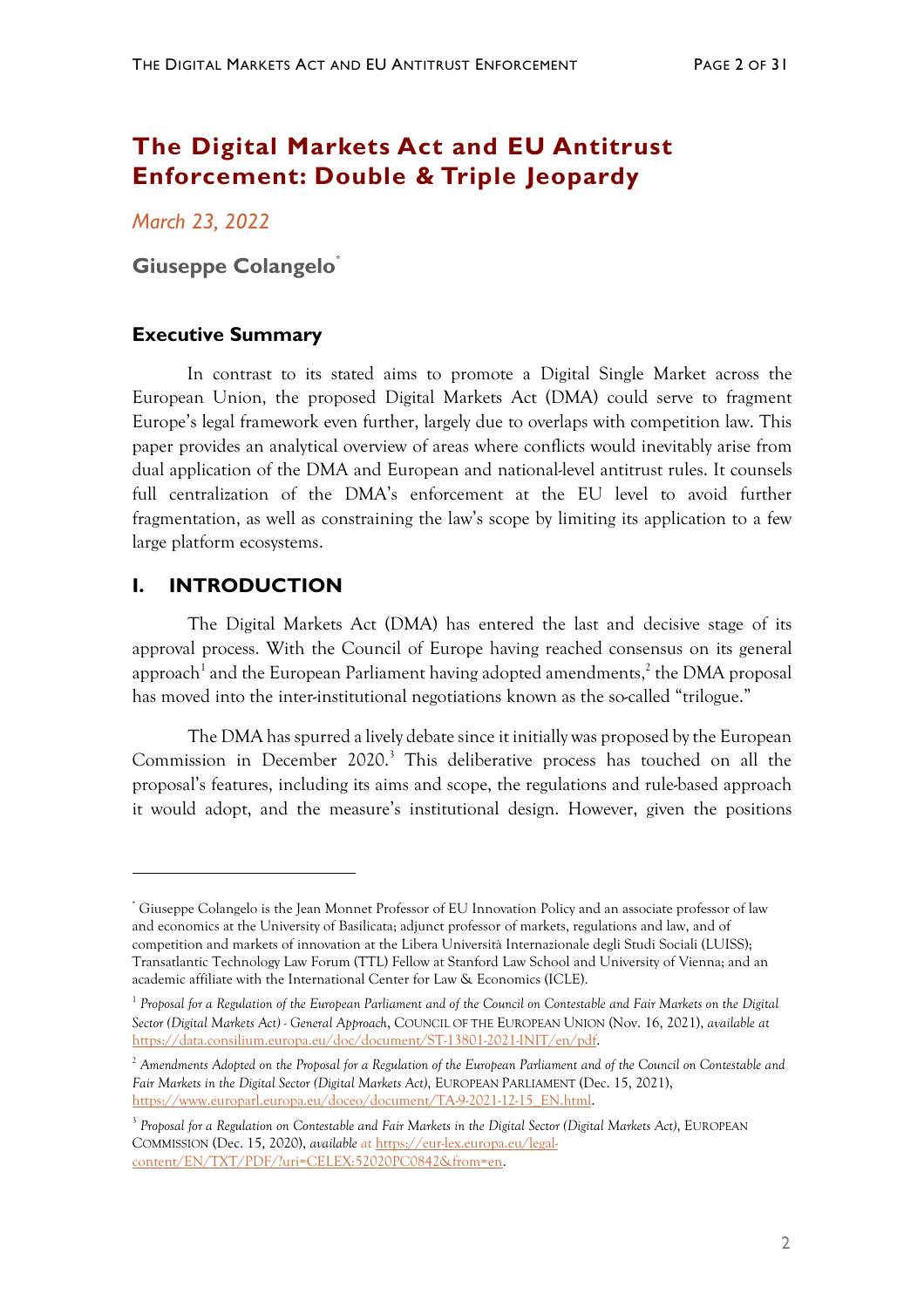expressed by the Council and the Parliament, the rationale for DMA intervention and the proposal's relationship with antitrust law remain relevant topics for exploration.

The DMA is grounded explicitly on the notion that competition law alone is insufficient to effectively address the challenges and systemic problems posed by the digital platform economy. Indeed, the scope of antitrust is limited to certain instances of market power (e.g., dominance on specific markets) and of anti-competitive behavior.<sup>4</sup> Further, its enforcement occurs *ex post* and requires extensive investigation on a case-by-case basis of what are often very complex sets of facts.<sup>5</sup> Moreover, it may not effectively address the challenges to well-functioning markets posed by the conduct of gatekeepers, who are not necessarily dominant in competition-law terms.<sup>6</sup> As a result, proposals such as the DMA invoke regulatory intervention to complement traditional antitrust rules by introducing a set of *ex ante* obligations for online platforms designated as gatekeepers. This also allows enforcers to dispense with the laborious process of defining relevant markets, proving dominance, and measuring market effects.

The DMA's framers declare that the law aims to protect different legal interests than antitrust rules do. That is, rather than seeking to protect undistorted competition on any given market, the DMA look to ensure that markets where gatekeepers are present remain contestable and fair, independent from the actual, likely, or presumed effects of the conduct of a given gatekeeper.<sup>7</sup> Accordingly, the relevant legal basis for the DMA is found not in Article 103 of the Treaty on the Functioning of the European Union (TFEU), which is intended to implement antitrust rules pursuant to Articles 101 and 102 TFEU, but rather in Article 114 TFEU, covering "Common Rules on Competition, Taxation and Approximation of Laws." Further, from an institutional-design perspective, the DMA opts for centralized implementation and enforcement at the EU level, rather than the traditional decentralized or parallel antitrust enforcement at the national level.

Because the intent of the DMA is to serve as a complementary regulatory scheme, traditional antitrust rules will remain applicable. However, those rules would not alleviate the obligations imposed on gatekeepers under the forthcoming DMA regulations and, particularly, efforts to make the DMA's application uniform and effective.<sup>8</sup>

Despite claims that the DMA is not an instrument of competition  $law<sup>9</sup>$  and thus would not affect how antitrust rules apply in digital markets, the forthcoming regime

<sup>4</sup> *Ibid.*, Recital 5.

<sup>5</sup> *Ibid.*

<sup>6</sup> *Ibid.*

<sup>7</sup> *Ibid.*, Recital 10.

<sup>8</sup> *Ibid.*, Recital 9 and Article 1(5).

<sup>9</sup> Margrethe Vestager, *Competition in a Digital Age*, speech to the EUROPEAN INTERNET FORUM (Mar. 17, 2021), [https://ec.europa.eu/commission/commissioners/2019-2024/vestager/announcements/competition-digital](https://ec.europa.eu/commission/commissioners/2019-2024/vestager/announcements/competition-digital-age_en)[age\\_en.](https://ec.europa.eu/commission/commissioners/2019-2024/vestager/announcements/competition-digital-age_en)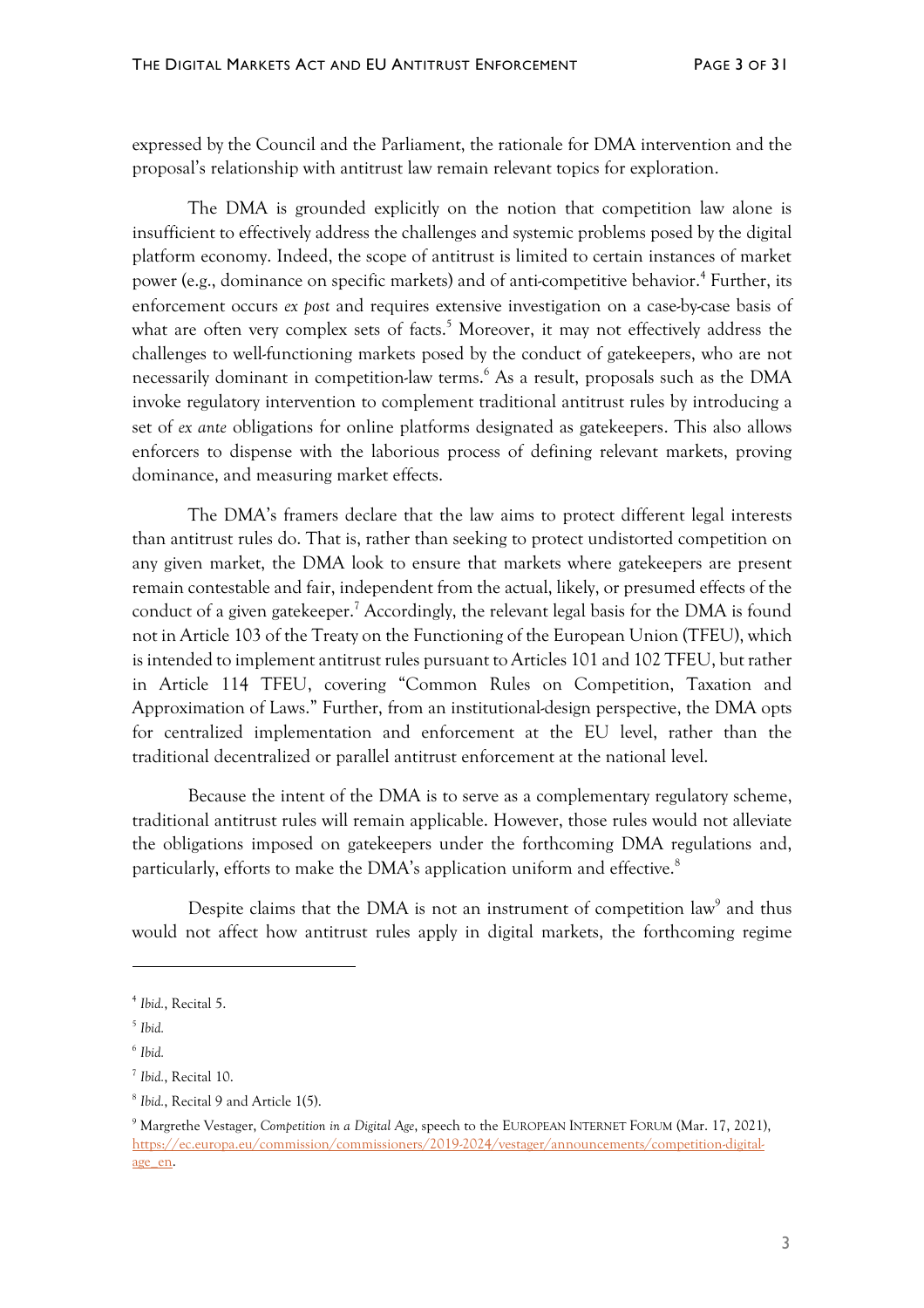appears to blur the line between regulation and antitrust by mixing their respective features and goals. Indeed, the DMA shares the same aims and protects the same legal interests as competition law.<sup>10</sup> Further, its list of prohibitions is effectively a synopsis of past and ongoing antitrust cases.<sup>11</sup> Therefore, the proposal can be described as a sector-specific competition law,<sup>12</sup> or a shift toward a more regulatory approach to competition law–one that is designed to allow assessments to be made more quickly and through a more simplified process. 13

Acknowledging the continuum between competition law and the DMA, the European Competition Network (ECN) and some EU member states (self-anointed "friends of an effective DMA") have proposed empowering national competition authorities (NCAs) to enforce DMA obligations.<sup>14</sup> Under this approach, while the European Commission would remain primarily responsible for enforcing the DMA and would have sole jurisdiction for designating gatekeepers or granting exemptions, NCAs would be permitted to enforce the DMA's obligations and to use investigative and monitoring powers at their own initiative. According to supporters of this approach, the concurrent competence of the Commission and NCAs is needed to avoid the risks of conflicting decisions or remedies that would undermine the effectiveness and coherence of both the DMA and antitrust law (and, ultimately, the integrity of the internal market.)<sup>15</sup>

These risks have been heightened by the fact that Germany (one of the "friends of an effective DMA") subsequently empowered its NCA, the Bundeskartellamt, to intervene at an early stage in cases where it finds that competition is threatened by large digital companies—in essence, granting the agency a regulatory tool that is functionally equivalent to the DMA.<sup>16</sup> Further, several member states are preparing to apply national rules on relative market power and economic dependence to large digital platforms, with the goal of correcting perceived imbalances of bargaining power between online platforms and

[https://www.bmwi.de/Redaktion/DE/Downloads/XYZ/zweites-gemeinsames-positionspapier-der-friends-of-an](https://www.bmwi.de/Redaktion/DE/Downloads/XYZ/zweites-gemeinsames-positionspapier-der-friends-of-an-effective-digital-markets-act.pdf?__blob=publicationFile&v=4)[effective-digital-markets-act.pdf?\\_\\_blob=publicationFile&v=4.](https://www.bmwi.de/Redaktion/DE/Downloads/XYZ/zweites-gemeinsames-positionspapier-der-friends-of-an-effective-digital-markets-act.pdf?__blob=publicationFile&v=4) 

<sup>10</sup> Heike Schweitzer, *The Art to Make Gatekeeper Positions Contestable and the Challenge to Know What Is Fair: A Discussion of the Digital Markets Act Proposal*, 3 ZEUP 503 (Jun. 11, 2021).

<sup>11</sup> Cristina Caffarra and Fiona Scott Morton, *The European Commission Digital Markets Act: A Translation*, VOX EU (Jan. 5, 2021), [https://voxeu.org/article/european-commission-digital-markets-act-translation.](https://voxeu.org/article/european-commission-digital-markets-act-translation)

<sup>12</sup> Nicolas Petit, *The Proposed Digital Markets Act (DMA): A Legal and Policy Review*, 12 J. EUR. COMPET. LAW PRACT 529 (May 11, 2021).

<sup>13</sup> Marco Cappai and Giuseppe Colangelo, *Taming Digital Gatekeepers: The More Regulatory Approach to Antitrust Law*, 41 COMPUT. LAW SECUR. REV. 1 (Apr. 9, 2021).

<sup>14</sup> *How National Competition Agencies Can Strengthen the DMA*, EUROPEAN COMPETITION NETWORK (Jun. 22, 2021), *available at* [https://ec.europa.eu/competition/ecn/DMA\\_joint\\_EU\\_NCAs\\_paper\\_21.06.2021.pdf;](https://ec.europa.eu/competition/ecn/DMA_joint_EU_NCAs_paper_21.06.2021.pdf) *Strengthening the Digital Markets Act and Its Enforcement*, GERMAN FEDERAL MINISTRY FOR ECONOMIC AFFAIRS AND ENERGY, FRENCH MINISTÉRE DE L'ÉCONOMIE, LES FINANCE ET DE LA RELANCE, DUTCH MINISTRY OF ECONOMIC AFFAIRS AND CLIMATE POLICY, (May 27, 2021), *available at*

<sup>15</sup> European Competition Network, *supra* note 14, 6-7.

<sup>16</sup> *See* Section 19a of the *GWB Digitalization Act* (Jan. 18, 2021), [https://www.bundesrat.de/SharedDocs/beratungsvorgaenge/2021/0001-0100/0038-21.html.](https://www.bundesrat.de/SharedDocs/beratungsvorgaenge/2021/0001-0100/0038-21.html)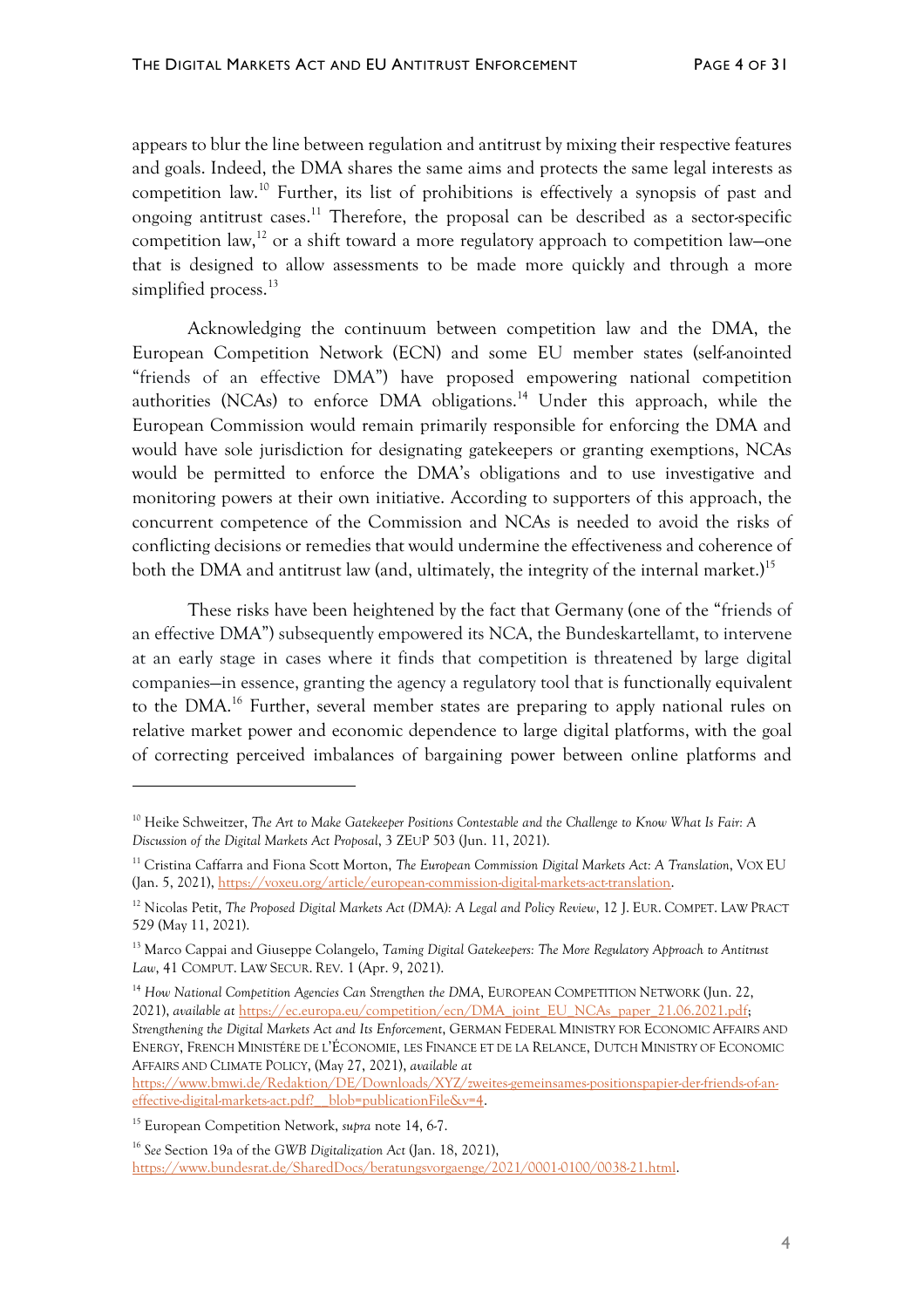business users.<sup>17</sup> As a result of these intersections among the DMA, national and European antitrust rules, and national laws on superior bargaining power, a digital platform may be subject to cumulative proceedings for the very same conduct, facing risks of double (or even triple and quadruple) jeopardy. $^{18}$ 

The aim of this paper is to guide the reader through the jungle of potentially overlapping rules that will affect European digital markets in the post-DMA world. It attempts to demonstrate that, despite significant concerns about both the DMA's content and its rationale, full centralization of its enforcement at EU level will likely be needed to reduce fragmentation and ensure harmonized implementation of the rules. Frictions with competition law would be further confined by narrowing the DMA's scope to ecosystemrelated issues, thereby limiting its application to the few large platforms that are able to orchestrate an ecosystem.

The paper is structured as follows. Section II analyzes the intersection between the DMA and competition law. Section III examines the DMA's enforcement structure and the solutions advanced to safeguard cooperation and coordination with member states. Section IV illustrates the arguments supporting full centralization of DMA enforcement and the need to narrow its scope. Section V concludes.

## **II. DMA INTERSECTION WITH COMPETITION LAW**

Multiple overlaps and conflicts may arise from the dual application of the DMA and competition rules. As this section explains, this includes overlaps with both European competition rules as well as national competition laws, including platform-specific rules and rules against the abuse of economic dependence in trading relationships

#### **A. Overlaps with European Competition Law**

Doubts and concerns about the relationship between the DMA and the enforcement of competition rules reflect the unclear aims and scope of the former. The DMA is not supposed to be competition law and its legal basis requires distinctive objectives and principles to justify the shift from competition law to regulation. However, despite ostensibly protecting a different legal interest, there is little to demarcate how the DMA's promotion of fairness and contestability differs in substance or scope from competition law.<sup>19</sup> The DMA merely states that it aims to promote fairness and

<sup>17</sup> *See, e.g.,* German GWB Digitalization Act, *supra* note 16; *See*, also, *Belgian Royal Decree of 31 July 2020 Amending Books I and IV of the Code of Economic Law as Concerns the Abuse of Economic Dependence*, BELGIAN OFFICIAL GAZETTE (Jul. 19, 2020),

[http://www.ejustice.just.fgov.be/cgi\\_loi/change\\_lg.pl?language=fr&la=F&cn=2019040453&table\\_name=loi.](http://www.ejustice.just.fgov.be/cgi_loi/change_lg.pl?language=fr&la=F&cn=2019040453&table_name=loi)

<sup>&</sup>lt;sup>18</sup> Marco Cappai and Giuseppe Colangelo, *A Unified Test for the European Ne Bis in Idem Principle: The Case Study of Digital Markets Regulation*, SSRN working paper (Oct. 27, 2021), [https://papers.ssrn.com/sol3/papers.cfm?abstract\\_id=3951088.](https://papers.ssrn.com/sol3/papers.cfm?abstract_id=3951088)

<sup>19</sup> Pinar Akman, *Regulating Competition in Digital Platform Markets: A Critical Assessment of the Framework and Approach of the EU Digital Markets Act,* 47 EUR. LAW REV. 85 (Dec. 17, 2021); Schweitzer, *supra* note 10.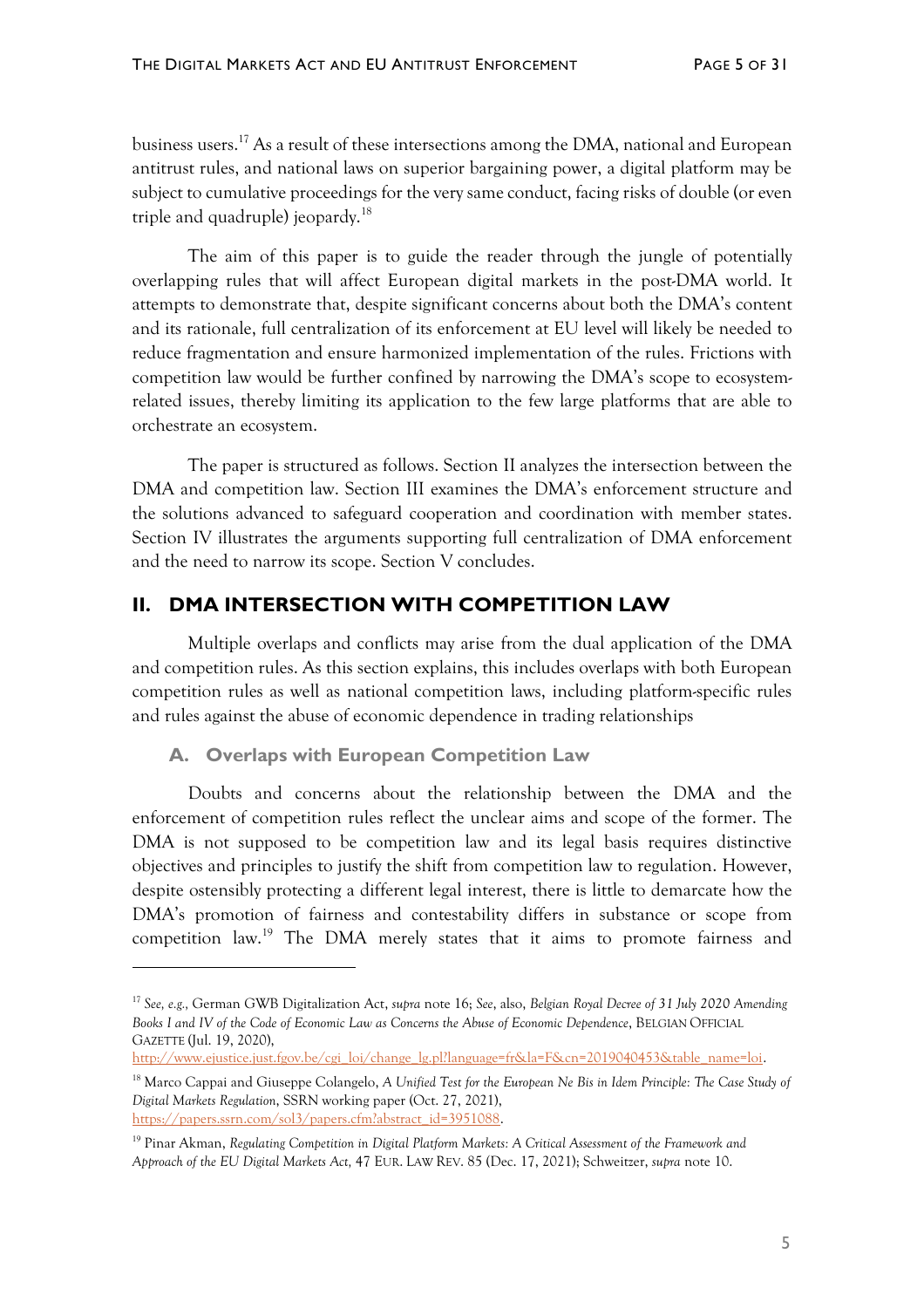contestability, without defining either of these concepts or indicating how the obligations it would impose on digital gatekeepers will fulfill each objective.<sup>20</sup> The overlap with antitrust law is even more obvious in the amendments approved by the European Parliament, which expanded the regulation's scope to include fostering innovation and increasing consumer welfare.<sup>21</sup>

Moreover, the obligations introduced by the DMA essentially capture practices subject to past and ongoing antitrust investigations.<sup>22</sup> For example, the prohibition on combining personal data across a gatekeeper's services is clearly inspired by the German Bundeskartellamt case against Facebook.<sup>23</sup> The rule on most favored nation (MFN) clauses (or parity clauses) targets the longstanding disputes between NCAs and online travel agents (OTAs) such as Booking.com and Expedia, <sup>24</sup> as well as the European Commission's e-books case against Amazon. <sup>25</sup> Another obligation takes inspiration from the Commission's *Google Android* case by prohibiting platforms from requiring users who wish to subscribe to or

<sup>20</sup> *See* Alexandre de Streel, Richard Feasey, Jan Kramer, and Giorgio Monti, *Making the Digital Markets Act More Resilient and Effective*, CENTRE ON REGULATION IN EUROPE RECOMMENDATIONS PAPER, 43 (May 26, 2021) [https://cerre.eu/publications/european-parliament-digital-markets-act-dma-resilient-effective](https://cerre.eu/publications/european-parliament-digital-markets-act-dma-resilient-effective/) (finding that it is vital that the meanings of the contestability and fairness concepts are clear); Gregory S. Crawford, Jacques Crémer, David Dinielli, Amelia Fletcher, Paul Heidhues, Monika Schnitzer, Fiona M. Scott Morton, and Katja Seim, *Fairness and Contestability in the Digital Markets Act*, THE TOBIN CENTER FOR ECONOMIC POLICY AT YALE, Digital Regulation Project Policy Discussion Paper No. 3 (Jul. 6, 2021), *available at* [https://tobin.yale.edu/sites/default/files/Digital%20Regulation%20Project%20Papers/Digital%20Regulation%](https://tobin.yale.edu/sites/default/files/Digital%20Regulation%20Project%20Papers/Digital%20Regulation%20Project%20-%20Fairness%20and%20Contestability%20-%20Discussion%20Paper%20No%203.pdf) [20Project%20-%20Fairness%20and%20Contestability%20-%20Discussion%20Paper%20No%203.pdf](https://tobin.yale.edu/sites/default/files/Digital%20Regulation%20Project%20Papers/Digital%20Regulation%20Project%20-%20Fairness%20and%20Contestability%20-%20Discussion%20Paper%20No%203.pdf) (noting that, although they would seem to refer to different phenomena, the DMA uses the terms "fairness" and "contestability" almost exclusively in conjunction); Petit, *supra* note 12 (noting that the DMA is underspecified and that it does not give the reader confidence that there is clarity of purpose behind legislative efforts to increase fairness and contestability); Rupprecht Podszun, Philipp Bongartz, and Sarah Langenstein, *The Digital Markets Act: Moving from Competition Law to Regulation for Large Gatekeepers*, 2 EUCML 60 (2021) (arguing that the DMA needs a more principled approach).

<sup>21</sup> European Parliament, *supra* note 2, Article 1.

<sup>22</sup> The list of obligations is a "curious game of charades," according to Caffarra and Scott Morton, *supra* note 11. *See*, also, European Competition Network, *supra* note 14, 15 (noting that the DMA is built on the evidence provided by competition-law cases and sectoral inquiries of various European competition authorities, including the Commission); Podszun, Bongartz, and Langenstein, *supra* note 20 (arguing that the DMA's approach lacks a set of meaningful principles and that its rules resemble a random selection of theories from past and ongoing competition cases).

<sup>23</sup> *Case B6-22/16 Facebook*, BUNDESKARTELLAMT (Feb. 6, 2019), *available at* [https://www.bundeskartellamt.de/SharedDocs/Entscheidung/EN/Entscheidungen/Missbrauchsaufsicht/2019/](https://www.bundeskartellamt.de/SharedDocs/Entscheidung/EN/Entscheidungen/Missbrauchsaufsicht/2019/B6-22-16.pdf?__blob=publicationFile&v=5) B6-22-16.pdf? blob=publicationFile&v=5.

<sup>24</sup> For an overview, *see* Pinar Akman, *Online Platforms, Agency, and Competition Law: Mind the Gap*, 43 FORDHAM INT. LAW J. 209 (2019); Margherita Colangelo, *Parity Clauses and Competition Law in Digital Marketplaces: The Case of Online Hotel Booking*, 8 J. EUR. COMPET. LAW PRACT. 3 (2017).

<sup>25</sup> *Case AT.40153, E-book MFNs and Related Matters (Amazon)*, EUROPEAN COMMISSION (May 4, 2017), *available at* [https://ec.europa.eu/competition/antitrust/cases/dec\\_docs/40153/40153\\_4392\\_3.pdf.](https://ec.europa.eu/competition/antitrust/cases/dec_docs/40153/40153_4392_3.pdf)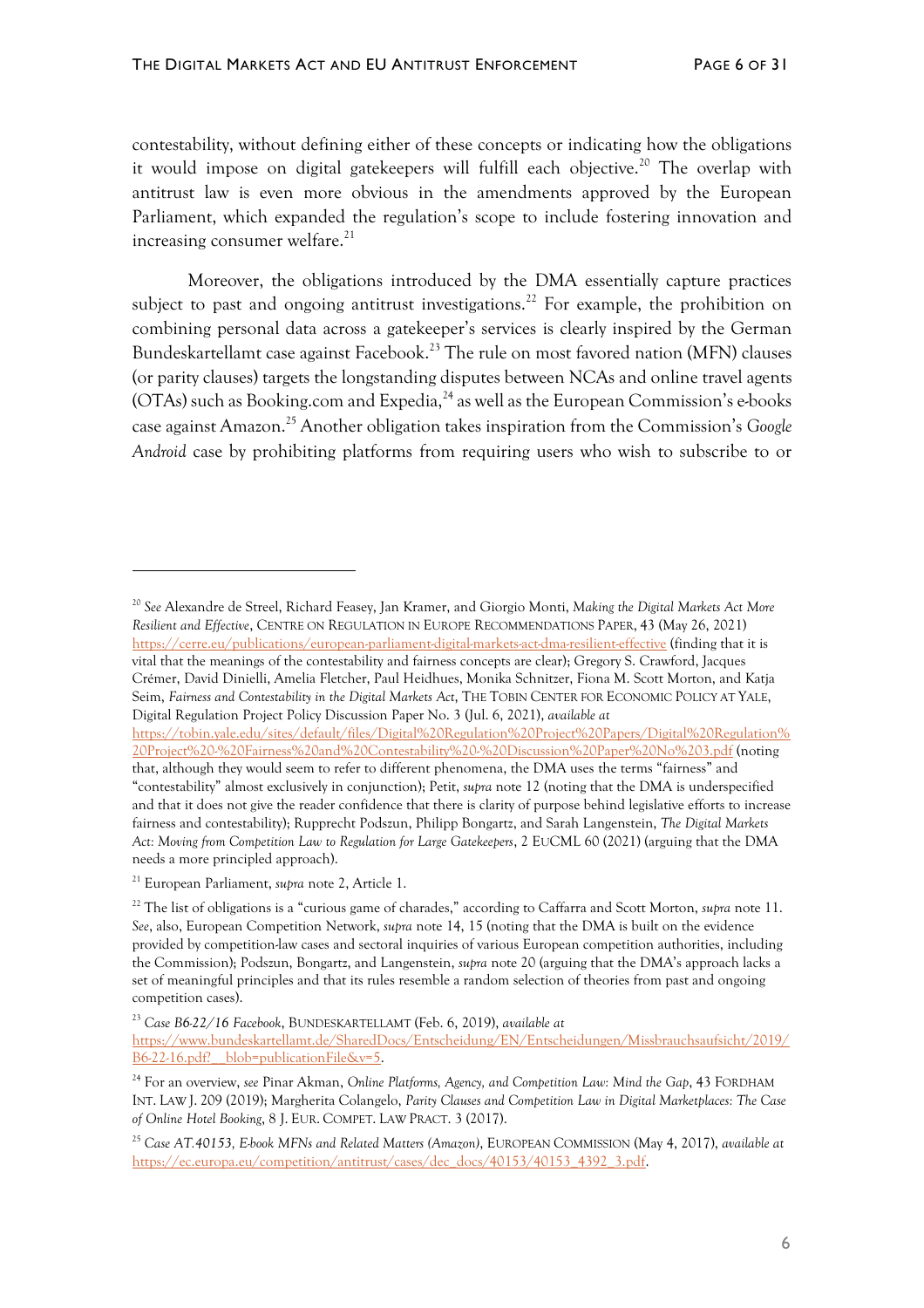register with one core platform service to also have to subscribe to or register with another core platform service operated by the same gatekeeper. 26

Some of the contested practices in online advertising markets (*i.e.,* the so-called "adtech" supply chain) that led the European Commission to open proceedings in the *Google AdTech* case find a regulatory answer in the DMA's obligation for gatekeeper platforms to provide information regarding prices paid by advertisers and paid to publishers, both for a given ad and for each of the relevant advertising services provided by the gatekeeper, to any advertisers and publishers to whom a gatekeeper supplies advertising services. <sup>27</sup> Another rule codifies the *ex ante* treatment of self-preferencing, which the European Commission first raised in the *Google Shopping* case. <sup>28</sup> The investigations launched by the European Commission and some NCAs into the *Amazon Buy Box* (and, more recently, into *Facebook Marketplace*) appear to have inspired the DMA's ban on "sherlocking" (*i.e.*, the use of a business user's data to compete against them).<sup>29</sup>

Finally, some of the DMA's prohibitions are explicitly intended to tackle controversial practices in the Google and Apple app-store ecosystems, which are at the center of several antitrust cases and legislative initiatives around the world. <sup>30</sup> These include the duty to allow sideloading and to offer fair, reasonable, and non-discriminatory (FRAND) access conditions to business users, as well as the ban on anti-steering rules; on preventing end users from uninstalling any pre-installed software applications; and on providing preferential access to technical functionality to a platform's own ancillary services, such as identification or payment services and technical services that support the provision of payment services.

As a result, the DMA initiative appears to be guided not by distinctive principles and theories of harm, but rather by the need to fill perceived antitrust-enforcement gaps. Indeed, the Impact Assessment supporting the proposal argued that competition law is not

[https://www.accc.gov.au/system/files/Digital%20platforms%20inquiry%20-%20final%20report.pdf;](https://www.accc.gov.au/system/files/Digital%20platforms%20inquiry%20-%20final%20report.pdf) and *Online Platforms and Digital Advertising - Market Study Final Report*, U.K. COMPETITION AND MARKETS AUTHORITY (Jul. 1, 2020)[, https://www.gov.uk/cma-cases/online-platforms-and-digital-advertising-market-study.](https://www.gov.uk/cma-cases/online-platforms-and-digital-advertising-market-study)

<sup>26</sup> *Case AT.40099 Google Android*, EUROPEAN COMMISSION (Jul. 18, 2018), *available at*

[https://ec.europa.eu/competition/antitrust/cases/dec\\_docs/40099/40099\\_9993\\_3.pdf.](https://ec.europa.eu/competition/antitrust/cases/dec_docs/40099/40099_9993_3.pdf)

<sup>27</sup> *Case AT.40670 Google - AdTech and Data Related Practices*, EUROPEAN COMMISSION (Jun. 22, 2021), [https://ec.europa.eu/commission/presscorner/detail/en/ip\\_21\\_3143;](https://ec.europa.eu/commission/presscorner/detail/en/ip_21_3143) *see*, also, *Digital Platforms Inquiry – Final Report,* AUSTRALIAN COMPETITION AND CONSUMER COMMISSION (Jul. 26, 2019), *available at*

<sup>28</sup> *Case AT.39740 Google Search (Shopping*), EUROPEAN COMMISSION (Jun. 27, 2017)*, available at* [https://ec.europa.eu/competition/antitrust/cases/dec\\_docs/39740/39740\\_14996\\_3.pdf.](https://ec.europa.eu/competition/antitrust/cases/dec_docs/39740/39740_14996_3.pdf)

<sup>29</sup> *Case AT.40703 Amazon – Buy Box*, EUROPEAN COMMISSION (Nov. 10, 2020), [https://ec.europa.eu/competition/elojade/isef/case\\_details.cfm?proc\\_code=1\\_AT\\_40703;](https://ec.europa.eu/competition/elojade/isef/case_details.cfm?proc_code=1_AT_40703) *Case AT.40684 Facebook Leveraging*, EUROPEAN COMMISSION (Jun. 4, 2021) [https://ec.europa.eu/competition/elojade/isef/case\\_details.cfm?proc\\_code=1\\_AT\\_40684.](https://ec.europa.eu/competition/elojade/isef/case_details.cfm?proc_code=1_AT_40684)

<sup>30</sup> *See* Oscar Borgogno and Giuseppe Colangelo, *Platform and Device Neutrality Regime: The Transatlantic New Competition Rulebook for App Stores?*, Stanford-Vienna TTLF Working Paper No. 83 (Feb. 14, 2022), [https://papers.ssrn.com/sol3/papers.cfm?abstract\\_id=4000597.](https://papers.ssrn.com/sol3/papers.cfm?abstract_id=4000597)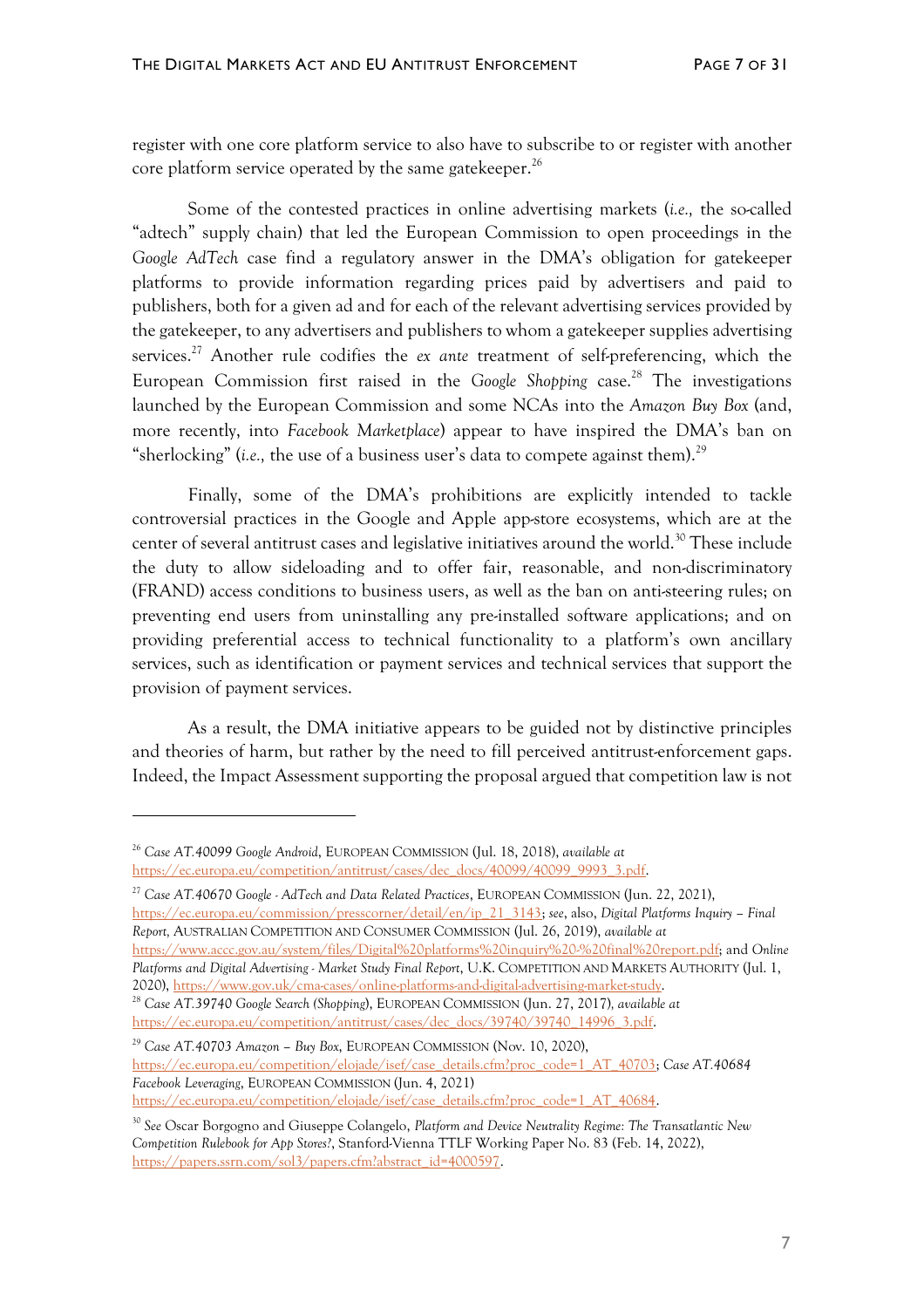always the ideal solution to address the challenges posed by the digital economy, citing problems in defining relevant markets, lengthy timeframes to bring enforcement actions, high legal thresholds to prove abuse, and the backward-looking nature of intervention.<sup>31</sup> The European Commission has noted that it considers antitrust tools unfit to effectively tackle the conduct of digital gatekeepers because they are applied *ex post* and at the end of extensive investigations of complex facts on a case-by-case and context-specific basis.<sup>32</sup> Scholars who endorse the European policy initiative similarly acknowledge that a key motivation is to speed the implementation of remedies.<sup>33</sup> The most convincing objections raised regarding competition law's inability to address the issues covered by the DMA concern not the substance of the law, but rather the procedural and institutional framework for its enforcement.<sup>34</sup>

Therefore, the *raison d'être* for the DMA's *ex ante* regulation resides more in perceived enforcement failures than in market failures. <sup>35</sup> The emphasis is on the speed of intervention. The DMA thus differs from the current regime of antitrust liability more in degree than in the nature of the law. 36

In service of this goal of speedier enforcement, the DMA dispenses with economic analysis and the efficiency-oriented consumer welfare test, substituting lower legal standards and evidentiary burdens.<sup>37</sup> Indeed, the DMA frees enforcers from the constraints of antitrust law by removing the requirements to define relevant markets or to establish proof either of dominance or of effects on the market. Further, it prohibits certain practices without even allowing for objective justification or an efficiency defense. Moreover, it not only relaxes the burden of proof relative to the standards of competition law, but also fundamentally shifts responsibility for that burden; instead of the Commission needing to

<sup>33</sup> Luís Cabral, Justus Haucap, Geoffrey Parker, Georgios Petropoulos, Tommaso Valletti, and Marshall Van Alstyne, *The EU Digital Markets Act*, EUROPEAN COMMISSION JOINT RESEARCH CENTRE, at 10 (2021), *available at* [https://publications.jrc.ec.europa.eu/repository/bitstream/JRC122910/jrc122910\\_external\\_study\\_report\\_-](https://publications.jrc.ec.europa.eu/repository/bitstream/JRC122910/jrc122910_external_study_report_-_the_eu_digital_markets_acts.pdf) [\\_the\\_eu\\_digital\\_markets\\_acts.pdf;](https://publications.jrc.ec.europa.eu/repository/bitstream/JRC122910/jrc122910_external_study_report_-_the_eu_digital_markets_acts.pdf) s*ee,* also, Giorgio Monti, *The Digital Markets Act – Institutional Design and Suggestions for Improvement*, TILBURG LAW AND ECONOMICS CENTER (Mar. 5, 2021), *available at* [https://papers.ssrn.com/sol3/papers.cfm?abstract\\_id=3797730](https://papers.ssrn.com/sol3/papers.cfm?abstract_id=3797730) (considering the DMA as a well-designed tool that surmounts what have been perceived as the main weaknesses of using competition law in digital markets, namely the slowness by which antitrust cases proceed and the lack of teeth in the remedies imposed).

<sup>31</sup> *Digital Markets Act Impact Assessment Support Study - Synthesis Report*, EUROPEAN COMMISSION, at 17 (Dec. 14, 2020), *available at* [https://op.europa.eu/en/publication-detail/-/publication/0a9a636a-3e83-11eb-b27b-](https://op.europa.eu/en/publication-detail/-/publication/0a9a636a-3e83-11eb-b27b-01aa75ed71a1)[01aa75ed71a1.](https://op.europa.eu/en/publication-detail/-/publication/0a9a636a-3e83-11eb-b27b-01aa75ed71a1)

<sup>32</sup> European Commission, *supra* note 3, Recital 5.

<sup>34</sup> Pierre Larouche and Alexandre de Streel, *The European Digital Markets Act: A Revolution Grounded on Traditions*, 12 J. EUR. COMPET. LAW PRACT. 542 (Aug. 27, 2021).

<sup>35</sup> Cappai and Colangelo, *supra* note 13.

<sup>36</sup> Petit, *supra* note 12.

<sup>37</sup> Pablo Ibáñez Colomo, *The Draft Digital Markets Act: A Legal and Institutional Analysis*, 12 J. EUR. COMPET. LAW PRACT. 561, 566 (Feb. 22, 2021).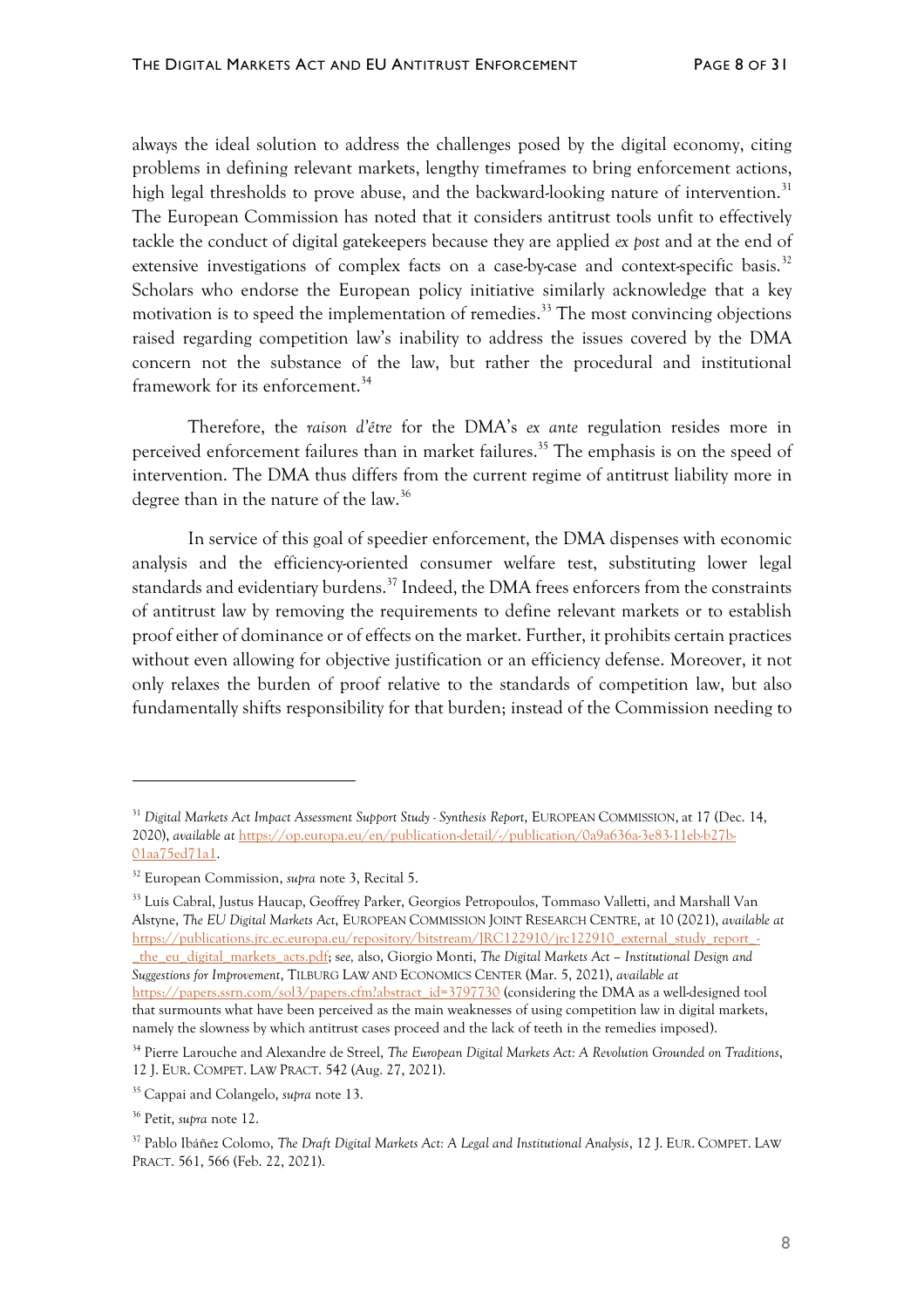prove that there has been a violation in an individual case, gatekeepers must prove affirmatively that they comply with the DMA's statutory obligations.<sup>38</sup>

In sum, the DMA's departure from competition law is merely aimed at getting rid of the "more economic" approach, in order to shorten the process, avoid time-consuming assessments, and secure the result of prohibiting certain practices.<sup>39</sup>

The European Commission, however, apparently also decided to avoid some legislative constraints. Instead of reforming competition rules pursuant to Article 103 TFEU, the Commission opted for Article 114 TFEU as the DMA's legal basis. This choice amounts to a complete overhaul of the competition-policy toolkit. Nonetheless, because the DMA ostensibly pursues different (but complementary) objectives and protects different legal interests than does competition law, Articles 101 and 102 TFEU, as well as the corresponding national antitrust rules, remain applicable to digital gatekeepers. The DMA cannot prevent parallel actions.<sup>40</sup>

There is therefore a tangible risk of overlap between the DMA and the enforcement of competition law. Digital platforms face the risk that they may be prosecuted in parallel cases for the same conduct, which would be at odds with the legal principle of *ne bis in idem* ("not twice about the same"). Platforms also may be exposed to regulatory fragmentation and inconsistency. The risk of overlap with competition law is heightened by the DMA's proposed designation process, which may further widen the law's scope in the future.

The DMA's scope is defined according to a two-step process that includes, first, scrutinizing the nature of services an online platform provides and, then, designating the platform as a "gatekeeper." With regard to the former, the DMA introduces the concept of "core platform services" to define those digital services that, because of their economic features, can confer to a gatekeeper position to the provider. <sup>41</sup> To the long list of services detailed in the draft proposal (including intermediation services, search engines, social networks, video-sharing platform services, number-independent interpersonal communication services, operating systems, cloud-computing services, and advertising services), the European Parliament suggested to also add web browsers, virtual assistants,

<sup>38</sup> *Recommendations for an Effective and Efficient Digital Markets Act*, MONOPOLKOMISSION, at 10 (Oct. 5, 2021), [https://www.monopolkommission.de/en/reports/special-reports/special-reports-on-own-initiative/372-sr-82](https://www.monopolkommission.de/en/reports/special-reports/special-reports-on-own-initiative/372-sr-82-dma.html) [dma.html.](https://www.monopolkommission.de/en/reports/special-reports/special-reports-on-own-initiative/372-sr-82-dma.html)

<sup>39</sup> Conversely, *see* Monti, *supra* note 33 (arguing that the DMA is more than an enhanced and simplified application of antitrust rules because, while the obligations may be criticized as based on existing competition concerns, they are forward-looking in trying to create a regulatory environment in which gatekeeper power is contained and perhaps even reduced).

<sup>40</sup> European Commission, *supra* note 3, Article 1(6).

<sup>41</sup> *Ibid.*, Article 2(2).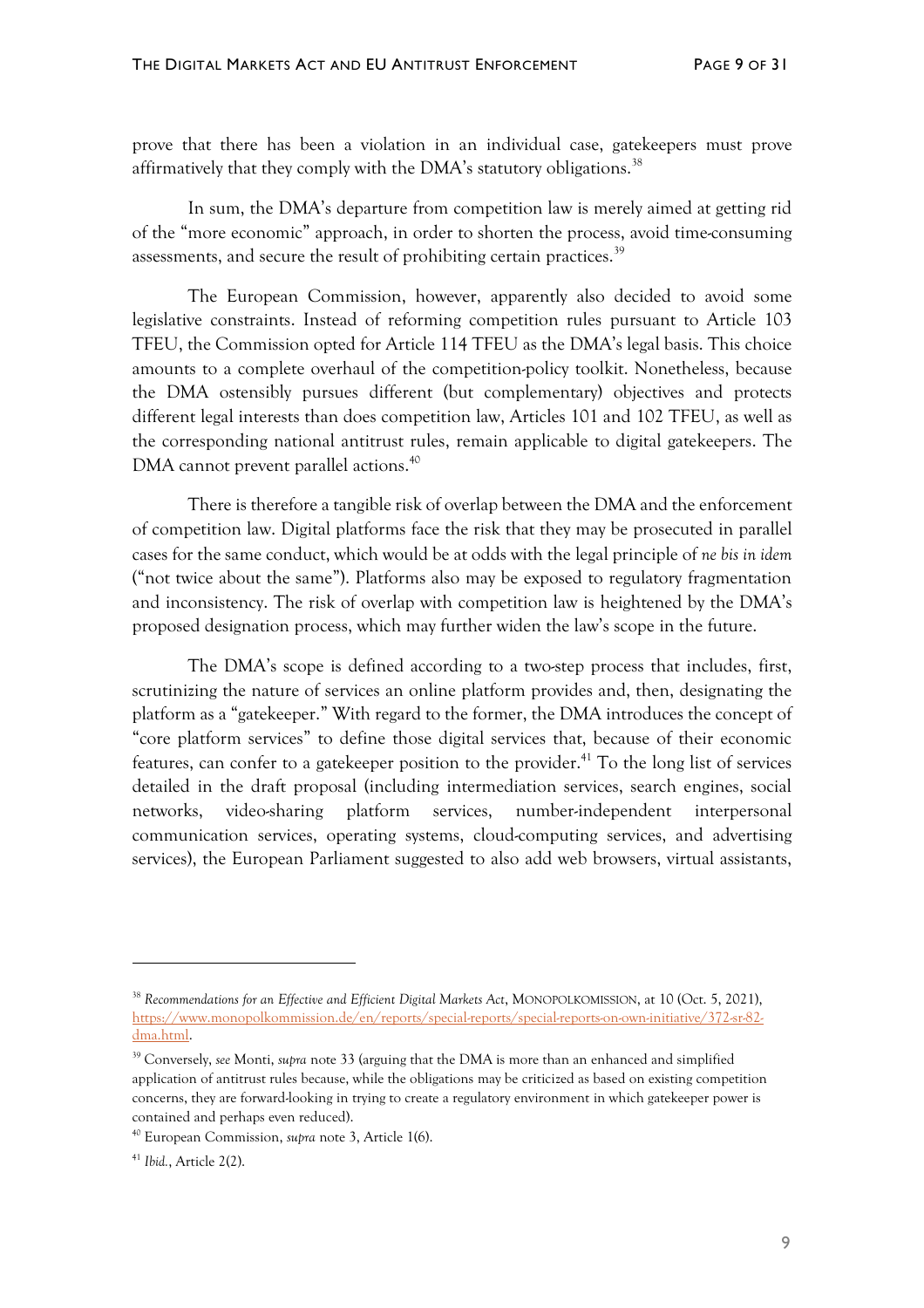and connected TV.<sup>42</sup> Moreover, the DMA allows the Commission to add new services as a result of a market investigation.<sup>43</sup>

An online platform is designated as a gatekeeper according to a test of three qualitative criteria (*i.e.,* if it has a "significant impact" on the internal market, serves as an "important gateway" for business users to reach end users, and enjoys an "entrenched and durable position" in its operations or it is foreseeable that it will enjoy such a position in the near future), each of which are presumed to be met when a prescribed quantitative threshold is crossed.<sup>44</sup> Following a market investigation, the Commission also may identify as a gatekeeper any provider of core platform services, even if it does not satisfy each of the thresholds.<sup>45</sup> Moreover, with the aim of preventing market tipping, the DMA considers it appropriate to designate an emerging firm as a gatekeeper if it meets the criteria of significant impact and important gateway, and it is foreseeable that it may meet the criteria of an entrenched and durable position in the future. 46

Given these criteria, the DMA may be overinclusive. Indeed, according the Impact Assessment accompanying the proposal, the aforementioned thresholds could result in the identification of 10 to 15 gatekeepers.<sup>47</sup> This risk has been acknowledged by the Council, which has suggested improving the DMA's criteria for designating gatekeepers such that only a few large online platforms are targeted. <sup>48</sup> Further, by relying on quantitative thresholds and identifying gatekeepers on the basis of their providing just a single core service, the designation process appears focused more on size than on whether a platform would actually be able to orchestrate an ecosystem.<sup>49</sup> For these reasons, it has been suggested that the DMA's designation criteria should be narrowed by requiring that gatekeeper status be reserved for providers of at least two core services; recognizing relevant differences in platforms' business models; and including measurable proxies of multihoming as part of the definition of entrenchment of market power.<sup>50</sup> Without some further

<sup>49</sup> *See, e.g.*, German Federal Ministry for Economic Affairs and Energy, et al., *supra* note 14 (arguing that the DMA's scope should be more targeted and should take the role of ecosystems into account more explicitly).

<sup>50</sup> *See, e.g.,* Cabral, Haucap, Parker, Petropoulos, Valletti, and Van Alstyne, *supra* note 33; de Streel, Feasey, Kramer, and Monti, *supra* note 2; Damien Geradin, *What Is a Digital Gatekeeper? Which Platforms Should Be Captured by the EC Proposal for a Digital Market Act?*, SSRN working paper (Feb. 18, 2021),

[https://papers.ssrn.com/sol3/papers.cfm?abstract\\_id=3788152;](https://papers.ssrn.com/sol3/papers.cfm?abstract_id=3788152) Michael G. Jacobides, *What Drives and Defines Digital Platform Power?*, EVOLUTION LTD. (Apr. 19, 2021), *available at*

<sup>42</sup> European Parliament, *supra* note 2.

<sup>43</sup> European Commission, *supra* note 3, Article 17(a).

<sup>44</sup> *Ibid.*, Article 3.

<sup>45</sup> *Ibid.*, Article 3(6).

<sup>46</sup> *Ibid.*, Article 15(4).

<sup>47</sup> European Commission, *supra* note 31, para. 148.

<sup>48</sup> Council of the European Union, *supra* note 1.

[https://events.concurrences.com/IMG/pdf/jacobides\\_platform\\_dominance.pdf;](https://events.concurrences.com/IMG/pdf/jacobides_platform_dominance.pdf) Mario Mariniello and Catarina Martins, *Which Platforms Will Be Caught By the Digital Markets Act? The 'Gatekeeper' Dilemma*, BRUEGEL BLOG (Dec.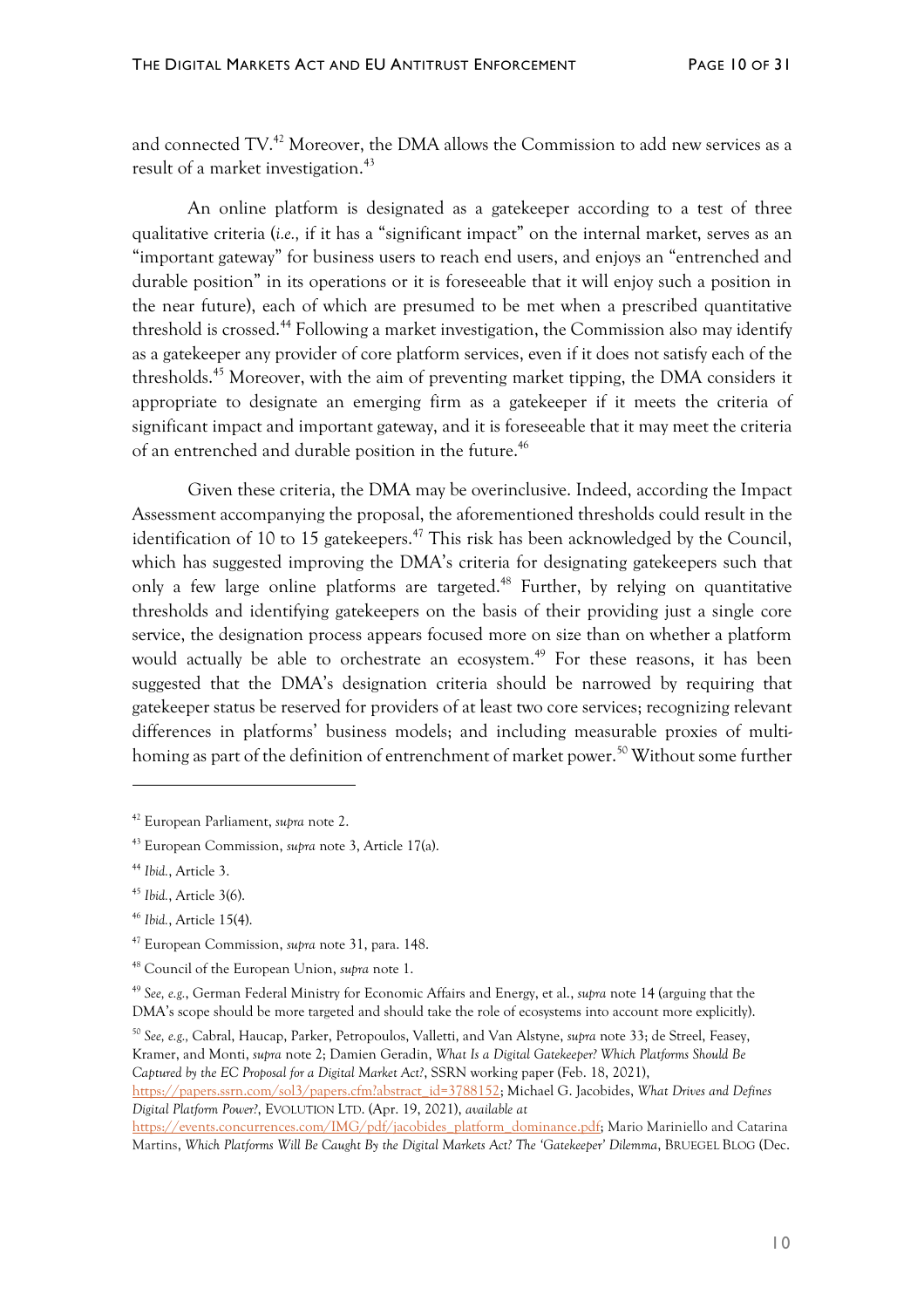constraints on the designation process, the DMA is expected to cover an increasingly large number of firms—well beyond Big Tech and native tech companies—as platform business models emerge in a growing number of industries. 51

#### **B. Overlaps with Other Antitrust Rules**

The concerns related to overlapping proceedings are further exacerbated by concomitant national legislative initiatives that target anticompetitive behaviors in digital markets. Indeed, although the DMA prohibits EU member states from imposing further obligations on gatekeepers, <sup>52</sup> member states remain free to adapt their competition laws to digital markets in accordance with the leeway granted by Article 3(3) of the Modernization Regulation. Moreover, member states may be eager to exploit national rules on economic dependence to tackle potential imbalances of bargaining power between online platforms and their business users.

Four categories of overlap are particularly salient in this regard. The first concerns the conflicts that may arise from enforcement of national rules, particularly where digital platforms are concerned. The second stems from platform-specific amendments to national competitions laws, such as that adopted in Germany. A third source of overlap concerns national laws on economic dependence. Finally, sector-specific legislation—that is, legislation intended to protect weaker parties against the superior bargaining power exerted by digital intermediaries—could also be a source of conflicting obligations for online platforms.

Given this, the same practice may be subject to multiple proceedings, thereby exposing platforms to the risks of double jeopardy and inconsistent treatment, which may vary depending on the NCA and specific national legislation involved.

#### *1. National Antitrust Enforcement*

Given that the DMA's obligations largely codify practices that have been subject to past and ongoing antitrust investigations, the first potential overlap is with the parallel application of existing European and national antitrust rules. The risk practically regards the application of these rules by NCAs. Indeed, since the DMA will free the Commission from the constraints of competition-law analysis, the European authority is not expected to apply antitrust rules to tackle practices covered by the DMA.

<sup>14, 2021),</sup> [https://www.bruegel.org/2021/12/which-platforms-will-be-caught-by-the-digital-markets-act-the](https://www.bruegel.org/2021/12/which-platforms-will-be-caught-by-the-digital-markets-act-the-gatekeeper-dilemma/)[gatekeeper-dilemma;](https://www.bruegel.org/2021/12/which-platforms-will-be-caught-by-the-digital-markets-act-the-gatekeeper-dilemma/) Schweitzer, *supra* note 10.

<sup>51</sup> *See*, for instance, Mariniello and Martins, *supra* note 50 (comparing the effects that the proposals would have on the number of designated companies and noting that the choice between designating platforms with just one core service or two core services would make a huge difference to the DMA's scope).

<sup>52</sup> European Commission, *supra* note 3, Article 1(5).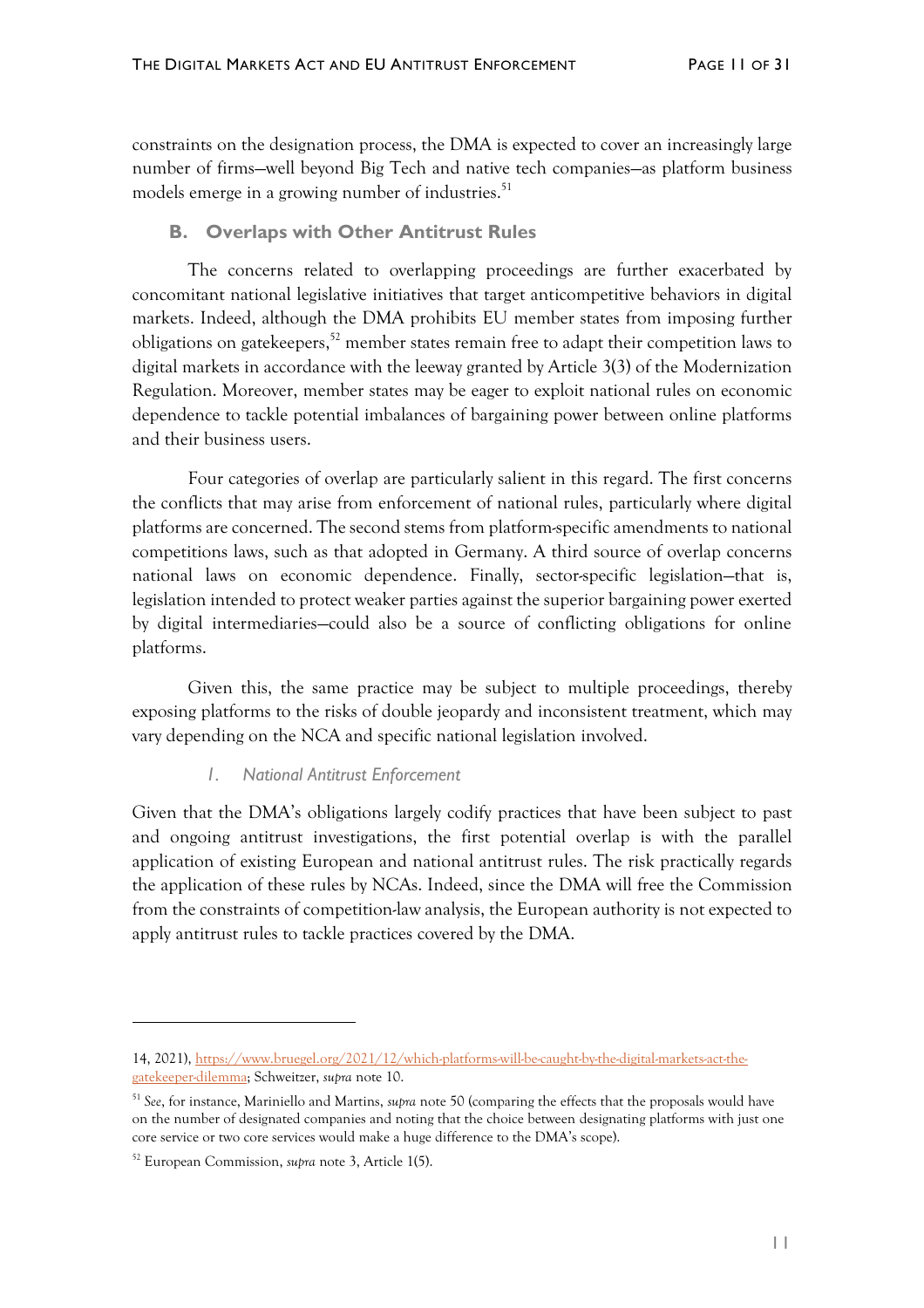Besides the German *Facebook* case, <sup>53</sup> which inspired the DMA prohibition of combining personal data across a platform's services, there are several other examples of conduct that has been investigated by the NCAs that will be codified by the DMA. For instance, terms and conditions for accessing mobile ecosystems and app stores have been scrutinized in various jurisdictions. Notably, the Italian Competition Authority (AGCM) fined Google for refusing to integrate Enel's Recharge app (JuicePass) into Android Auto.<sup>54</sup> Referring to Google's gatekeeping position and the purported conflict of interests generated by its dual role played as both platform and provider of a competing app (Google Maps), the AGCM considered Android Auto indispensable for the purposes of applying the essential facility doctrine (EFD). According to the ACGM, in refusing to integrate JuicePass into the Android Auto ecosystem, Google was attempting to favor its own app. As a result, the authority mandated that the company ensure a level playing field by developing a proper template to accommodate the needs of third-party recharge applications, thereby allowing their interoperability with Android Auto.

Further, the Netherlands Authority for Consumers & Markets (ACM) launched an investigation into terms, conditions, and other measures limiting access to near field communication (NFC) functionality for rivals, based on the competitive concern that Apple had undermined competition by reserving NFC technology exclusively for its own proprietary payment app.<sup>55</sup> Moreover, the ACM recently ordered Apple to adjust the conditions applied in its App Store to dating-app providers, allowing them to use their own in-app payment systems. 56

Finally, following referrals from press publishers who monetize the content of their websites and mobile apps through the supply of advertising space, the French Competition Authority (AdlC) found that Google engaged in abusive practices to favor its own advertising-intermediation technologies—*i.e.*, that it was granting preferential treatment to its proprietary technologies offered under the Google Ad Manager brand.<sup>57</sup> Among the other things, the AdlC explicitly stated that the limitation on interoperability with thirdparty services servers cannot be considered competition on the merits.<sup>58</sup>

<sup>53</sup> Bundeskartellamt, *supra* note 23.

<sup>54</sup> *Decision No. 29645*, AUTORITÀ GARANTE DELLA CONCORRENZA E DEL MERCATO (Apr. 27, 2021), *available at*

[https://www.agcm.it/dotcmsCustom/getDominoAttach?urlStr=192.168.14.10:8080/41256297003874BD/0/D](https://www.agcm.it/dotcmsCustom/getDominoAttach?urlStr=192.168.14.10:8080/41256297003874BD/0/D7C5BF86903B8387C12586D800495AB1/$File/p29645.pdf) [7C5BF86903B8387C12586D800495AB1/\\$File/p29645.pdf](https://www.agcm.it/dotcmsCustom/getDominoAttach?urlStr=192.168.14.10:8080/41256297003874BD/0/D7C5BF86903B8387C12586D800495AB1/$File/p29645.pdf)*.*

<sup>55</sup> *Investigation into Users' Freedom of Choice Regarding Payment Apps on Smartphones*, AUTORITEIT CONSUMENT & MARKT, (Dec. 4, 2020), [https://www.acm.nl/en/publications/acm-launches-investigation-users-freedom-choice](https://www.acm.nl/en/publications/acm-launches-investigation-users-freedom-choice-regarding-payment-apps-smartphones)[regarding-payment-apps-smartphones.](https://www.acm.nl/en/publications/acm-launches-investigation-users-freedom-choice-regarding-payment-apps-smartphones)

<sup>56</sup> *ACM Obliges Apple to Adjust Unreasonable Conditions for Its App Store*, AUTORITEIT CONSUMENT & MARKT (Dec. 24, 2021), [https://www.acm.nl/en/publications/acm-obliges-apple-adjust-unreasonable-conditions-its-app-store.](https://www.acm.nl/en/publications/acm-obliges-apple-adjust-unreasonable-conditions-its-app-store)

<sup>57</sup> *Decision 21-D-11 Google,* AUTORITÉ DE LA CONCURRENCE (Jun. 7, 2021), [https://www.autoritedelaconcurrence.fr/en/decision/regarding-practices-implemented-online-advertising-sector.](https://www.autoritedelaconcurrence.fr/en/decision/regarding-practices-implemented-online-advertising-sector)

<sup>58</sup> *Ibid.*, para. 410.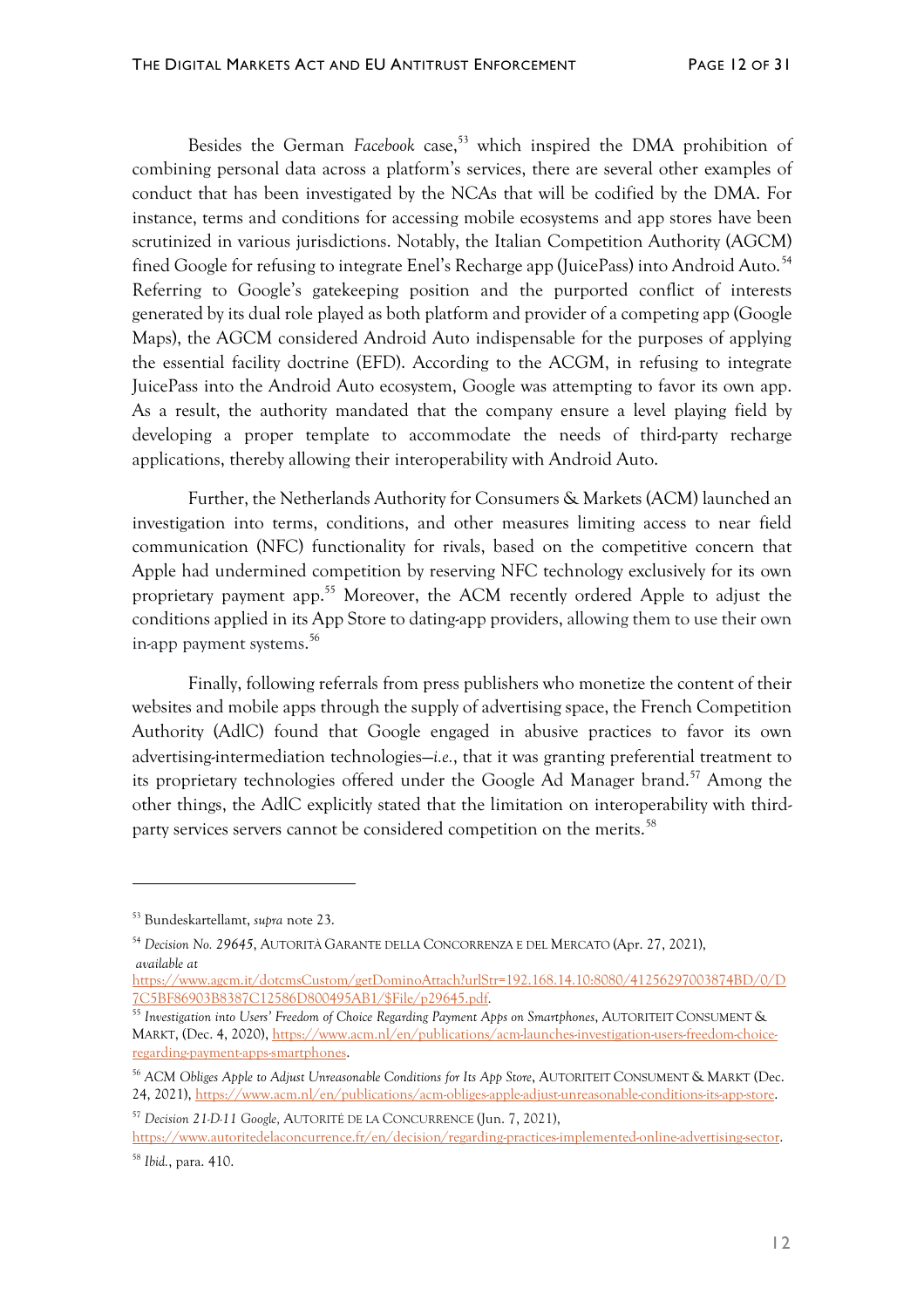The aforementioned national antitrust cases all center on various forms of selfpreferencing, which the DMA also treats as the central concern related to the dual roles played by online platforms. Digital gatekeepers effectively act as both regulators and traders on their own platforms, which arguably provides incentive for them to leverage their power and give preferential treatment to their own products and services relative to those provided by other entities. From this perspective, self-preferencing is effectively a catchall term that covers various practices belonging to the general category of (offensive and defensive) leveraging, but that are evaluated according to differing antitrust legal standards (*i.e.,* refusal to deal, margin squeeze, tying, discrimination).

The recent General Court decision in the *Google Shopping* case, however, contributed uncertainty by regarding self-preferencing as a standalone offense under specific circumstances.<sup>59</sup> In particular, the Court extended to a dominant platform the principle of equal treatment usually applied to public services. It justified the departure from traditional antitrust theories of harm by placing the emphasis on the business model that Google had adopted—specifically, "the universal vocation" and openness of its search engine, and its "superdominant" (or "ultra-dominant") position as a gateway to the Internet.<sup>60</sup> Moreover, the Court introduced an unprecedented quasi-EFD, arguing that Google's general results page has characteristics "akin to those of an essential facility." 61 Therefore, while it is unclear whether the Court was sanctioning self-preferencing as such, the ruling may provide NCAs with a new and convenient shortcut to significantly lower the burdens of proof otherwise requested to target practices traditionally assessed under the requirements of refusal to deal, margin squeeze, tying, and discrimination.

Indeed, just one month after the General Court decision, relying on a broad application of *Google Shopping*, the AGCM issued a monster fine against Amazon for having combined its marketplace and fulfillment services to exclude logistics rivals. <sup>62</sup> According to the AGCM findings, Amazon took advantage of vertical integration to tie the use of its fulfillment service to access to a set of exclusive benefits (*e.g.,* the Prime label) that was essential to gain visibility and increase sales on its marketplace (*e.g.,* being displayed in the Buy Box). As a result, pursuant to the decision, Amazon is required to grant sales benefits and visibility on the marketplace to all third-party sellers able to comply with fair and nondiscriminatory standards for order fulfilment in line with the level of service that Amazon intends to guarantee to Prime consumers*.*

<sup>59</sup> *Case T-612/17, Google LLC and Alphabet Inc. v. European Commission, EU:T:2021:763*, GENERAL COURT (Nov. 10, 2021).

<sup>60</sup> *Ibid.*, paras. 176, 180, and 183.

<sup>61</sup> *Ibid.*, para. 124.

<sup>62</sup> *Decision No. 29925*, AUTORITÀ GARANTE DELLA CONCORRENZA E DEL MERCATO, (Nov. 30, 2021) *available at* [https://www.agcm.it/dotcmsCustom/getDominoAttach?urlStr=192.168.14.10:8080/41256297003874BD/0/80](https://www.agcm.it/dotcmsCustom/getDominoAttach?urlStr=192.168.14.10:8080/41256297003874BD/0/801201274D8FDD40C12587AA0056B614/$File/p29925.pdf) [1201274D8FDD40C12587AA0056B614/\\$File/p29925.pdf.](https://www.agcm.it/dotcmsCustom/getDominoAttach?urlStr=192.168.14.10:8080/41256297003874BD/0/801201274D8FDD40C12587AA0056B614/$File/p29925.pdf)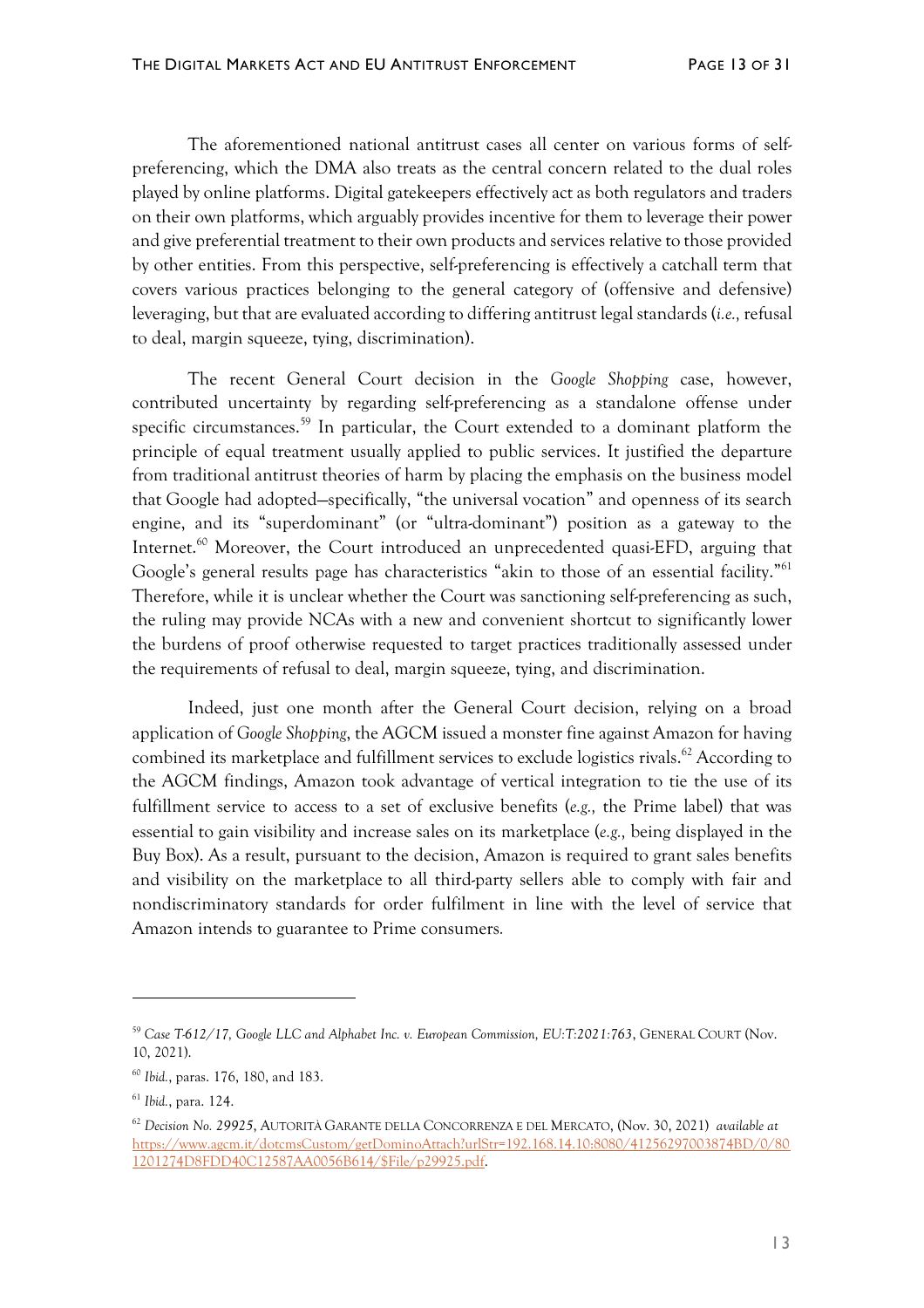It is worth noting that the European Commission launched an investigation into Amazon concerning the very same facts.<sup>63</sup> The General Court dismissed Amazon's request to annul this investigation insofar as it excluded Italy from its territorial scope.<sup>64</sup> Amazon complained that these parallel proceedings required the company to defend itself against two different authorities, in compliance with different procedural rules and guarantees. Moreover, they could lead to divergent applications of competition law and the imposition of divergent penalties. Indeed, although the Commission's action formally covers the whole of the European Economic Area (with the exception of Italy) there is apparent overlap with the Italian decision.

The *Amazon* case is illustrative of the issues posed by the parallel application of the DMA and competition rules. To justify their interventions, NCAs may either craft the geographic scope of their investigations or rely on the fact that the DMA formally protects a different legal interest. Indeed, Amazon's terms and conditions previously had been investigated in Austria,<sup>65</sup> Germany,<sup>66</sup> and Luxembourg.<sup>67</sup>

Moreover, the DMA may grant NCAs additional leeway in evaluating cases of refusal to access. According to the Europe's essential facility doctrine (EFD), a refusal to deal may trigger an antitrust violation only when exceptional circumstances are met.<sup>68</sup> Namely, access to the essential product or service must be indispensable for a firm to transact business in a market; the refusal must be unjustified and must exclude competition on a secondary market; and, if the refusal involves licensing of intellectual property, it must prevent the emergence of a new product for which there is potential consumer demand. In this context, it has often proven difficult to establish the indispensability of the facility at stake. Indeed, according to the *Bronner* decision, access to an input is indispensable if there are no technical, legal, or economic obstacles that make it impossible (or unreasonably difficult) to duplicate it.<sup>69</sup> However, in the recent *Slovak Telekom* decision, the Court of

*<sup>63</sup> Case AT.40703 Amazon – Buy Box,* EUROPEAN COMMISSION (Nov. 10, 2020), [https://ec.europa.eu/competition/elojade/isef/case\\_details.cfm?proc\\_code=1\\_AT\\_40703.](https://ec.europa.eu/competition/elojade/isef/case_details.cfm?proc_code=1_AT_40703)

<sup>64</sup> *Case T-19/21 Amazon.com and Others v. European Commission, EU:T:2021:730*, GENERAL COURT (Oct. 14, 2021).

<sup>65</sup> *Amazon.de Marketplace*, BUNDESWETTBEWERBSBEHÖRDE (Jul. 17, 2019), *available at* [https://www.bwb.gv.at/fileadmin/user\\_upload/Fallbericht\\_20190911\\_en.pdf.](https://www.bwb.gv.at/fileadmin/user_upload/Fallbericht_20190911_en.pdf)

<sup>66</sup> *Case B2-88/18*, BUNDESKARTELLAMT (Jul. 17, 2019), [https://www.bundeskartellamt.de/SharedDocs/Entscheidung/EN/Fallberichte/Missbrauchsaufsicht/2019/B2-](https://www.bundeskartellamt.de/SharedDocs/Entscheidung/EN/Fallberichte/Missbrauchsaufsicht/2019/B2-88-18.html) [88-18.html.](https://www.bundeskartellamt.de/SharedDocs/Entscheidung/EN/Fallberichte/Missbrauchsaufsicht/2019/B2-88-18.html)

<sup>67</sup> *Case 2019-MC-01*, CONSEIL DE LA CONCURRENCE (Jul. 3, 2019), *available at* [https://concurrence.public.lu/dam-assets/fr/decisions/mesures-conservatoires/2019/Decision-2019-MC-01-](https://concurrence.public.lu/dam-assets/fr/decisions/mesures-conservatoires/2019/Decision-2019-MC-01-Version-unique-.pdf) [Version-unique-.pdf.](https://concurrence.public.lu/dam-assets/fr/decisions/mesures-conservatoires/2019/Decision-2019-MC-01-Version-unique-.pdf)

<sup>68</sup> *Joined Cases C-241/91 P and 242/91 P, RTE and ITP v. Commission, EU:C:1995:98*, COURT OF JUSTICE OF THE EUROPEAN UNION (Apr. 6, 1995).

<sup>69</sup> *Case C-7/97, Oscar Bronner GmbH & Co. KG v. Mediaprint Zeitungs- und Zeitschriftenverlag GmbH & Co. KG, Mediaprint Zeitungsvertriebsgesellschaft mbH & Co. KG and Mediaprint Anzeigengesellschaft mbH & Co. KG, EU:C:1998:569*, COURT OF JUSTICE OF THE EUROPEAN UNION (Nov. 26, 1998).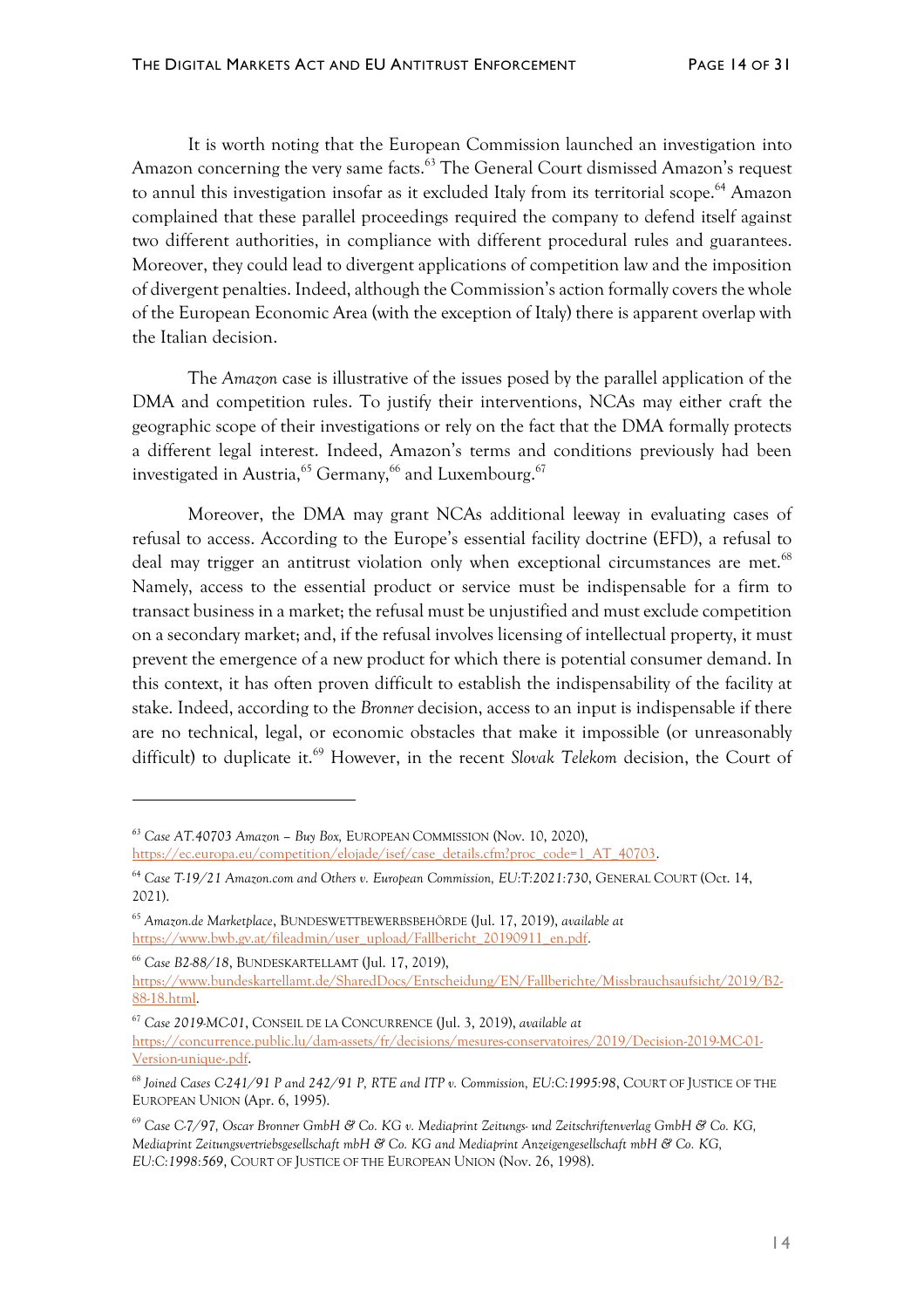Justice (CJEU) implied that antitrust enforcers do not have to prove indispensability when access to the facility has been granted as a result of a regulatory obligation (*e.g.,* the DMA), rather than voluntarily.<sup>70</sup> Further, the EFD exceptional circumstances do not apply when the dominant firm gives access to its infrastructure but makes that access subject to unfair conditions.<sup>71</sup>

## *2. Platform-Specific National Antitrust Rules*

Magnifying the potential areas of overlap between the DMA and national enforcement of competition rules is the possibility that member states will seek to strengthen their antitrustenforcement tools by introducing platform-specific rules.

This possibility became reality in January 2021, when the German Bundestag adopted an amendment to its national antitrust law.<sup>72</sup> This new Section 19a entrusts the Bundeskartellamt with new powers to identify positions of particular market relevance (firms with "paramount significance for competition across markets") and the possible anticompetitive effects in digital ecosystems where individual companies may have a gatekeeper function.<sup>73</sup>

As a first step, the relevant factors in designating such a firm are its dominant position on one or more markets, its financial strength or access to other resources, its vertical integration and activities on otherwise related markets, its access to data relevant for competition, the importance of its activities for third parties' access to supply and sales markets, and its related influence on third parties' business activities. Once the designation has been made, the German competition authority can prohibit the designated company from engaging in anti-competitive practices. In particular, the new rule introduces a list of seven types of abusive practices the Bundeskartellamt may prohibit, unless the firm is able to demonstrate that the conduct at stake is objectively justified.

Both the aim of the initiative and the list of prohibited practices are sufficiently similar to the DMA as to be functionally equivalent. The primary differences are that the German rule regards the list of prohibited practices as exhaustive, and the rule does not consider the practices at stake to be *per se* prohibited. Rather, it introduces a reversal of the burden of proof, allowing firms to provide objective justifications for their conduct, which is not possible under the DMA.

<sup>70</sup> *Case C-165/19 P, Slovak Telekom a.s. v. Commission, EU:C:2021:239*, COURT OF JUSTICE OF THE EUROPEAN UNION, para. 57 (Mar. 25, 2021).

<sup>71</sup> *Ibid.*, para. 50.

<sup>72</sup> GWB Digitalization Act, *supra* note 16. For an analysis, *see* Jens-Uwe Franck and Martin Peitz, *Digital Platforms and the New 19a Tool in the German Competition Act*, 12 J. EUR. COMPET. LAW PRACT 513 (May 2, 2021).

<sup>73</sup> *Entwurf Eines Gesetzes zur Änderung des Gesetzes Gegen Wettbewerbsbeschränkungen für Ein Fokussiertes, Proaktives und Digitales Wettbewerbsrecht 4.0 und Anderer Wettbewerbsrechtlicher Bestimmungen*, DEUTSCHER BUNDESTAG (Oct. 19, 2020), *available at* [https://dserver.bundestag.de/btd/19/234/1923492.pdf.](https://dserver.bundestag.de/btd/19/234/1923492.pdf)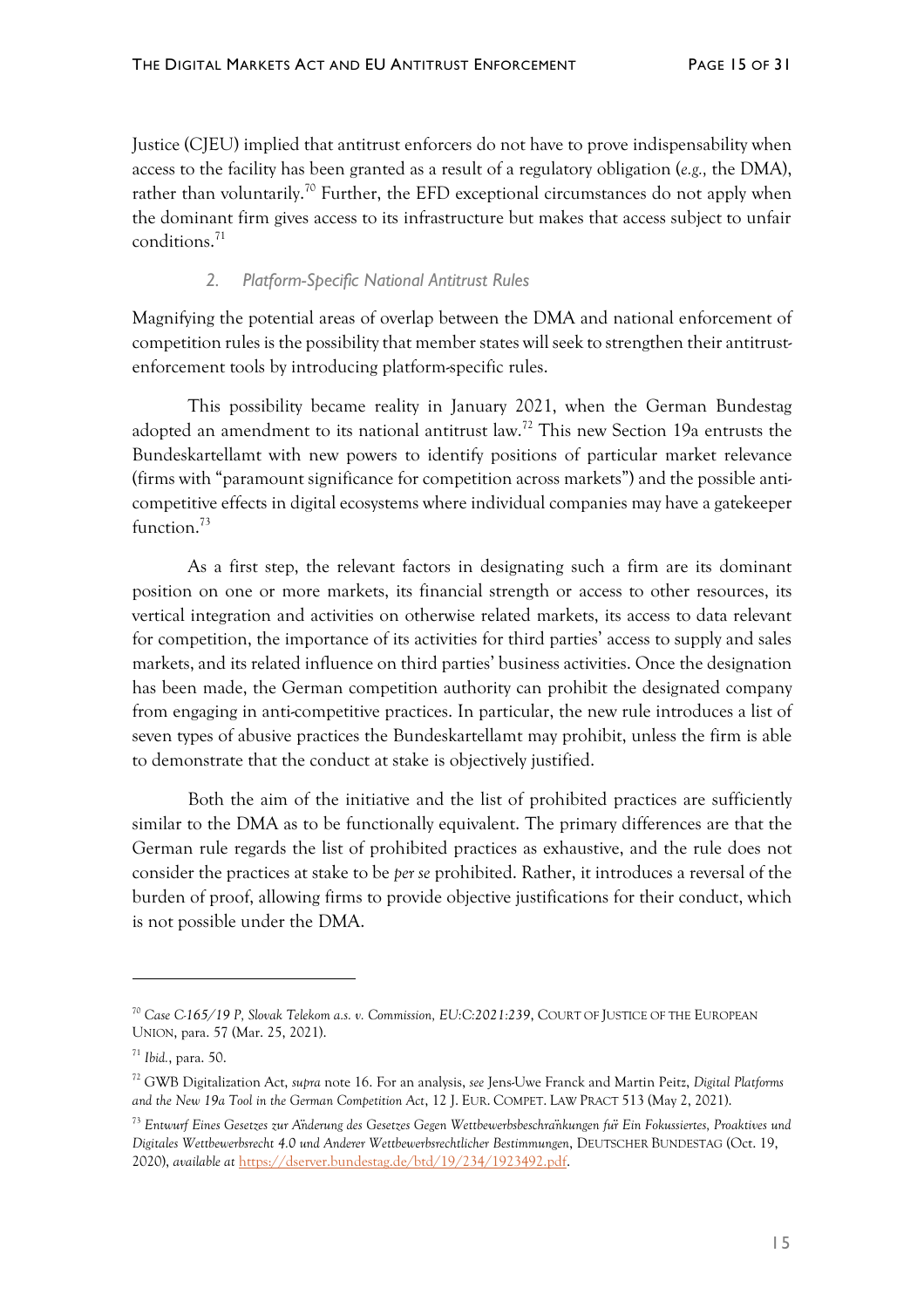The Bundeskartellamt has already initiated proceedings against Amazon,<sup>74</sup> Apple,<sup>75</sup> Facebook,<sup>76</sup> and Google<sup>77</sup> based on Section 19a. Google has been the first platform to be designated as of paramount significance for competition across markets.<sup>78</sup> Therefore, the German competition authority has demonstrated that it is inclined to impose obligations on large digital platforms well before the DMA will enter into force, frustrating the EU law's attempt at harmonization and undermining its goals and scope.

But while the German legislative initiative contravenes the spirit of the DMA, it cannot be considered formally in conflict with the latter. Indeed, as mentioned, because the DMA claims to protect a different legal interest, the relevant legal basis for the European regulation is represented by Article 114 TFEU. While Article 1(5) of the DMA prohibits member states from imposing further obligations on gatekeepers, they are free to introduce new rules that are mere extensions of their national competition laws. The DMA' Impact Assessment even considered potential national measures as "supportive of and potentially complementary to EU solutions."<sup>79</sup>

Alongside Germany, other national administrations also have taken steps to implement measures that overlap with the DMA. The Italian AGCM referred explicitly to the German approach in suggesting the Italian government introduce a similar rule.<sup>80</sup> However, the annual competition law approved by the government (still waiting to be confirmed by the Parliament) did not include this rule. <sup>81</sup> In a similar vein, the Hellenic Competition Commission supported the idea to include a new rule in the Greek Competition Act, under which the Commission could exert *ex post* control over abusive

<sup>77</sup> *Proceeding Against Google Based on New Rules for Large Digital Players*, BUNDESKARTELLAMT (May 25, 2021), [https://www.bundeskartellamt.de/SharedDocs/Meldung/EN/Pressemitteilungen/2021/25\\_05\\_2021\\_Google\\_1](https://www.bundeskartellamt.de/SharedDocs/Meldung/EN/Pressemitteilungen/2021/25_05_2021_Google_19a.html) [9a.html;](https://www.bundeskartellamt.de/SharedDocs/Meldung/EN/Pressemitteilungen/2021/25_05_2021_Google_19a.html) *Bundeskartellamt Examines Google News Showcase*, BUNDESKARTELLAMT (Jun. 4, 2021), [https://www.bundeskartellamt.de/SharedDocs/Meldung/EN/Pressemitteilungen/2021/04\\_06\\_2021\\_Google\\_S](https://www.bundeskartellamt.de/SharedDocs/Meldung/EN/Pressemitteilungen/2021/04_06_2021_Google_Showcase.html) [howcase.html.](https://www.bundeskartellamt.de/SharedDocs/Meldung/EN/Pressemitteilungen/2021/04_06_2021_Google_Showcase.html)

<sup>74</sup> *Proceedings Against Amazon Based on New Rules for Large Digital Companies*, BUNDESKARTELLAMT (May 18, 2021), [https://www.bundeskartellamt.de/SharedDocs/Meldung/EN/Pressemitteilungen/2021/18\\_05\\_2021\\_Amazon\\_](https://www.bundeskartellamt.de/SharedDocs/Meldung/EN/Pressemitteilungen/2021/18_05_2021_Amazon_19a.html) [19a.html.](https://www.bundeskartellamt.de/SharedDocs/Meldung/EN/Pressemitteilungen/2021/18_05_2021_Amazon_19a.html)

<sup>75</sup> *Proceeding Against Apple Based on New Rules for Large Digital Companies*, BUNDESKARTELLAMT (Jun. 21, 2021), [https://www.bundeskartellamt.de/SharedDocs/Meldung/EN/Pressemitteilungen/2021/21\\_06\\_2021\\_Apple.ht](https://www.bundeskartellamt.de/SharedDocs/Meldung/EN/Pressemitteilungen/2021/21_06_2021_Apple.html) [ml.](https://www.bundeskartellamt.de/SharedDocs/Meldung/EN/Pressemitteilungen/2021/21_06_2021_Apple.html)

<sup>76</sup> *First Proceeding Based on New Rules for Digital Companies*, BUNDESKARTELLAMT (Jan. 28, 2021),

[https://www.bundeskartellamt.de/SharedDocs/Meldung/EN/Pressemitteilungen/2021/28\\_01\\_2021\\_Facebook](https://www.bundeskartellamt.de/SharedDocs/Meldung/EN/Pressemitteilungen/2021/28_01_2021_Facebook_Oculus.html) [\\_Oculus.html.](https://www.bundeskartellamt.de/SharedDocs/Meldung/EN/Pressemitteilungen/2021/28_01_2021_Facebook_Oculus.html)

<sup>78</sup> *Case B7-61/21*, BUNDESKARTELLAMT (Dec. 30, 2021), *available at* [https://www.bundeskartellamt.de/SharedDocs/Entscheidung/EN/Fallberichte/Missbrauchsaufsicht/2022/B7-](https://www.bundeskartellamt.de/SharedDocs/Entscheidung/EN/Fallberichte/Missbrauchsaufsicht/2022/B7-61-21.pdf?__blob=publicationFile&v=6) [61-21.pdf?\\_\\_blob=publicationFile&v=6.](https://www.bundeskartellamt.de/SharedDocs/Entscheidung/EN/Fallberichte/Missbrauchsaufsicht/2022/B7-61-21.pdf?__blob=publicationFile&v=6)

<sup>79</sup> European Commission, *supra* note 31, 47.

<sup>80</sup> *ICA: Proposals for Pro-Competitive Reforms (Annual Competition Law Proposal) Have Been Sent to Palazzo Chigi*, AUTORITÀ GARANTE DELLA CONCORRENZA E DEL MERCATO (Mar. 23, 2021), [https://en.agcm.it/en/media/press-releases/2021/3/ICA-proposals-for-pro-competitive-reforms-Annual-](https://en.agcm.it/en/media/press-releases/2021/3/ICA-proposals-for-pro-competitive-reforms-Annual-Competition-Law-proposal-have-been-sent-to-Palazzo-Chigi)[Competition-Law-proposal-have-been-sent-to-Palazzo-Chigi.](https://en.agcm.it/en/media/press-releases/2021/3/ICA-proposals-for-pro-competitive-reforms-Annual-Competition-Law-proposal-have-been-sent-to-Palazzo-Chigi) 

<sup>81</sup> *Legge Annuale per il Mercato e la Concorrenza*, SENATO DELLA REPUBLICA (2022), *available at* [https://www.ansa.it/documents/1636051142145\\_concorrenza.pdf.](https://www.ansa.it/documents/1636051142145_concorrenza.pdf)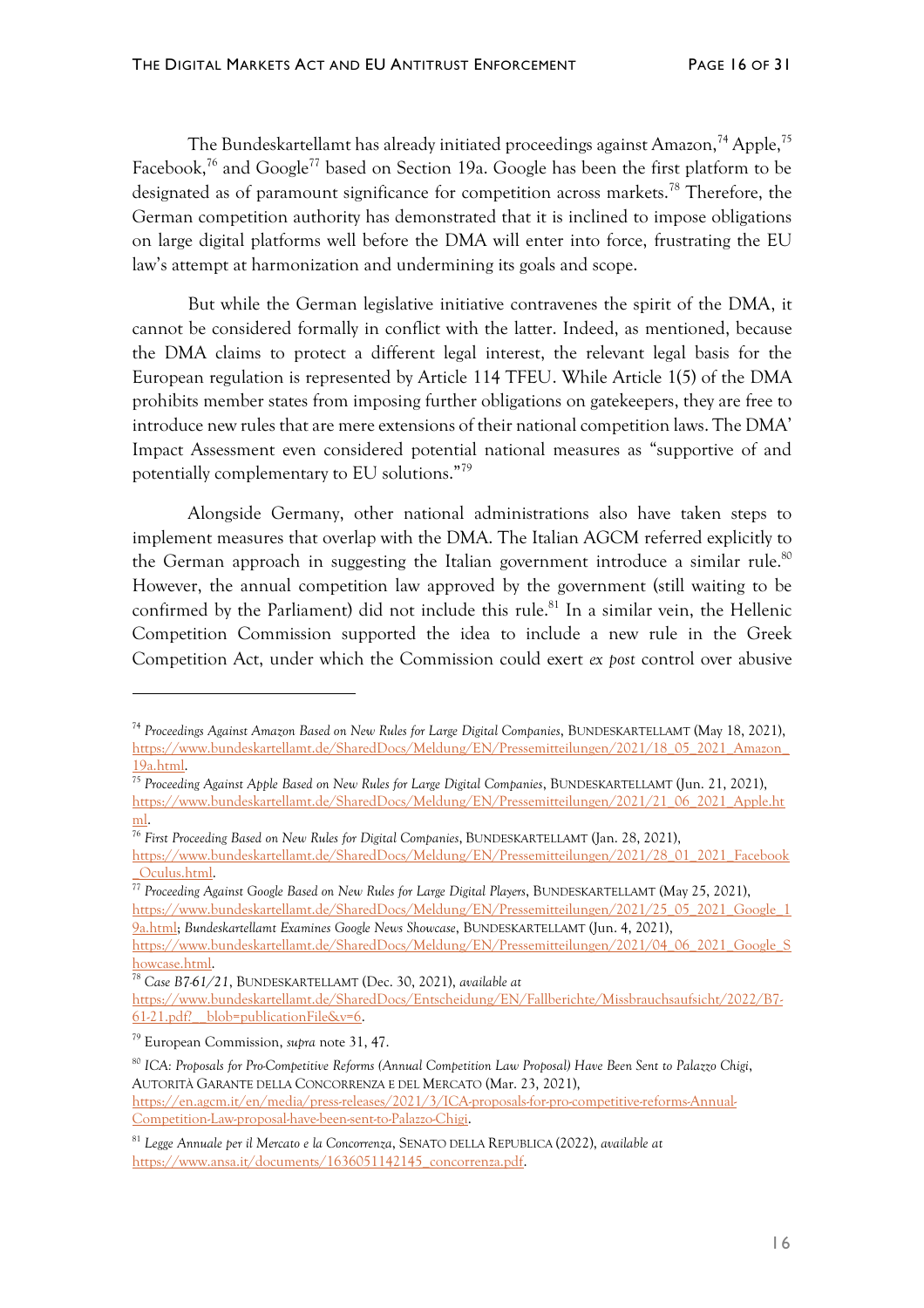conduct by a firm holding a position of power in "an ecosystem of paramount importance for competition."<sup>82</sup> Unlike the DMA, the rule would have taken into account the business model of the ecosystem in question and would allow efficiency defenses. However, the proposed rule on ecosystems did not survive in the final amendments to the Competition Act approved by the Hellenic Parliament.<sup>83</sup> Austria also has amended its competition law to make it possible for the competition authority to request the Competition Tribunal to declare a firm dominant in multi-sided digital markets.<sup>84</sup> The rationale behind the Austrian measure was to allow the Competition Authority to take preventive action where *ex post*  investigations would be difficult and inefficient. Unlike the German law, the Austrian measure does not provide specific abuse rules for digital gatekeepers. The new rule instead adds three criteria that are to be taken into account when assessing whether a firm has a dominant position: the significance of a company's intermediation services for other companies' ability to access upstream or downstream markets, the company's access to data, and the relevant network effects.

It is worth noting that Germany has since moved to regulate access to NFC functionality, a practice already specifically tackled by the DMA. As illustrated in the DMA, prohibiting gatekeepers from offering preferential access to technical functionality in their own ancillary services (such as identification or payment services, as well as technical services that support the provision of payment services) is intended to address gatekeepers' incentive to leverage market power in their core platform services to adjacent markets. <sup>85</sup> In this sense, Section 58a of the German Payment Services Supervisory Act already provides e-money issuers and mobile-payment service providers the right to access the functionalities of online devices' operating systems and the respective NFC-interface technical infrastructure that are integrated in mobile phones and other devices.<sup>86</sup>

#### *3. National laws on economic dependence*

An additional layer of overlap with the DMA aims and obligations can be found in national rules on the abuse of economic dependence. Over the years, several EU member states have

<sup>82</sup> *Modernization of Competition Law for the Digital Age - Amendment of Law 3959/2011 and Incorporation of Directive (EU) 2019/1 of the European Parliament and of the Council Of 11 December 2018*, HELLENIC MINISTRY OF DEVELOPMENT AND INVESTMENT (Aug. 6, 2021) [http://www.opengov.gr/ypoian/?p=12356.](http://www.opengov.gr/ypoian/?p=12356) For theoretical background, *see* Michael G. Jacobides and Ioannis Lianos, *Ecosystems and Competition Law in Theory and Practice*, 30 IND. CORP. CHANG. 1199 (Jan. 24, 2021).

<sup>83</sup> *Modernization of Competition Law for the Digital Era*, HELLENIC PARLIAMENT (Jan. 20, 2022), [https://www.hellenicparliament.gr/Nomothetiko-Ergo/Psifisthenta-Nomoschedia?law\\_id=d5fa28cd-0208-4508](https://www.hellenicparliament.gr/Nomothetiko-Ergo/Psifisthenta-Nomoschedia?law_id=d5fa28cd-0208-4508-b40b-ae1a01508595) [b40b-ae1a01508595.](https://www.hellenicparliament.gr/Nomothetiko-Ergo/Psifisthenta-Nomoschedia?law_id=d5fa28cd-0208-4508-b40b-ae1a01508595)

<sup>84</sup> *Competition Law Amendment Act (KaWeRÄG) 2021*, BUNDESGESETZBLATT FÜR DIE REPUBLIK ÖSTERREICH (Sep. 9, 2021), [https://www.ris.bka.gv.at/Dokumente/BgblAuth/BGBLA\\_2021\\_I\\_176/BGBLA\\_2021\\_I\\_176.html.](https://www.ris.bka.gv.at/Dokumente/BgblAuth/BGBLA_2021_I_176/BGBLA_2021_I_176.html)

<sup>85</sup> European Commission, *supra* note 3, Recital 14.

<sup>86</sup> *Payment Services Supervisory Act (Zahlungsdiensteaufsichtsgesetz - ZAG)*, BUNDESMINISTERIUM DER JUSTIZ (2020), [https://www.gesetze-im-internet.de/zag\\_2018/\\_\\_58a.html.](https://www.gesetze-im-internet.de/zag_2018/__58a.html) *See* Jens-Uwe Franck and Dimitrios Linardatos, *Germany's "Lex Apple Pay": Payment Service Regulation Overtakes Competition Enforcement*, 12 J. EUR. COMPET. LAW PRACT. 68 (Jun. 1, 2020).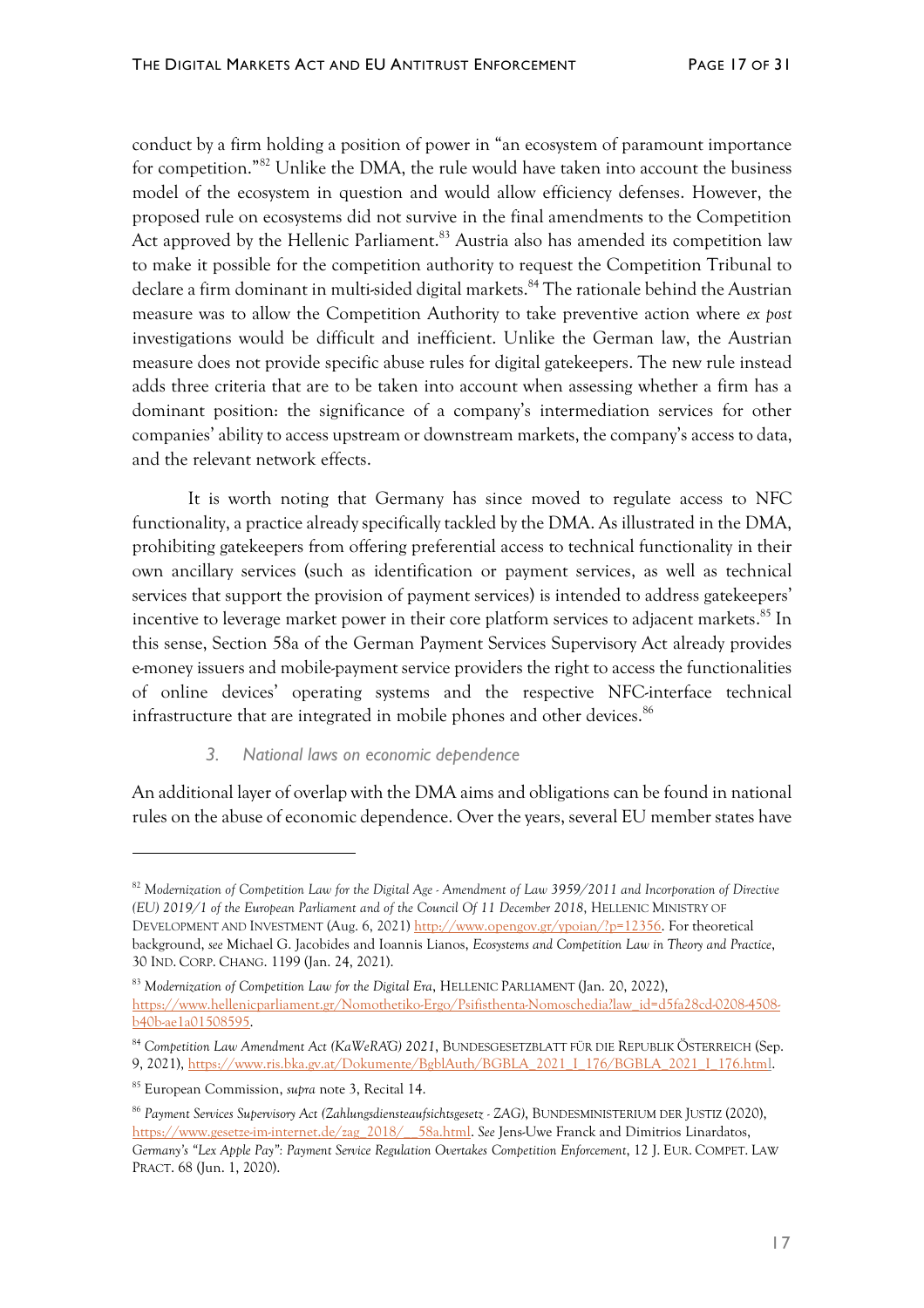adopted specific rules to scrutinize terms and conditions believed to present an unfair imbalance of bargaining power between business parties. Rules forbidding the abuse of economic dependence reflect concerns about the asymmetry of economic power in business-to-business relationships, which are considered a potential source of unfair trading practices. Indeed, in some situations, because of peculiar economic and market conditions, contracts may have extremely one-sided terms that almost exclusively benefit one party at the expense of the other. Accordingly, rules on economic dependence are intended to protect weak parties vis-à-vis large firms to ensure fair terms against the exploitation of superior bargaining power.

Considerations of economic dependence are framed in terms of *relative* market power, rather than the *absolute* market power that triggers competition-law enforcement. Indeed, investigations of economic dependence target the use of economic power in a contractual relationship (*i.e.*, between specific trading partners), rather than power on the market (*i.e.,* among any counterparties). Accordingly, a claim of abuse of economic dependence does not require enforcers to demonstrate that a given firm has dominant position in a relevant market.

As mentioned, the bargaining imbalance that national rules aim to restore emerges from certain economic and market conditions. Notably, economic dependence is primarily the result of significant switching costs that may lock a party into a business relationship where it cannot find equivalent alternative solutions.

As shown by transaction-cost economics, the governance of contractual relations is influenced by specific investments that parties may be required to undertake to support their trading relationship—also referred to as asset specificity.<sup>87</sup> This may result from structural features of the agreement (*e.g.,* the need to safeguard the goodwill of a brand in a franchising agreement) or from strategic behavior. For instance, relationship-specific investments may lead to economic dependence and the scope for opportunistic behavior because, once those costs have been sunk, they would be lost if the relationship terminates. Before signing an agreement, a party usually deals with a "large numbers" bargaining situation in which it is able to select its trading partner among several options. But once the agreement has been signed and transaction-specific investments have been undertaken, the party faces a "small numbers" bargaining situation, being unable to change the selected trading partner without suffering significant sunk costs. Therefore, the larger the size of transaction-specific investments, the stronger the bargaining power of the counterparty.

When weak parties are exposed to actual *ex post* opportunism or holdup, the threat of terminating the business relationship may induce the weak party to accept unfair

<sup>87</sup> OLIVER E. WILLIAMSON, MARKETS AND HIERARCHIES: ANALYSIS AND ANTITRUST IMPLICATIONS, (1975); Oliver E. Williamson, *Transaction Cost Economics: The Governance of Contractual Relations*, 22 J LAW ECON 233 (Oct. 1979).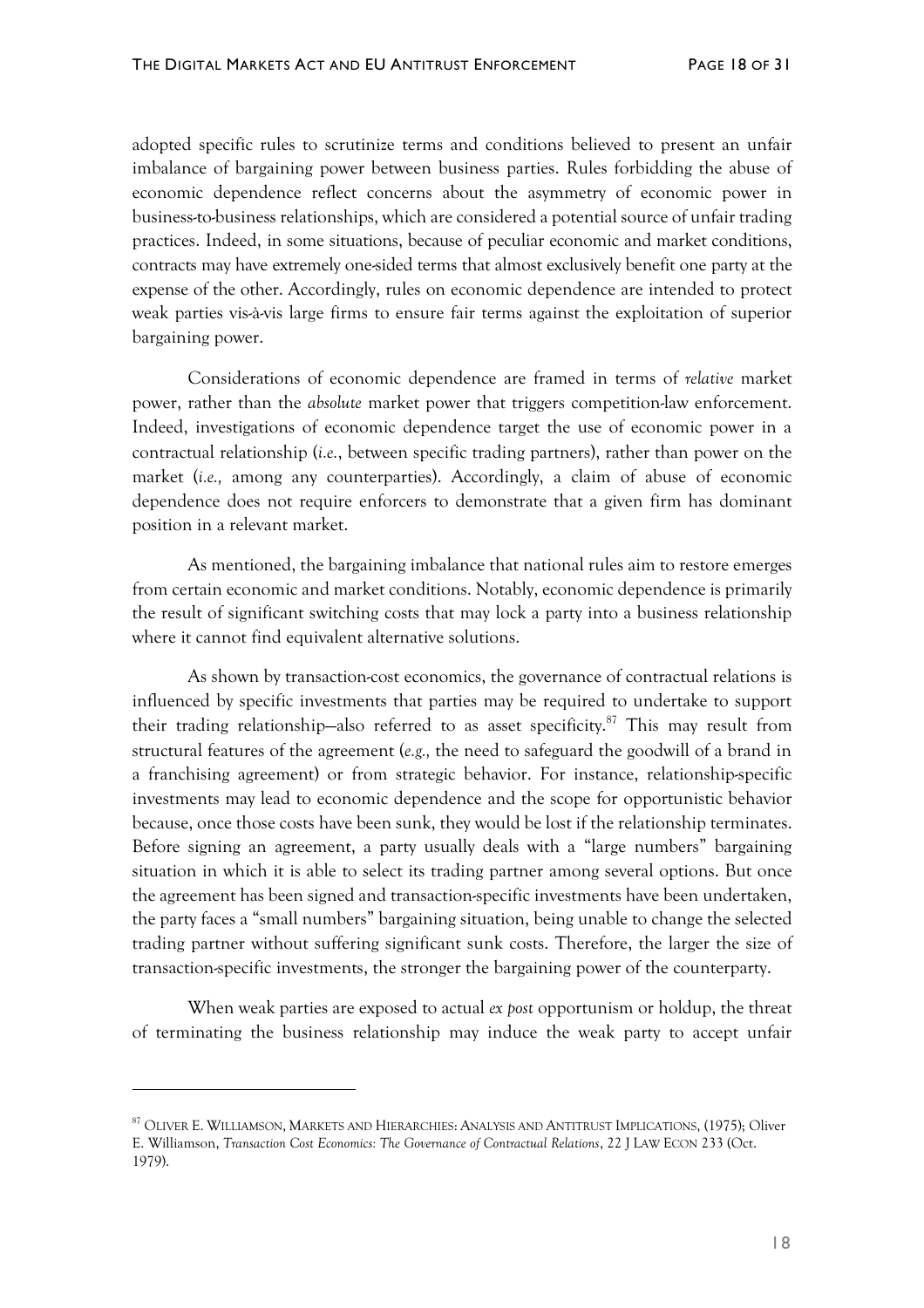amendments to the agreement that allow the strong party to appropriate its rents.<sup>88</sup> Information asymmetries, bounded rationality, and contractual incompleteness can further heighten the bargaining weakness of a party and the related risk of being exposed to holdup behavior.

Economic dependence also may be deemed to emerge where a party needs access to inputs that are in the exclusive control of the counterparty, rendering the latter an unavoidable trading partner. In this scenario, the superior bargaining power is akin to market power and the stronger party may abuse its role not only by imposing unfair conditions, but also by refusing to deal.

The difficulty in drawing a clear distinction between *relative* market power and *absolute* market power reflects the fact that the line separating the impact of the alleged abuse on a contract from its effects on the market could be blurry. After all, *ex post* lock-ins and associated potential opportunistic and holdup behavior are typically associated with the kinds of market-power problems that are the focus of antitrust scrutiny. At the same time, it could be argued that, by taking account of the contractual environment, contract law is superior to antitrust law in *ex post* opportunism cases and that contractual holdups are part of the competitive bargain. Hence, these would not constitute antitrust problems so long as the *ex ante* market is reasonably competitive. <sup>89</sup> Anticipating that a deal might leave them exposed to opportunistic behavior, rational economic agents will likely respond by asking for better terms (notably, by leveraging offers from competitors) or filling certain contractual gaps.<sup>90</sup> Accordingly, *relative* market power is, arguably, only an issue when one party to a contract benefits from *absolute* market power.

This explains why the scope of the rule has traditionally been debated. Indeed, national rules on the abuse of economic dependence include requirements and tackle practices which imply an assessment of market conditions—well beyond the features for the specific agreement at stake. In order to prove economic dependence, such rule require demonstrating barriers to exit from the commercial relationship and the impossibility for the abused company to find adequate alternatives on the market. Further, although abuse of economic dependence is not regulated at the European level, national laws on this matter are authorized by Article 3(2) of the Regulation 1/2003 on the implementation of competition rules, which allows member states to adopt and apply local rules that more

<sup>88</sup> Benjamin Klein, Robert G. Crawford, and Armen A. Alchian, *Vertical Integration, Appropriable Rents, and the Competitive Contracting Process*, 21 J LAW ECON 297 (Oct. 1978).

<sup>89</sup> Benjamin Klein, *Market Power in Aftermarkets*, in ECONOMIC INPUTS, LEGAL OUTPUTS: THE ROLE OF ECONOMICS IN MODERN ANTITRUST, at 47 (1998), 47; Paul L. Joskow, *Transaction Cost Economics, Antitrust Rules, and Remedies*, 18 J LAW ECON ORGAN 95 (2002).

<sup>90</sup> *See, e.g*., Dirk Auer and Julian Morris, *Governing the Patent Commons*, 38 CARDOZO ARTS & ENT. L.J. 354 (Aug. 5, 2019), (discussing how firms in the standard-essential patent space have adopted rules and norms that mitigate the scope for opportunistic behavior).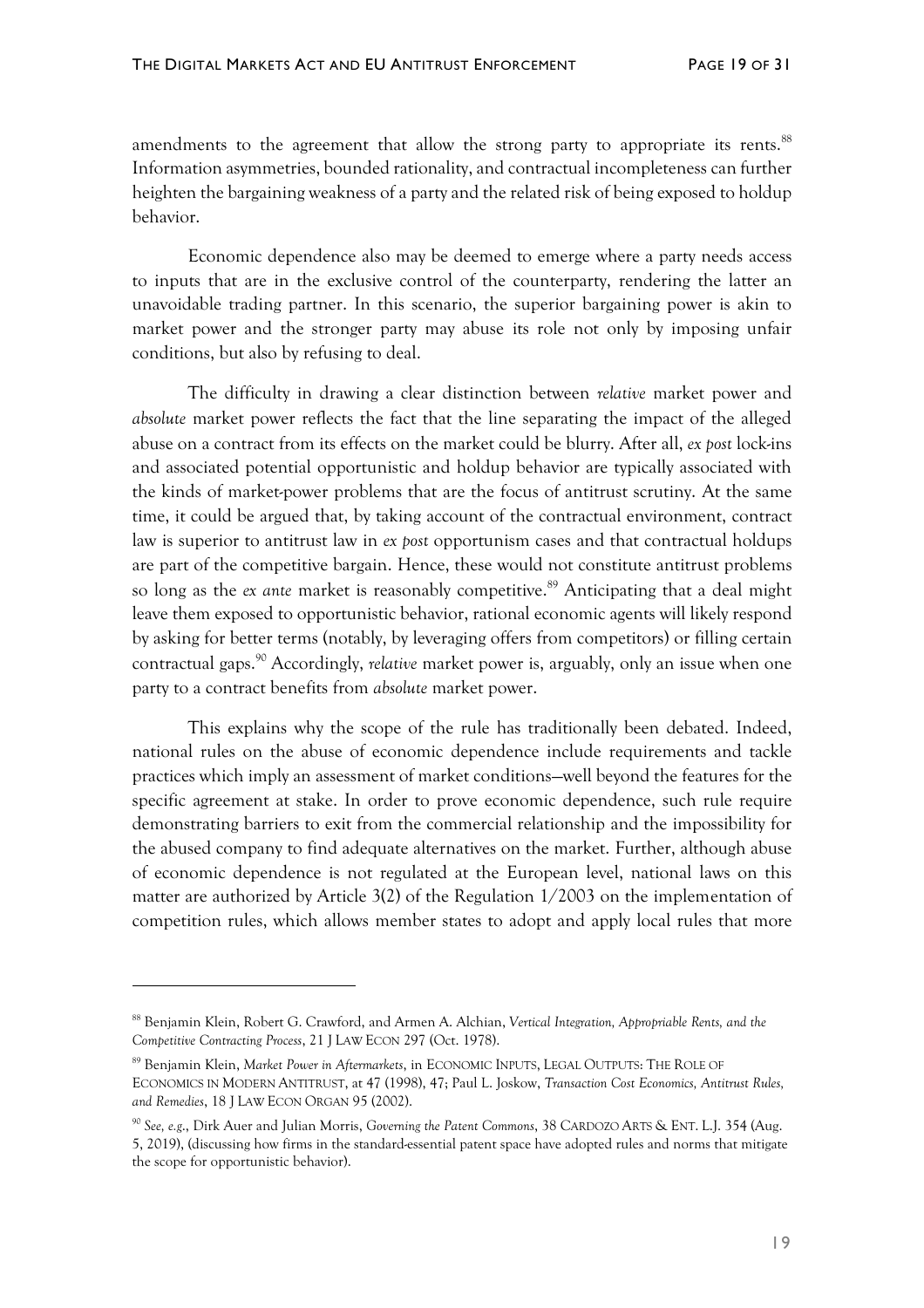stringently prohibit or sanction unilateral conduct.<sup>91</sup> Yet, Recital 8 of the same regulation refers specifically to national rules that prohibit or impose sanctions on abusive behavior toward economically dependent firms.

One can see evidence of the uncertainty regarding which sets of rules pertains to abuses of economic dependence in the different approaches adopted at national level. Admittedly, the legal framework on this issue is fragmented, as some member states have included rules on the abuse of economic dependence within their competition laws, while others have opted to place them outside the scope of competition law, such as in unfair competition acts, civil codes, and sector-specific legislation.<sup>92</sup> Bulgaria,<sup>93</sup> the Czech Republic,<sup>94</sup> Greece,<sup>95</sup> and Spain<sup>96</sup> belong to the latter category, while Austria,<sup>97</sup> Belgium,<sup>98</sup> Cyprus,<sup>99</sup> France,<sup>100</sup> Germany,<sup>101</sup> Italy,<sup>102</sup> and Portugal<sup>103</sup> belong the former. It is worth

<sup>91</sup> *Council Regulation (EC) No 1/2003 of 16 December 2002 on the Implementation of the Rules on Competition Laid Down in Articles 81 and 82 of the Treaty*, EUROPEAN COUNCIL (Dec. 16, 2002).

<sup>92</sup> *See Directive (EU) 2019/633 of the European Parliament and of the Council of 17 April 2019 on Unfair Trading Practices in Business-to-Business Relationships in the Agricultural and Food Supply Chain*, EUROPEAN PARLIAMENT AND EUROPEAN COUNCIL (Apr. 19, 2019); *see,* also, *Study on the Legal Framework Covering Business-to-Business Unfair Trading Practices in the Retail Supply Chain*, EUROPEAN COMMISSION (Feb. 26, 2014),

[https://op.europa.eu/it/publication-detail/-/publication/c82dc8c6-ec15-11e5-8a81-01aa75ed71a1/language-en,](https://op.europa.eu/it/publication-detail/-/publication/c82dc8c6-ec15-11e5-8a81-01aa75ed71a1/language-en)  (providing a list of EU member states that have adopted *ad hoc* rules for the agri-food supply chain).

<sup>93</sup> *See No. 102, Articles 37b and 37c*, COMMISSION FOR PROTECTION OF COMPETITION (Nov. 28, 2008), *available at*  [https://www.cpc.bg/storage/file/CPCLAW.pdf.](https://www.cpc.bg/storage/file/CPCLAW.pdf) Although the provision is included in the Protection of Competition Act, it belongs to a sector-specific ban of unfair trading practices between economic operators in the agricultural and supply chain.

<sup>94</sup> *No. 89 (Civil Code), Section 433*, PARLIAMENT OF THE CZECH REPUBLIC (Feb. 3, 2012), *available at* [http://obcanskyzakonik.justice.cz/images/pdf/Civil-Code.pdf.](http://obcanskyzakonik.justice.cz/images/pdf/Civil-Code.pdf)

<sup>95</sup> *No. 146 (Unfair Commercial Practices Act), Article 18a*, HELLENIC PARLIAMENT (Jan. 27, 1914), [https://wipolex.wipo.int/en/legislation/details/9769.](https://wipolex.wipo.int/en/legislation/details/9769)

<sup>96</sup> *No. 3 (Unfair Competition Act), Article 16(2)*, GOBIERNO DE ESPAÑA (Jan. 10, 1991), [https://wipolex.wipo.int/en/legislation/details/18729.](https://wipolex.wipo.int/en/legislation/details/18729)

<sup>97</sup> KaWeRÄG, *supra* note 84, Article 4(3).

<sup>98</sup> Royal Decree, *supra* note 17, Article 4.

<sup>99</sup> *No. 13(I) (Competition Act), Article 6(2)*, COMMISSION FOR THE PROTECTION OF COMPETITION (2008), [http://www.competition.gov.cy/competition/competition.nsf/All/21234C251CB3FE9AC2257EC3003DF8DA](http://www.competition.gov.cy/competition/competition.nsf/All/21234C251CB3FE9AC2257EC3003DF8DA?OpenDocument) [?OpenDocument.](http://www.competition.gov.cy/competition/competition.nsf/All/21234C251CB3FE9AC2257EC3003DF8DA?OpenDocument)

<sup>&</sup>lt;sup>100</sup> *No.* 1920, Article 3, Amending the Book IV of the Commercial Code, Article L 420-2(2), RÉPUBLIQUE FRANCAISE (Dec. 29, 2016), [https://www.legifrance.gouv.fr/codes/id/LEGITEXT000005634379.](https://www.legifrance.gouv.fr/codes/id/LEGITEXT000005634379/)

<sup>&</sup>lt;sup>101</sup> *GWB Competition Act Section 20, FEDERAL MINISTRY OF JUSTICE (Jul. 27, 1957), [https://www.gesetze-im](https://www.gesetze-im-internet.de/englisch_gwb)*[internet.de/englisch\\_gwb.](https://www.gesetze-im-internet.de/englisch_gwb)

<sup>&</sup>lt;sup>102</sup> No. 57, Article 11, PARLAMENTO ITALIANO (Mar. 5, 2001), https://web.camera.it/parlam/leggi/01057l.htm.

<sup>103</sup> *No. 19 (Competition Act), Article 12*, AUTORIDADE DA CONCORRÊNCIA (May 8, 2012), *available at* [https://www.concorrencia.pt/sites/default/files/documentos/legislacao/Law\\_19\\_2012\\_bilingual\\_en\\_0.pdf.](https://www.concorrencia.pt/sites/default/files/documentos/legislacao/Law_19_2012_bilingual_en_0.pdf)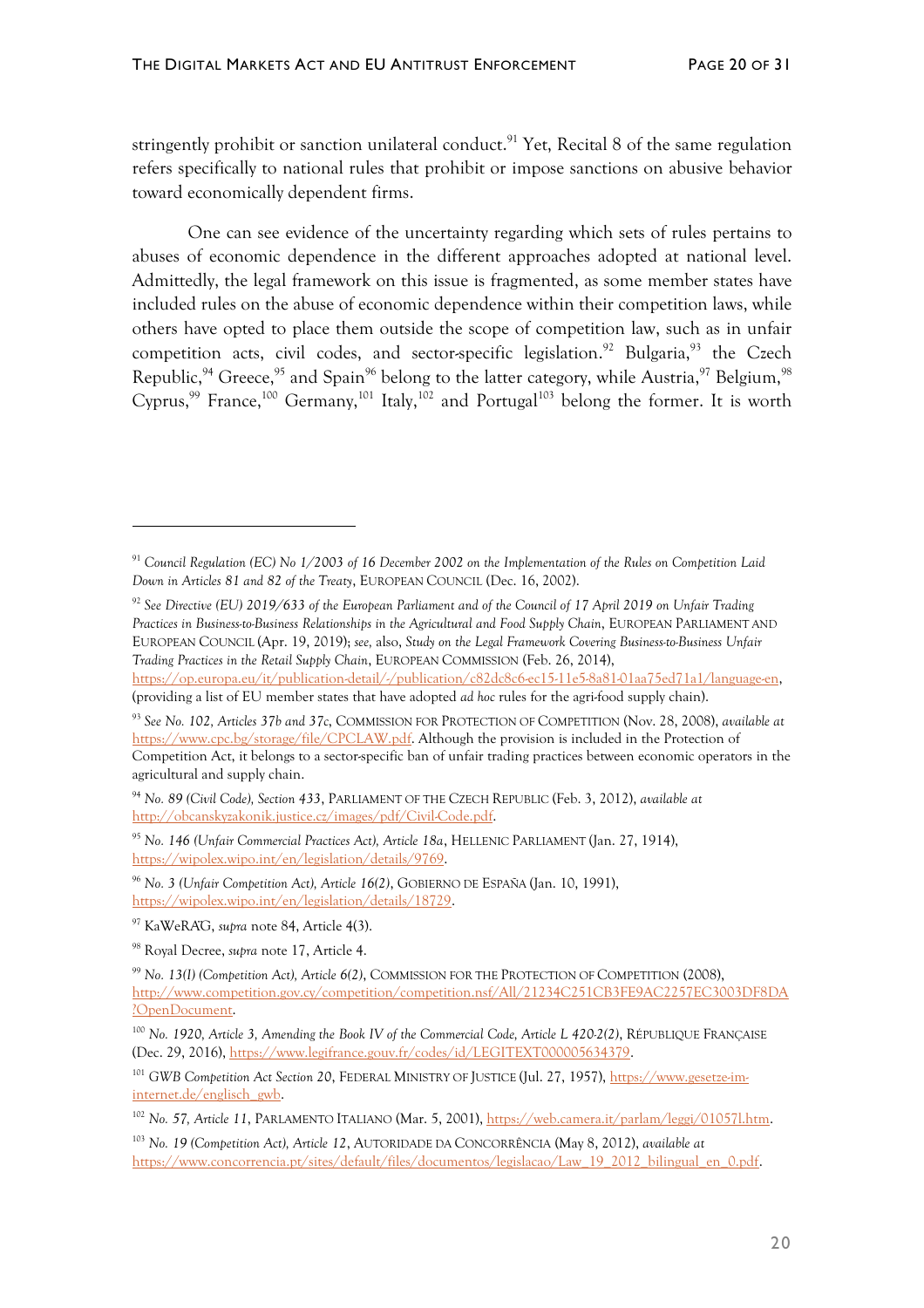noting that in Bulgaria,<sup>104</sup> Greece,<sup>105</sup> and Spain,<sup>106</sup> it also was previously the case that abuse of economic dependence formed part of the national competition act. In Italy, the rule was first introduced in the field of contract law<sup>107</sup> and then extended to antitrust law, thus establishing the concurrent competence of the NCA.

Because of their aims and requirements, abuse of economic dependence rules may represent a powerful alternative to the DMA in evaluating the relationship between digital platforms and their business users. For instance, in evaluating whether Google's policy complied with the new neighboring right granted to press publishers on the digital use of their publications, the French Competition Authority recently considered applying the national rule on abuse of economic dependence to safeguard publishers' weak bargaining position vis-à-vis online platforms.<sup>108</sup> Abuse of economic dependence rules share one of the DMA's primary goals, which is to address the asymmetry of bargaining power. The DMA's objective of fairness points to much of the same conduct, such as whether gatekeepers act fairly toward business users who depend to a significant degree on a gatekeeper's core platform services.<sup>109</sup> Also like the DMA, abuse of economic dependence rules do not require enforcers to establish proof of market dominance, nor to define a relevant market. Therefore, like the DMA, the main advantage provided by the abuse of economic dependence regime stems from granting regulators the ability to avoid the hurdles and burdens of standard antitrust analysis.

Several recent legislative initiatives demonstrate leaders' willingness to rely on abuse of economic dependence rules to address digital platforms' conduct. In 2020, Belgium approved an amendment to its Code of Economic Law to insert a rule on the abuse of economic dependence,<sup>110</sup> justifying the change with specific reference to the legislative gap concerning digital platforms.<sup>111</sup> In 2021, alongside the new antitrust tool for firms of

<sup>104</sup> *No. 102 (Protection of Competition Act), Article 37a*, COMMISSION FOR PROTECTION OF COMPETITION (Nov. 28, 2008), *available at* [https://www.minfin.bg/upload/39100/Protection\\_of\\_Competition\\_Act.pdf.](https://www.minfin.bg/upload/39100/Protection_of_Competition_Act.pdf)

<sup>105</sup> *No. 703, Article 2a*, HELLENIC PARLIAMENT (Sep. 26, 1977).

<sup>106</sup> *No. 16, Article 6(1)(b), Amended by Law, 3 July 2007*, OFFICIAL STATE GAZETTE (Jul. 17, 1989), *available at* [https://www.cnmc.es/file/64176/download.](https://www.cnmc.es/file/64176/download)

<sup>107</sup> *No. 192 (Subcontracting in Production Activities), Article 9*, AUTORITÀ GARANTE DELLA CONCORRENZA E DEL MERCATO (Jun 18, 1998), [https://en.agcm.it/en/scope-of-activity/competition/detail?id=04566191-adb3-4b31-](https://en.agcm.it/en/scope-of-activity/competition/detail?id=04566191-adb3-4b31-81bb-ba3a8f9e8f3e&parent=Legislation&parentUrl=/en/scope-of-activity/competition/legislation%22) [81bb-ba3a8f9e8f3e&parent=Legislation&parentUrl=/en/scope-of-activity/competition/legislation%22.](https://en.agcm.it/en/scope-of-activity/competition/detail?id=04566191-adb3-4b31-81bb-ba3a8f9e8f3e&parent=Legislation&parentUrl=/en/scope-of-activity/competition/legislation%22)

<sup>&</sup>lt;sup>108</sup> Decision 20-MC-01 on Requests for Interim Measures by the Syndicat des Éditeurs de la Presse Magazine, The Alliance *De La Presse D'information Générale and Others and Agence France-Presse*, AUTORITÉ DE LA CONCURRENCE*,* 9 (Apr. 9, 2020)[, https://www.autoritedelaconcurrence.fr/en/decision/requests-interim-measures-syndicat-des-editeurs-de-la](https://www.autoritedelaconcurrence.fr/en/decision/requests-interim-measures-syndicat-des-editeurs-de-la-presse-magazine-alliance-de-la)[presse-magazine-alliance-de-la.](https://www.autoritedelaconcurrence.fr/en/decision/requests-interim-measures-syndicat-des-editeurs-de-la-presse-magazine-alliance-de-la)

<sup>109</sup> European Commission, *supra* note 3, Recitals 2, 38, and 64. *See* also Monopolkomission, *supra* note 38, 5, (recommending that the DMA objective of fairness should address the economic dependence of business users vis-à-vis a gatekeeper).

<sup>110</sup> Royal Decree, *supra* note 17, Article 4.

<sup>111</sup> Jan Blockx, *Belgian Prohibition of Abuse of Economic Dependence Enters into Force*, 12 J. EUR. COMPET. LAW PRACT 321 (Jan. 22, 2021).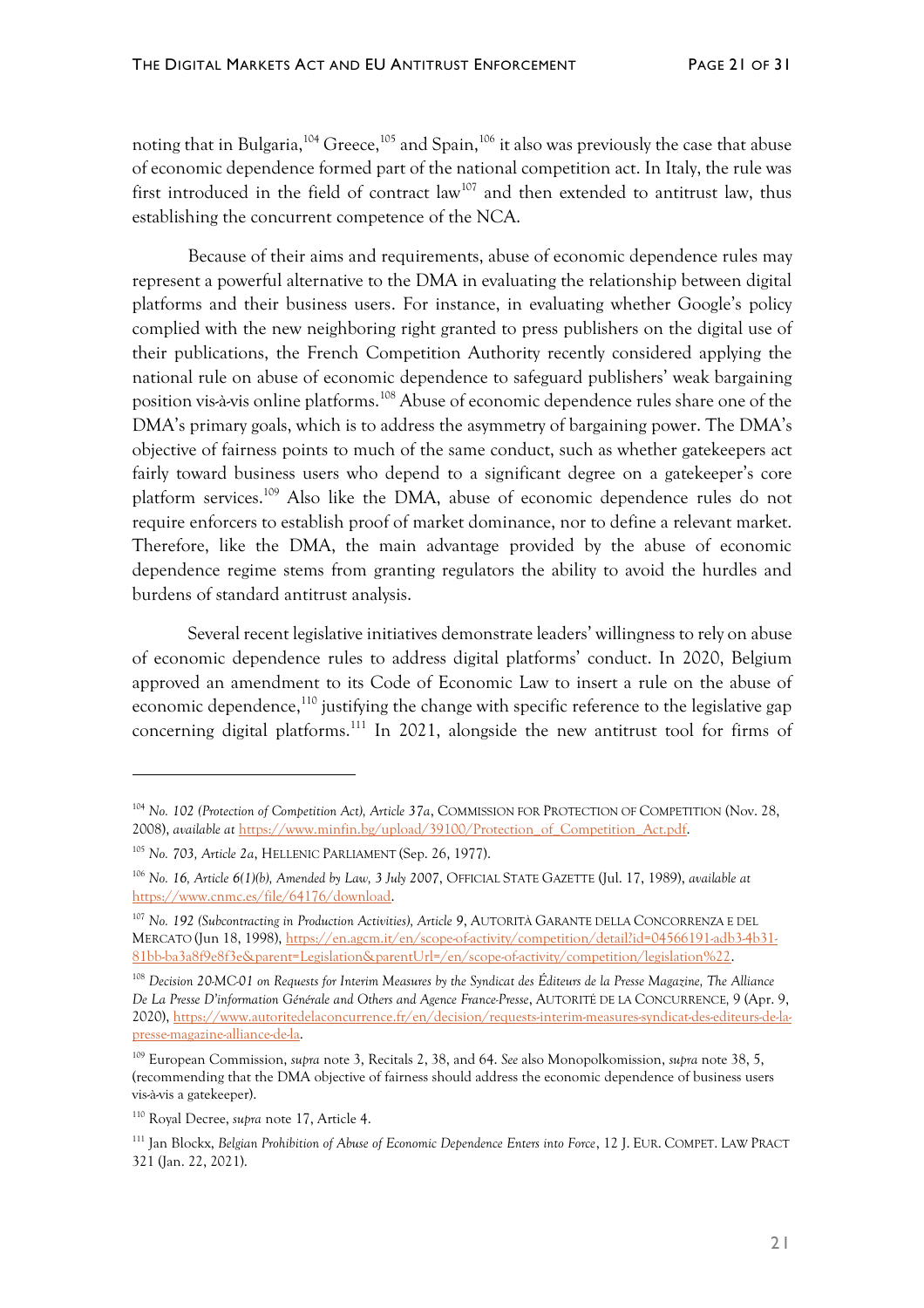"paramount significance for competition across markets," the German Bundestag has also extended its economic dependence rule to firms acting as "intermediaries on multi-sided markets" insofar as companies are dependent on their intermediary services to accessing supply and sales markets in such a way that sufficient and reasonable alternatives do not exist.<sup>112</sup> According to the German rule, such dependency may also arise when a firm depends on access to data controlled by another enterprise. The Italian annual competition law likewise included a rule that introduced a (rebuttable) presumption of economic dependence when a firm uses intermediation services provided by a digital platform that, due to network effects or the availability of data, plays a "key role" in reaching end users or suppliers. 113

Another relevant feature of the German rule is that it attempts to widen the scope of economic dependence by including refusal to access cases that should be analyzed according to the essential facility doctrine. Notably, traditional rules on economic dependence typically consider refusal to supply or sell an example of abusive conduct. Economic dependence presupposes a significant imbalance of bargaining power due to lock-in investments, and a hypothetical refusal to deal implies the existence of a previous trading relationship. It would be illogical to complain about an asymmetry of bargaining power and idiosyncratic investments where there has never been a contract. Further, in the case of newcomers, an alleged refusal to deal would require proving that the counterparty is an unavoidable trading partner due its position on the market (*i.e.*, a dominant position), rather than because of the transaction-specific investments imposed during the business relationship. Otherwise, as already mentioned, a party that has not yet signed an agreement is dealing with a "large numbers" bargaining situation.

With regard to intermediaries in multi-sided markets, however, the new German Section 20 makes specific reference to an enterprise dependent on access to data controlled by another enterprise. Under Section 20, refusing access to such data may constitute an abuse even if "there had not yet been a trade regarding these data." The rule therefore opens the door to applying economic dependence beyond its traditional boundaries, including a digital platform's refusal to grant access to data it controls to newcomers. In this way, it appears the German rule attempts to avoid the requirements of both the essential facility doctrine (*i.e., Bronner*'s indispensability of the asset) and economic dependence (*i.e.,* transaction-specific investments).

The Italian annual competition law's new rule pursues a similar goal, potentially with even wider scope. Although it doesn't specifically reference scenarios in which the firms have no prior trading relationship, the rule extends application of the abuse of economic dominance to digital platforms that act as gatekeepers ("key role") to reach

<sup>112</sup> GWB Digitalization Act, Section 20, *supra* note 16.

<sup>113</sup> Italian Government, Annual Competition Law Bill, Article 29, *supra* note 81.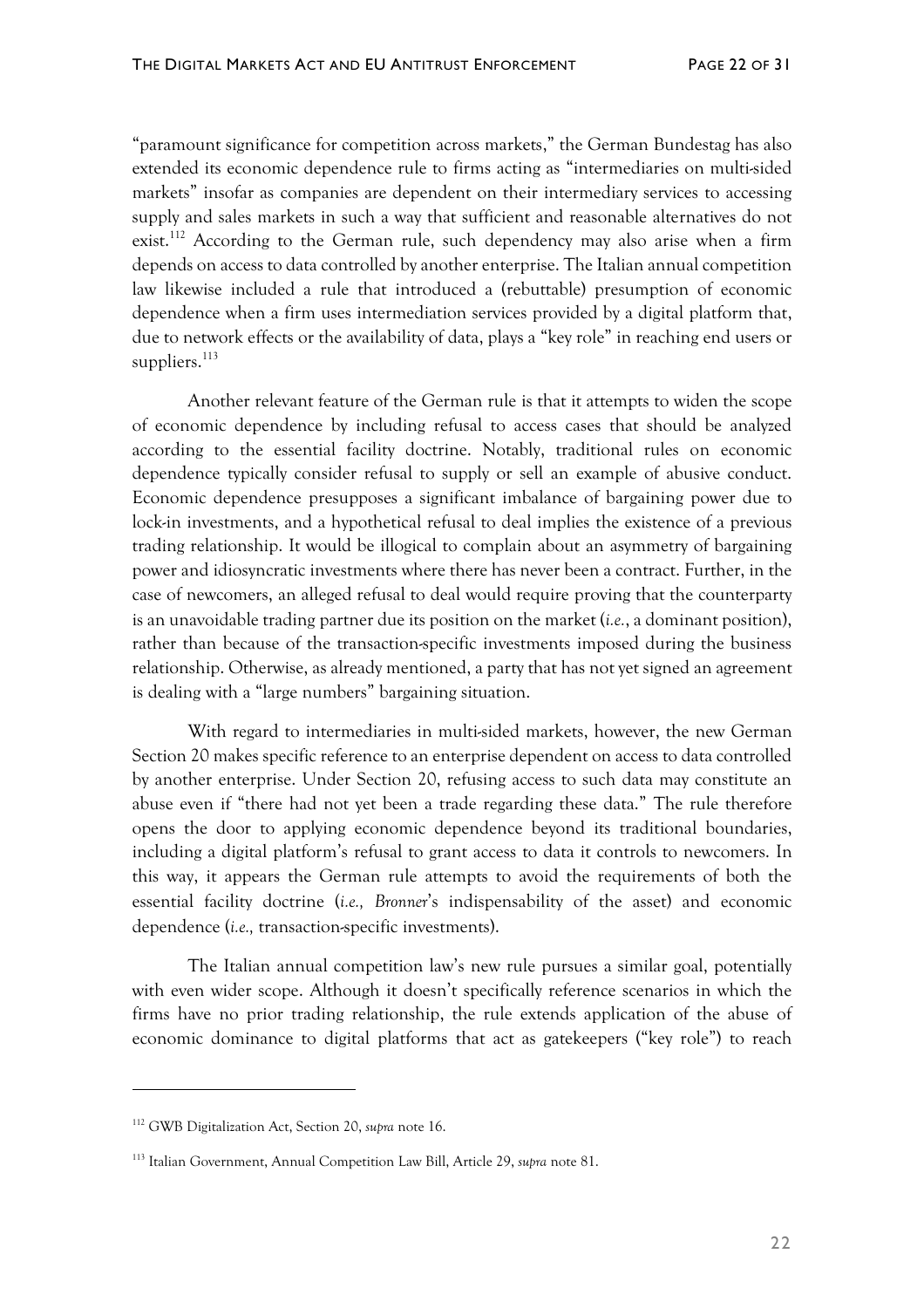customers or suppliers, not only in terms of data availability but also because of network effects.

As a result, both old and new national laws on economic dependence raise further concerns about potential overlap with DMA obligations.

#### *4. National Laws on Fairness and Bargaining Imbalance in Online Markets*

Some EU member states have also pursued sector-specific legislative initiatives that target protecting weaker parties from the supposed superior bargaining power exerted by digital intermediaries. In particular, Austria,<sup>114</sup> Belgium,<sup>115</sup> France,<sup>116</sup> Italy,<sup>117</sup> and Portugal<sup>118</sup> all in recent years have enacted rules to ensure hotels the freedom to grant their customers any rebate or economic advantage they choose, hence banning online travel agents (OTAs) from enforcing so-called "parity" clauses—also known as platform mostfavored nation (MFN) agreements or across-platform parity agreements (APPAs).<sup>119</sup>

These national rules forbid both the wide and the narrow versions of parity clauses, namely the guarantee for an OTA (*e.g.,* Booking and Expedia) that the prices quoted by a hotel on its platform will be as favorable as those offered not only on any other platform, but also on the hotel's own website. The proclaimed rationale for these rules is to ensure fair conditions and end what has been perceived as an endemic structural imbalance of power between tourist-accommodation operators and OTAs.

At least in Italy and Portugal, the rules are explicitly part of antitrust, having been included in the annual competition law and the national competition law, respectively. Nonetheless, these *per se* prohibitions are applied regardless of a given OTA's market power. Moreover, from the perspective of pure competition law, parity clauses long been a subject

<sup>118</sup> *No. 108, Article 5*, AUTORIDADE DA CONCORRÊNCIA (Dec. 7, 2021), *available at* [https://www.concorrencia.pt/sites/default/files/documentos/legislacao/Decreto-Lei%20n%20108-](https://www.concorrencia.pt/sites/default/files/documentos/legislacao/Decreto-Lei%20n%20108-2021_%20de%207%20de%20dezembro%20-%20segunda%20alteracao%20a%20lei%20da%20concorrencia.pdf) [2021\\_%20de%207%20de%20dezembro%20-](https://www.concorrencia.pt/sites/default/files/documentos/legislacao/Decreto-Lei%20n%20108-2021_%20de%207%20de%20dezembro%20-%20segunda%20alteracao%20a%20lei%20da%20concorrencia.pdf) [%20segunda%20alteracao%20a%20lei%20da%20concorrencia.pdf](https://www.concorrencia.pt/sites/default/files/documentos/legislacao/Decreto-Lei%20n%20108-2021_%20de%207%20de%20dezembro%20-%20segunda%20alteracao%20a%20lei%20da%20concorrencia.pdf) .

<sup>114</sup> *Amending the Act on Price Marking Act, §7*, RECHTSINFORMATIONSSYSTEM DES BUNDES (Nov. 17, 2016), *available at* [https://www.ris.bka.gv.at/Dokumente/Erv/ERV\\_1992\\_146/ERV\\_1992\\_146.pdf.](https://www.ris.bka.gv.at/Dokumente/Erv/ERV_1992_146/ERV_1992_146.pdf)

<sup>115</sup> *C-2018/31580, on the Freedom of Tariffs for Tourist Accommodation Operators in Contracts Concluded with Operators of Online Reservation Platforms, Article 5*, BELGISCH STAATSBLAD (Jul. 30, 2018), *available at* [https://www.ejustice.just.fgov.be/mopdf/2018/08/10\\_1.pdf#Page64.](https://www.ejustice.just.fgov.be/mopdf/2018/08/10_1.pdf#Page64)

<sup>116</sup> *No. 990, on Economic Growth, Activity and Equal Opportunities, Article 133*, RÉPUBLIQUE FRANÇAISE (Aug. 6, 2015), [https://www.legifrance.gouv.fr/jorf/article\\_jo/JORFARTI000030979755.](https://www.legifrance.gouv.fr/jorf/article_jo/JORFARTI000030979755)

<sup>117</sup> *No. 124, Annual Competition Law, Article 1, Para. 166*, GAZZETTE UFFICIALI (Aug. 4, 2017), [https://www.gazzettaufficiale.it/eli/id/2017/08/14/17G00140/sg.](https://www.gazzettaufficiale.it/eli/id/2017/08/14/17G00140/sg)

<sup>119</sup> Jens-Uwe Franck and Nils Stock, *What is 'Competition Law'? - Measuring EU Member States' Leeway to Regulate Platform-to-Business Agreements*, 39 YEARB. EUR. LAW 320 (Sep. 8, 2020).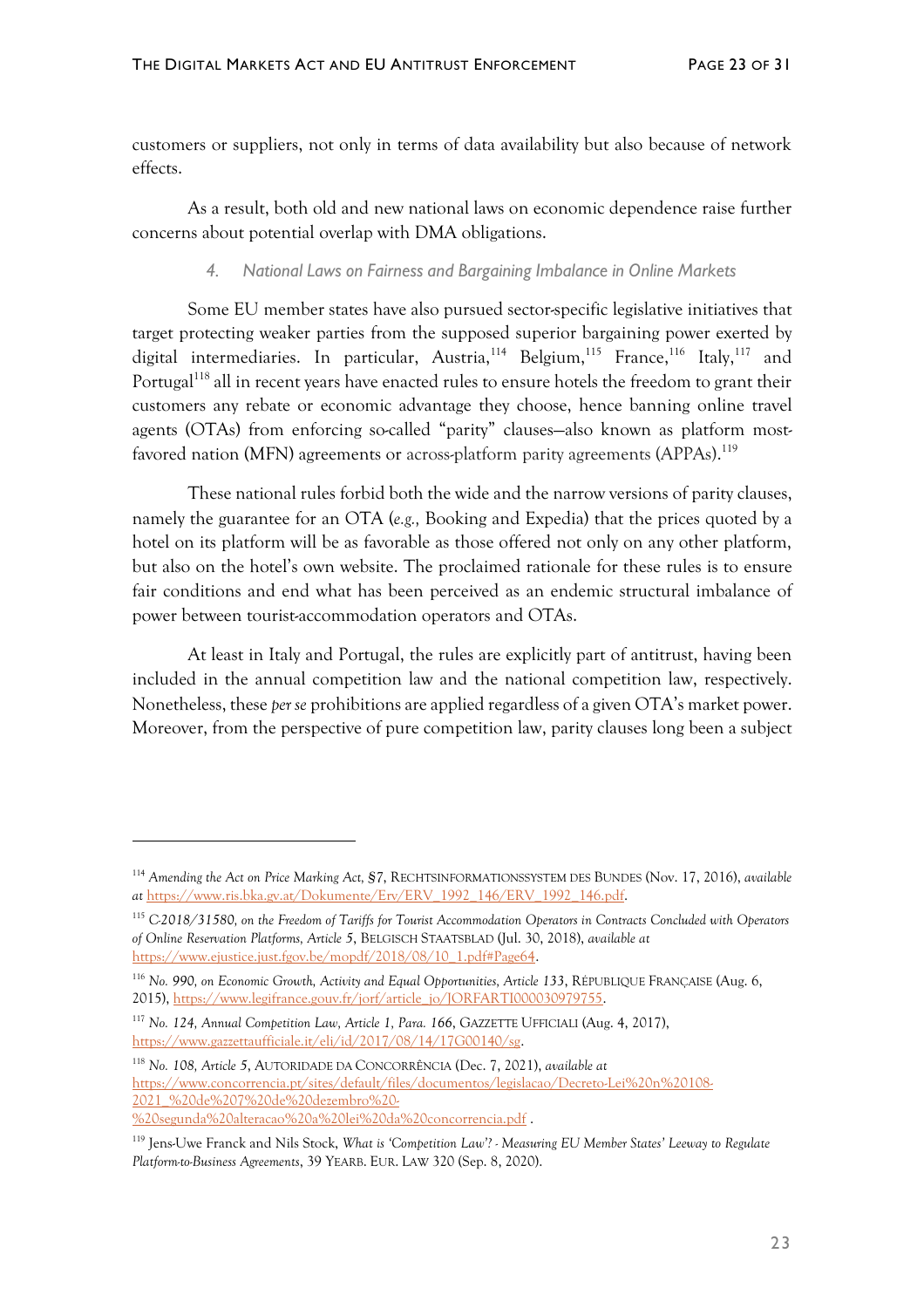controversy, especially as they regard hotel-booking platforms, although the case law is mixed. 120

Notably, these clauses raise competition concerns because they may reduce intrabrand competition, thereby lowering the incentives for platforms to compete on commission charged to suppliers or on quality dimensions.<sup>121</sup> Further, they may restrict the entry by low-cost retail platforms and facilitate horizontal collusion, either among the suppliers or the platforms. In particular, the use of broad MFN clauses together with the agency model that platforms frequently adopt (according to which suppliers set final prices) would render them comparable to the horizontal element of resale price maintenance (RPM), whereby the upstream firm sets identical retail prices across all intermediaries. At the same time, however, parity clauses can produce efficiency-enhancing effects. Namely, they are usually justified to protect platforms' investments in that they help avoid the risk of free-riding. They also may be used by new market entrants whose business model is based on having the best available resale prices or the widest product range.<sup>122</sup>

As a result, the European Commission's assessment endorsed a case-by-case and effects-based approach to parity clauses.<sup>123</sup> In general, broad parity clauses are considered

[https://webarchive.nationalarchives.gov.uk/ukgwa/20140402160400/http://oft.gov.uk/news-and-](https://webarchive.nationalarchives.gov.uk/ukgwa/20140402160400/http:/oft.gov.uk/news-and-updates/press/2013/60-13)

<sup>120</sup> *See*, e.g., *Case B6-46/12*, BUNDESKARTELLAMT (Dec. 9, 2013),

[https://www.bundeskartellamt.de/SharedDocs/Entscheidung/EN/Fallberichte/Kartellverbot/2013/B6-46-](https://www.bundeskartellamt.de/SharedDocs/Entscheidung/EN/Fallberichte/Kartellverbot/2013/B6-46-12.pdf;jsessionid=F17E154BDF4CA058F785741754304062.1_cid387?__blob=publicationFile&v=2) [12.pdf;jsessionid=F17E154BDF4CA058F785741754304062.1\\_cid387?\\_\\_blob=publicationFile&v=2](https://www.bundeskartellamt.de/SharedDocs/Entscheidung/EN/Fallberichte/Kartellverbot/2013/B6-46-12.pdf;jsessionid=F17E154BDF4CA058F785741754304062.1_cid387?__blob=publicationFile&v=2) (finding the price-parity clause as a hardcore restriction that was not indispensable for Amazon marketplace efficiencies and did not allow consumers a fair share of the resulting benefit). *See,* also, *OFT Welcomes Amazon's Decision to End Price Parity Policy*, UK Competition and Markets Authority (Aug. 29, 2013)

[updates/press/2013/60-13.](https://webarchive.nationalarchives.gov.uk/ukgwa/20140402160400/http:/oft.gov.uk/news-and-updates/press/2013/60-13) In literature, *see, e.g.,* Pinar Akman, *A Competition Law Assessment of Platform Most-Favoured-Customer Clauses*, 12 J. COMPETITION LAW ECON. 781 (2016); Pinar Akman and Daniel Sokol, *Online RPM and MFN under Antitrust Law and Economics*, 50 REV. IND. ORGAN. 133 (2017); Jonathan B. Baker and Fiona M. Scott Morton, *Antitrust Enforcement Against Platform MFNs*, 127 YALE L.J. 2176 (2017-2018); Andre Boik and Kenneth S. Corts, *The Effects of Platform MFNs on Competition and Entry*, 59 J LAW ECON 105 (2016); Ariel Ezrachi, *The Competitive Effects of Parity Clauses on Online Commerce*, 11 EUR 488 (2015); Amelia Fletcher and Morten Hviid, *Broad Retail Price MFN Clauses: Are They RPM "At Its Worst"?*, 81 ANTITRUST LAW J. 65 (2016); Chengsi Wang and Julian Wright, *Search Platforms: Showrooming and Price Parity Clauses*, 51 RAND J. ECON 32 (2020).

<sup>121</sup> *Commission Staff Working Document Accompanying the Report from the Commission to the Council and the European*  Parliament Final Report on the E-commerce Sector Inquiry, EUROPEAN COMMISSION, 179-180 (2017), [https://eur](https://eur-lex.europa.eu/legal-content/EN/TXT/?uri=CELEX%3A52017SC0154)[lex.europa.eu/legal-content/EN/TXT/?uri=CELEX%3A52017SC0154;](https://eur-lex.europa.eu/legal-content/EN/TXT/?uri=CELEX%3A52017SC0154) *Implications of E-commerce for Competition Policy*, ORGANISATION FOR ECONOMIC CO-OPERATION AND DEVELOPMENT, 25-26 (2018), *available at* [https://one.oecd.org/document/DAF/COMP\(2018\)3/en/pdf.](https://one.oecd.org/document/DAF/COMP(2018)3/en/pdf)

<sup>122</sup> However, *see* Jacques Crémer, Yves-Alexandre de Montjoye, and Heike Schweitzer, *Competition Policy for the Digital Era*, EUROPEAN COMMISSION, 56-57 (May 20, 2019), *available at*

<https://ec.europa.eu/competition/publications/reports/kd0419345enn.pdf> (claiming that any practice intended to protect the investment of a dominant platform should be minimal and well-targeted: on such basis, banning only the broad MFN would be sufficient in cases where competition between platforms is vigorous; on the other hand, it would also be appropriate to prevent narrow MFNs in cases where competition between platforms is weak and thus the pressure on the dominant platforms can only come from other sales channels).

<sup>123</sup> Commission Staff Working Document, *supra* note 121, 180.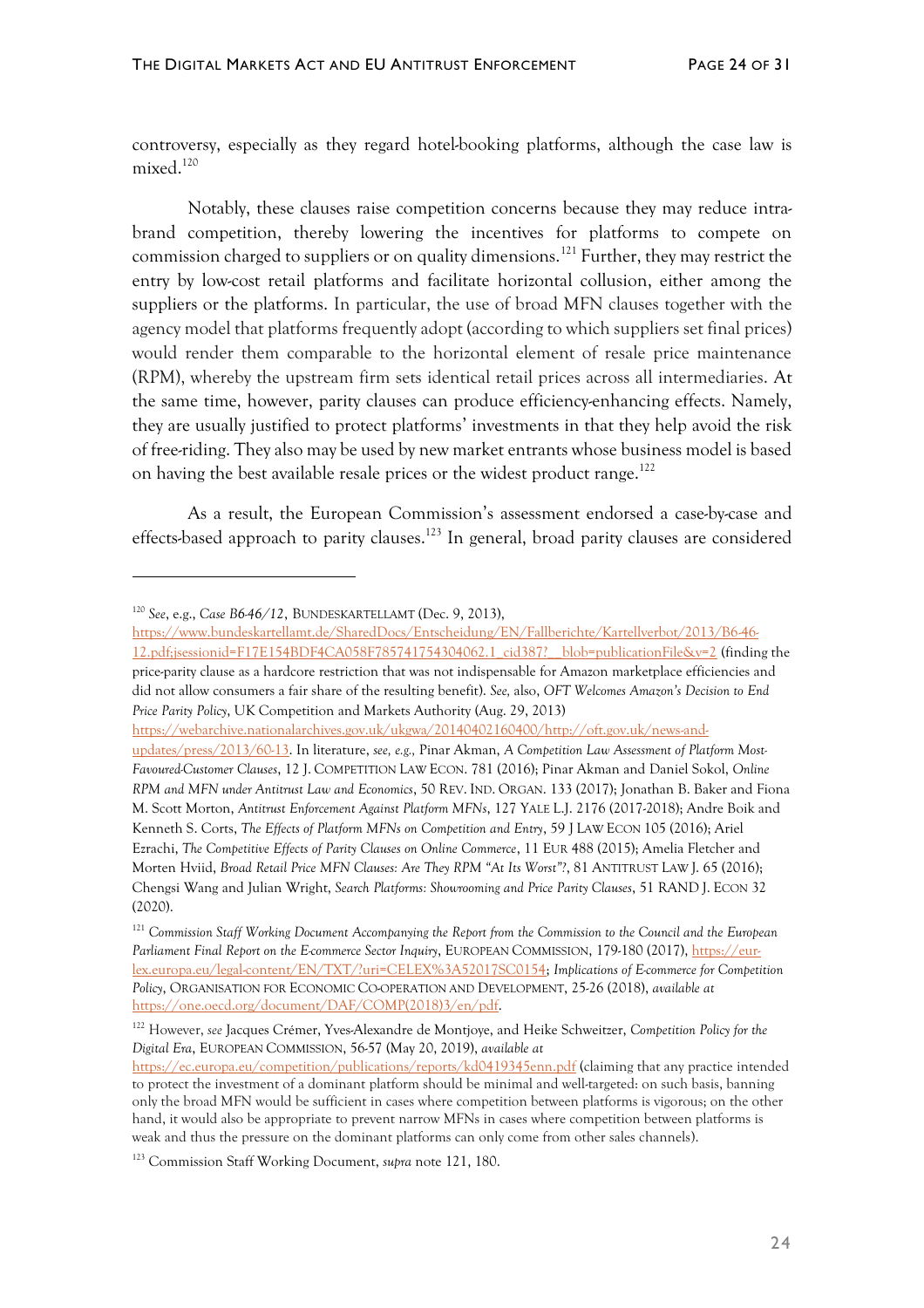more likely to produce net anti-competitive effects in online markets, while efficiency justifications usually prevail in the case of narrow parity clauses, since they have no impact on competition among platforms. 124

In line with these findings, NCAs dealing with hotel-booking platforms have focused their concerns on broad parity clauses, ending their investigations when the latter have been replaced by narrow parity clauses.<sup>125</sup> In a similar vein, the Portuguese competition authority (AdC) raised serious doubts about a government proposal to amend the national competition act to ban all parity clauses in the tourist-accommodation sector.<sup>126</sup> The AdC suggested that, rather than prohibiting MFN clauses, it would have been preferable to enable a case-by-case analysis of their effects, similar to analysis of such clauses under EU competition law.

The lone exception to this trend has been the German Bundeskartellamt, which also prohibited narrow best-price clauses.<sup>127</sup> The Federal Supreme Court recently supported the Bundeskartellamt's strict approach, ruling that a narrow price-parity clause used by an OTA was unlawful under competition law.<sup>128</sup> Notably, in the Court's view, a price-parity clause is not an ancillary restraint exempt from application of Article 101(1) TFEU and does not satisfy the conditions for exemption set out in Article 101(3) TFEU, since any advantages associated with combating free riding do not balance out its anti-competitive effects in the form of a significant impediment to hotels' own online distribution.

[https://extranet.concorrencia.pt/PesquisAdC/EPR.aspx?Ref=EPR\\_2021\\_35&isEnglish=True.](https://extranet.concorrencia.pt/PesquisAdC/EPR.aspx?Ref=EPR_2021_35&isEnglish=True)

<sup>124</sup> *Approval of the Content of a Draft for a Communication on Guidelines on Vertical Restraints*, EUROPEAN COMMISSION (Jul. 9, 2021), [https://eur-lex.europa.eu/legal](https://eur-lex.europa.eu/legal-content/EN/TXT/?uri=CELEX%3A52021XC0907%2802%29)[content/EN/TXT/?uri=CELEX%3A52021XC0907%2802%29.](https://eur-lex.europa.eu/legal-content/EN/TXT/?uri=CELEX%3A52021XC0907%2802%29)

<sup>125</sup> *See* Italian, French, and Swedish competition authority parallel proceedings: *Decision No. 25422, Mercato Dei Servizi Turistici-Prenotazioni Alberghiere On Line*, AUTORITÀ GARANTE DELLA CONCORRENZA E DEL MERCATO (Apr. 21, 2015), [https://en.agcm.it/en/media/detail?id=42f88c3c-d668-409f-b604-40581a05c97b;](https://en.agcm.it/en/media/detail?id=42f88c3c-d668-409f-b604-40581a05c97b) *Decision No. 15-D-06*, *Booking.com*, AUTORITÉ DE LA CONCURRENCE (Apr. 21, 2015),

[https://www.autoritedelaconcurrence.fr/en/decision/regarding-practices-implemented-bookingcom-bv](https://www.autoritedelaconcurrence.fr/en/decision/regarding-practices-implemented-bookingcom-bv-bookingcom-france-sas-and-bookingcom)[bookingcom-france-sas-and-bookingcom;](https://www.autoritedelaconcurrence.fr/en/decision/regarding-practices-implemented-bookingcom-bv-bookingcom-france-sas-and-bookingcom) *Decision No. 596/2013, Booking.com,* KONKURRENSVERKET (Apr. 15, 2015), *available at* [https://www.konkurrensverket.se/globalassets/dokument/engelska-](https://www.konkurrensverket.se/globalassets/dokument/engelska-dokument/beslut/13_0596e.pdf)

[dokument/beslut/13\\_0596e.pdf.](https://www.konkurrensverket.se/globalassets/dokument/engelska-dokument/beslut/13_0596e.pdf) *See,* also, *Decision No. 595/2015, Expedia*, KONKURRENSVERKET, (May 10, 2015), *available at* [https://www.konkurrensverket.se/globalassets/dokument/engelska-dokument/beslut/13-](https://www.konkurrensverket.se/globalassets/dokument/engelska-dokument/beslut/13-0595e.pdf) [0595e.pdf.](https://www.konkurrensverket.se/globalassets/dokument/engelska-dokument/beslut/13-0595e.pdf)

<sup>126</sup> *Opinion on Law-Decree No. 108/2021, of 7 December, Which Changes the Portuguese Competition Act and the Legal Frameworks Applicable to Restrictive Individual Trade Practices (PIRCS) and Standard Terms and Conditions*, AUTORIDADE DA CONCORRENCIA (Dec. 7, 2021), *available at*

<sup>127</sup> *Case B9-121/13, Booking.com*, BUNDESKARTELLAMT (Dec. 22, 2015), [https://www.bundeskartellamt.de/SharedDocs/Entscheidung/EN/Entscheidungen/Kartellverbot/B9-121-](https://www.bundeskartellamt.de/SharedDocs/Entscheidung/EN/Entscheidungen/Kartellverbot/B9-121-13.html) [13.html.](https://www.bundeskartellamt.de/SharedDocs/Entscheidung/EN/Entscheidungen/Kartellverbot/B9-121-13.html)

<sup>128</sup> *Case KVR 54/20, Booking.com,* BUNDESGERICHTSHOF (May 18, 2021), [https://juris.bundesgerichtshof.de/cgi](https://juris.bundesgerichtshof.de/cgi-bin/rechtsprechung/document.py?Gericht=bgh&Art=en&sid=7a5e4c9a67eee1f8680fcce08bf544aa&nr=120991&pos=0&anz=1)[bin/rechtsprechung/document.py?Gericht=bgh&Art=en&sid=7a5e4c9a67eee1f8680fcce08bf544aa&nr=120991](https://juris.bundesgerichtshof.de/cgi-bin/rechtsprechung/document.py?Gericht=bgh&Art=en&sid=7a5e4c9a67eee1f8680fcce08bf544aa&nr=120991&pos=0&anz=1) [&pos=0&anz=1.](https://juris.bundesgerichtshof.de/cgi-bin/rechtsprechung/document.py?Gericht=bgh&Art=en&sid=7a5e4c9a67eee1f8680fcce08bf544aa&nr=120991&pos=0&anz=1) *See*, also, Rupprecht Podszun and Tristan Rohner, *Narrow Price Parity Clauses: Beyond Booking.com (Germany)*, J. EUR. COMPET. LAW PRACT, forthcoming (2022).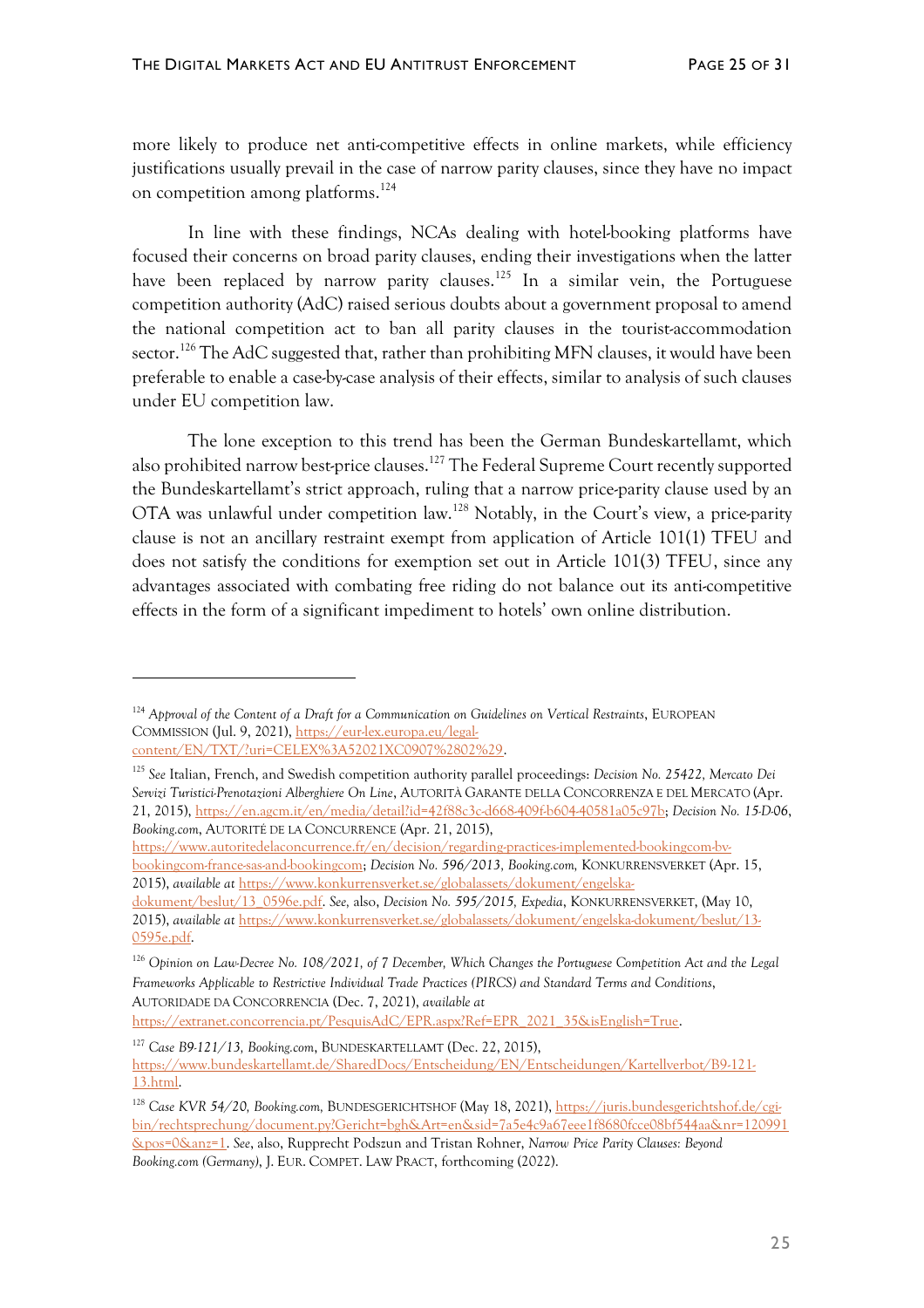Against this background, the DMA reflects the ongoing split on parity clauses. While the European Commission's proposal forbade gatekeepers from imposing broad parity clauses in their relationships with business users,<sup>129</sup> the Parliament approved an amendment to also ban narrow parity clauses.<sup>130</sup> This is particularly relevant to OTAs since, although they are neither vertically integrated firms nor ecosystems, they may nonetheless be deemed "gatekeepers" under the DMA's designation process.

Therefore, regardless of the choice made in the DMA's final text, the treatment of parity clauses in Europe will remain unsettled. Indeed, they will be subject to several different standards pursuant to sector-specific national laws, the application of competition law at EU level, the enforcement of competition law at the national level, and the DMA itself. Accordingly, a platform designated as a gatekeeper under the DMA that adopts parity clauses will have to contend with two degrees of fragmented rulemaking. The first is that OTAs will face a total ban on parity clauses in some member states, while other platforms will not. The second regards the different ways that parity clauses are assessed under the DMA and under competition law.

## **III. THE DMA'S INSTITUTIONAL DESIGN**

The legal framework described here demonstrates reveals that, in the wake of the DMA's imminent approval, the landscape of European competition policy will be crowded with several sets of overlapping rules. Digital market platforms will be particularly exposed to the risks of double jeopardy and conflicting decisions. Because of the DMA's legal basis, NCAs will, indeed, be permitted to apply traditional and new platform-specific antitrust rules. Further, NCAs may engage in so-called "antitrust gerrymandering,"<sup>131</sup> drawing the relevant market as narrowly as needed to capture platforms' conduct and strategies within national geographical boundaries, as already happened in the German *Facebook*<sup>132</sup> and Italian *Amazon*<sup>133</sup> investigations. A broad interpretation of the General Court ruling in *Google Shopping* may further empower NCAs with significant leeway to tackle relevant practices that are also targeted by the  $DMA<sup>134</sup>$  Finally, national laws on economic dependence may represent an alternative and powerful tool to assess the fairness of terms and conditions imposed by digital platforms on their business users.

This fragmentation of the European regulatory framework raises questions both about the DMA's aims and its legal basis. The original rationale for the DMA, and the justification for harmonization at the EU level under Article 114 TFEU, was ostensibly

<sup>129</sup> European Commission, *supra* note 3, Article 5(b).

<sup>130</sup> European Parliament, *supra* note 2.

<sup>131</sup> *See* Nicolas Petit, *EU Engaged in Antitrust Gerrymandering Against Google*, THE HILL (Jul. 31, 2018).

<sup>132</sup> Bundeskartellamt, *supra* note 23.

<sup>133</sup> Autorità Garante della Concorrenza e del Mercato, *supra* note 62.

<sup>134</sup> General Court, *supra* note 59.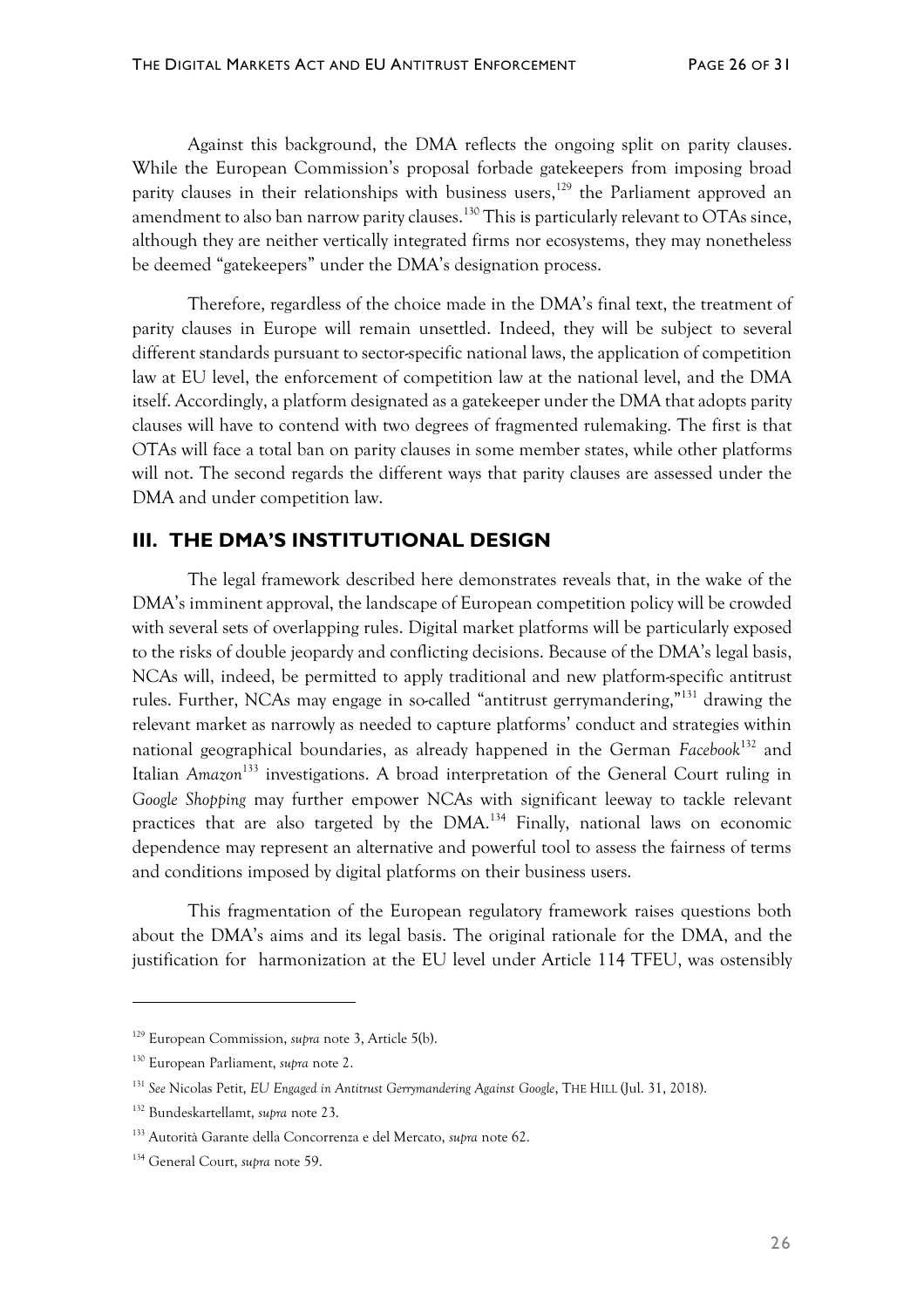the cross-border nature of services provided by digital platforms. Digital platforms often deploy their business models globally, thus making impossible for member states acting alone to effectively address the identified competition problems.<sup>135</sup> Indeed, the application of national rules had been deemed to undermine the goal of a Digital Single Market and the functioning of digital markets writ large.<sup>136</sup> But as this paper illustrates, the confluence of the DMA and national antitrust rules threatens to further fragment the European regulatory landscape.

This illustrates why it is necessary to ensure that the DMA is applied through a centralized enforcement structure, with the European Commission granted sole enforcement power. This institutional design model has significant precedents in the European experience (*i.e.,* the single supervisory mechanism (SSM) established as part of the first pillar of the banking union;<sup>137</sup> the General Data Protection Regulation (GDPR);<sup>138</sup> and the Merger Control Regulation<sup>139</sup>). It is premised on the idea that a one-stop shop is needed to avoid fragmentation and ensure effective results in overseeing platforms operating at a global scale.

As a consequence, pursuant to the Commission's proposal, member states are prevented from applying national rules specific to the types of firms and services covered by the DMA.<sup>140</sup> Notably, while the DMA is without prejudice to European and national competition rules, the application of the latter does not affect the obligations imposed on gatekeepers and their uniform and effective application in the internal market. Nothing precludes member states from pursuing other legitimate public interests by imposing obligations on gatekeepers to protect consumers or to fight against acts of unfair competition. But member states are not allowed to impose on gatekeepers further obligations for the purpose of ensuring contestable and fair markets.<sup>141</sup> To uphold this aim, the Commission and member states will need to work in close cooperation and coordination in their enforcement actions.<sup>142</sup>

<sup>135</sup> European Commission, *supra* note 3, Explanatory memorandum.

<sup>136</sup> *Ibid.*.

<sup>137</sup> *Council Regulation (EU) No. 1024/2013 of 15 October 2013 Conferring Specific Tasks on the European Central Bank Concerning Policies Relating to the Prudential Supervision of Credit Institutions*, EUROPEAN COUNCIL (2013).

<sup>&</sup>lt;sup>138</sup> Regulation (EU) 2016/679 of the European Parliament and of the Council of 27 April 2016 on the Protection of *Natural Persons with Regard to the Processing of Personal Data and on the Free Movement of Such Data, and repealing Directive 95/46/EC (General Data Protection Regulation)*, EUROPEAN PARLIAMENT AND EUROPEAN COUNCIL (2016).

<sup>139</sup> *Council Regulation (EC) No. 139/2004 of 20 January 2004 on the Control of Concentrations Between Firms*, EUROPEAN COUNCIL (2004).

<sup>140</sup> European Commission, *supra* note 3, Recital 9 and Article 1(5).

<sup>141</sup> *Ibid*., Article 1(5).

<sup>142</sup> *Ibid*., Article 1(7).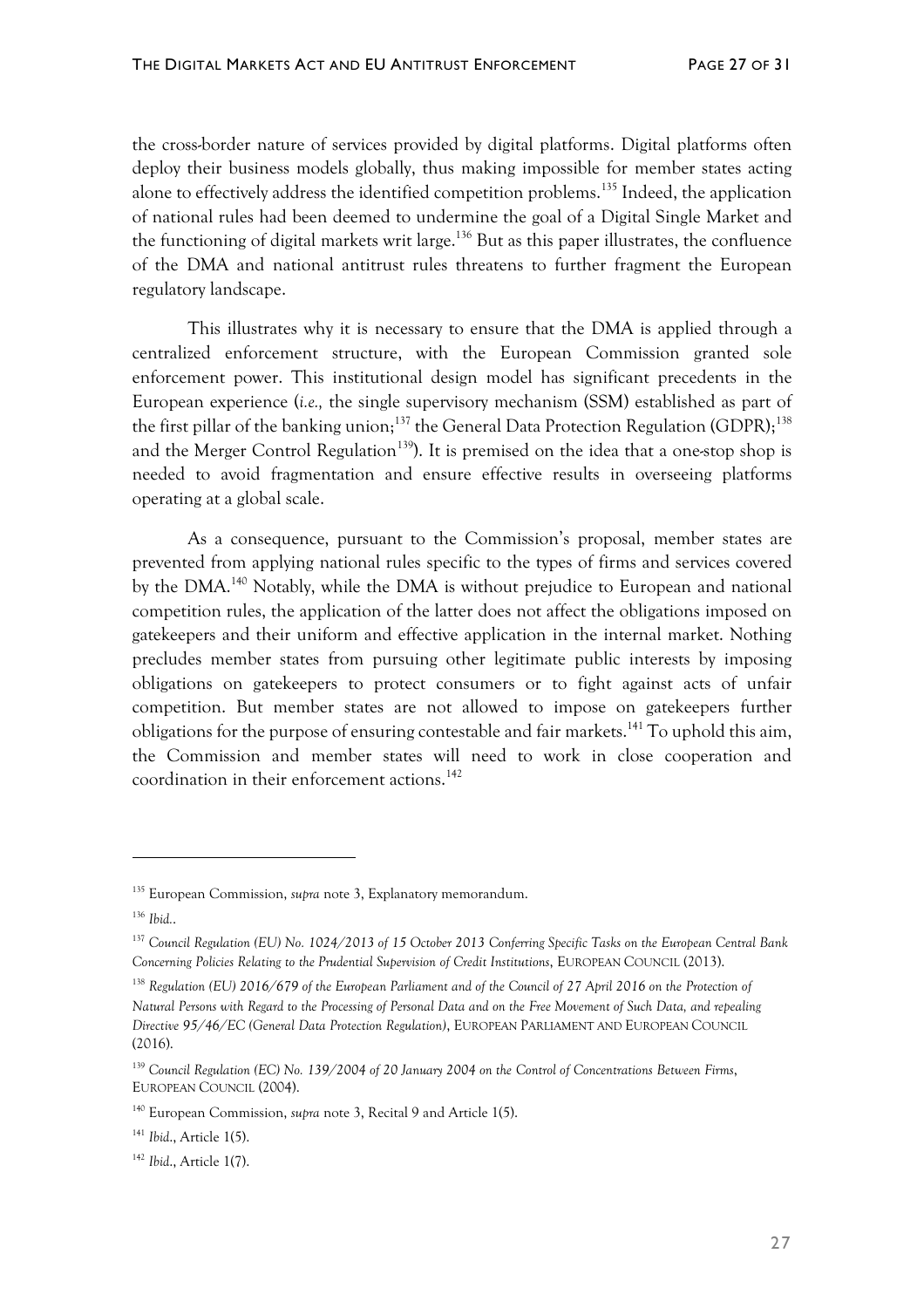But despite this declaration of intent, and despite the risk of overlap with *ex post* competition law enforcement, the DMA proposal does not set any specific rules on cooperation mechanisms with national bodies. <sup>143</sup> The Advisory Committee appointed to assist the Commission does not even guarantee the participation of NCAs.<sup>144</sup>

As the DMA will be implemented alongside EU and national competition law, the European Competition Network has pointed to the need for an articulation of enforcement powers between the European Commission and NCAs so as to preserve the integrity of the internal market and avoid the adoption of conflicting decisions.<sup>145</sup> Further, the French, German, and Dutch governments issued a joint statement declaring that the DMA should leave sufficient leeway for national rules applicable to gatekeepers, because of the complexity of the investigations required and the importance of digital markets for national economies.<sup>146</sup> Under this view, a larger role should be played by NCAs, with close coordination and cooperation between the Commission and NCAs to ensure a coherent application of legal regimes and to avoid enforcement bottlenecks. Notably, under this approach, the Commission would remain primarily responsible for enforcing the DMA and would have sole jurisdiction for designating gatekeepers or granting exemptions, while NCAs would play a complementary role by initiating or enforcing proceedings against gatekeepers on the basis of the DMA, carrying out investigative and monitoring actions.<sup>147</sup>

This tension among DMA enforcement, the parallel application of competition law, and the associated role of NCAs, has been among the primary issues on the table during the trilogue negotiations. Adopting its general approach, the Council confirmed that the European Commission would act as sole enforcer, but shared concerns about the need to strengthen coordination with member states by recognizing the role of the ECN and empowering NCAs to conduct investigations into possible DMA infringements and transmit their findings to the Commission.<sup>148</sup>

On a different note, the amendments approved by the Parliament served to reinforce the aim of centralized enforcement. Indeed, the request to facilitate cooperation and coordination with member states went well beyond competition law, but also included data protection, electronic communications, and consumer protection. The Parliament supported establishing a high-level group of regulators and entrusting competent national authorities with the task of supporting the Commission in monitoring compliance with

<sup>143</sup> *Ex Ante Regulation of Digital Markets*, *Background Note,* ORGANISATION FOR ECONOMIC CO-OPERATION AND DEVELOPMENT, at 28 (Dec. 2, 2021), [https://www.oecd.org/daf/competition/ex-ante-regulation-and-competition](https://www.oecd.org/daf/competition/ex-ante-regulation-and-competition-in-digital-markets.htm)[in-digital-markets.htm.](https://www.oecd.org/daf/competition/ex-ante-regulation-and-competition-in-digital-markets.htm)

<sup>144</sup> European Commission, *supra* note 3, Article 32.

<sup>145</sup> ECN, *supra* note 14, 7.

<sup>146</sup> German Federal Ministry for Economic Affairs and Energy, et al., *supra* note 49.

<sup>147</sup> ECN, *supra* note 14, 9; German Federal Ministry for Economic Affairs and Energy, et al., *supra* note 14.

<sup>148</sup> Council of the European Union, *supra* note 1, Article 32a.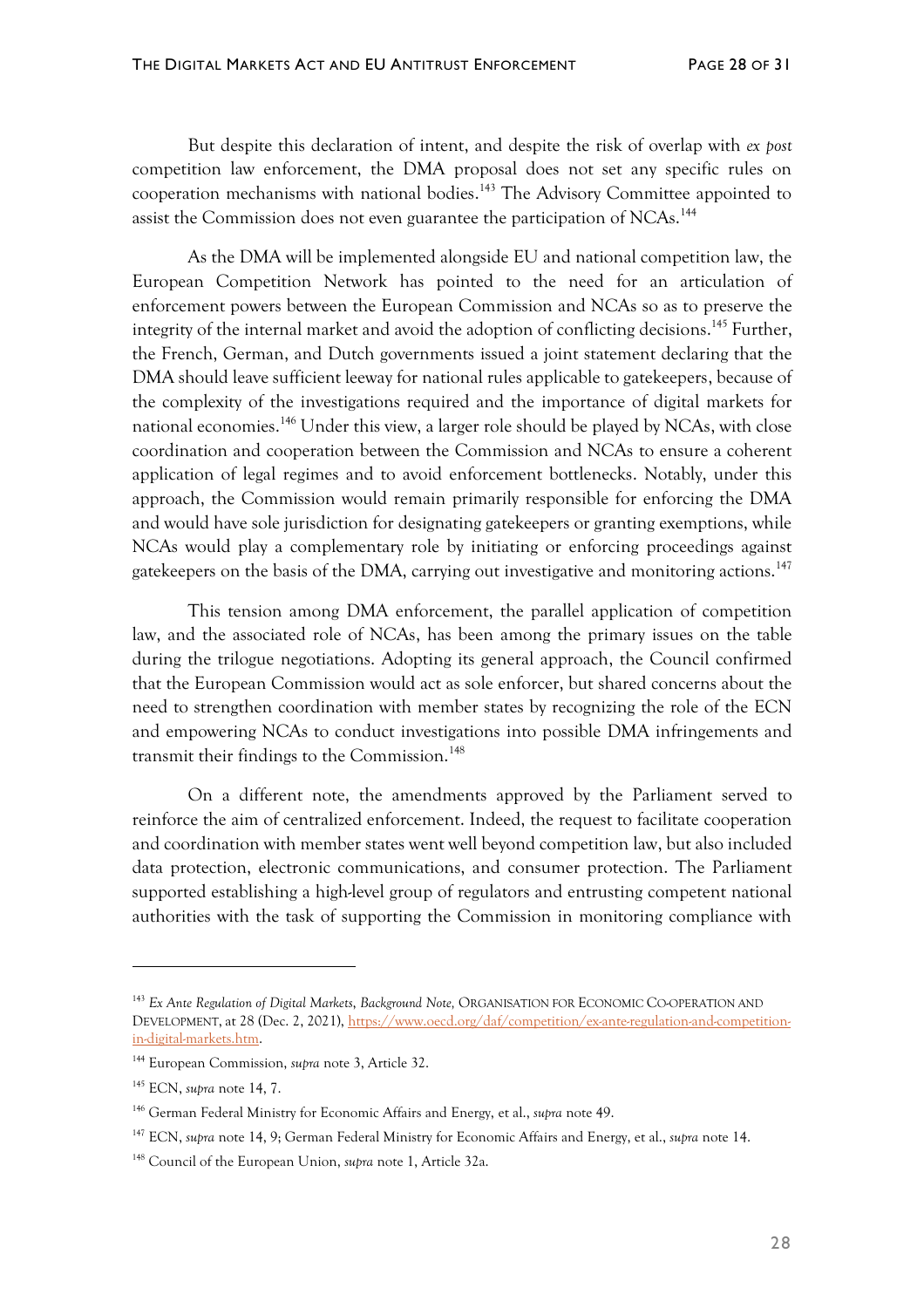and enforcement of the DMA's obligations.<sup>149</sup> The Parliament, however, also empowered the Commission with a veto right in cases where it found that the measures imposed on gatekeepers by a national authority ran counter to the DMA or to a decision adopted by the Commission under the DMA.<sup>150</sup> This amendment and the related weakening of NCAs' competence have been considered "unacceptable" by the German government. 151

## **IV. A CENTRALIZED REGULATORY REGIME**

The DMA has been criticized on several grounds.<sup>152</sup> Rather than pursuing distinctive aims and protecting defined legal interests, it essentially appears as a sectorspecific competition law. Indeed, its content stems from recent antitrust investigations and its rationale appears merely to make the competitive assessment of some practices faster and simpler. Further, by applying the same obligations to all gatekeepers, it disregards relevant differences among the business models that platforms employ. Moreover, it opts for detailed, backward-looking, and non-individualized rules, which are at odds with the complexity and fast-changing nature of digital markets.

Given these doubts about the content and the rationale of the DMA, we should at least be able to guarantee its coherent application. Toward this aim, the cross-border reach of the players targeted and of the effects generated by their conduct both support the choice for centralized enforcement. Further, the creation of a one-stop shop is consistent both with the rationale of the DMA and its legal basis. Indeed, decentralized enforcement at national level would be at odds with the goal of promoting the Single Digital Market by harmonization and would further blur the boundaries with competition law, calling into question the DMA's reliance on Article 114 TFEU as its legal basis.

As correctly noted, since the choice of the legal basis determines both the relevant legislative procedure and the scope for EU action, the failure to accomplish its proclaimed mission may undermine the DMA's compatibility with EU primary law.<sup>153</sup> The scenarios of parallel application of DMA rules and antitrust rules analyzed here suggest that the DMA falls short of its declared objective of preventing regulatory fragmentation.<sup>154</sup> As a consequence, we have called attention to the significant risk of cumulative proceedings

<sup>149</sup> European Parliament, *supra* note 2, Articles 31a, 31b, and 31c.

<sup>150</sup> *Ibid.*, Article 31d.

<sup>151</sup> *Draft Minutes*, COUNCIL OF THE EUROPEAN UNION, at 11 (Dec. 14, 2021) *available at* [https://data.consilium.europa.eu/doc/document/ST-14464-2021-INIT/en/pdf.](https://data.consilium.europa.eu/doc/document/ST-14464-2021-INIT/en/pdf)

<sup>152</sup> *See* Cappai and Colangelo, *supra* note 13.

<sup>153</sup> Alfonso Lamadrid de Pablo and Nieves Bayón Fernández, *Why the Proposed DMA Might Be Illegal under Article 114 TFEU, and How to Fix It*, 12 J. EUR. COMPET. LAW PRACT. 576 (2021).

<sup>&</sup>lt;sup>154</sup> *Ibid*. (arguing that none of the existing or likely sources of regulatory fragmentation identified to justify the adoption of the DMA would actually be affected by the DMA).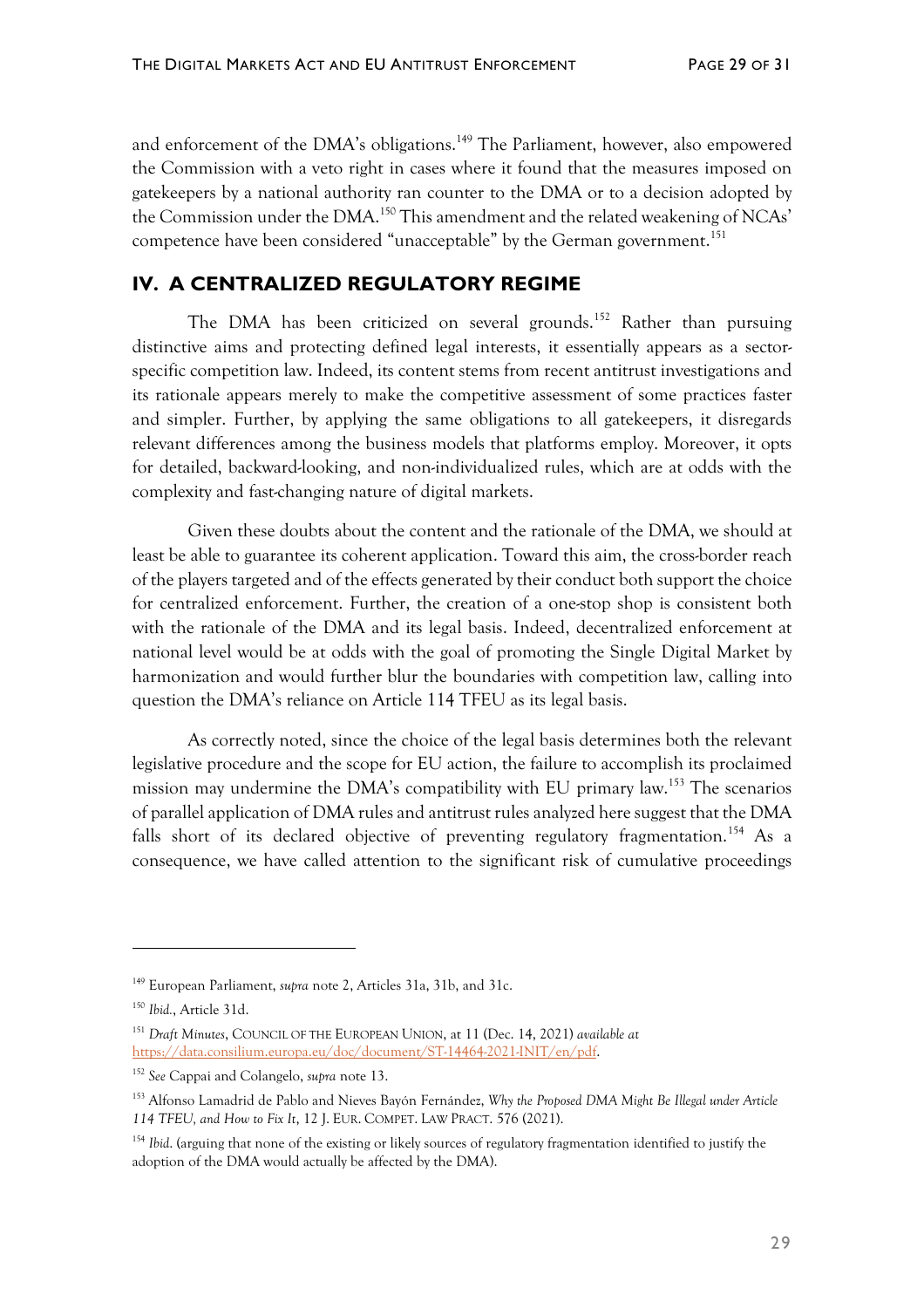stemming from enforcement of antitrust rules at the national level, which may generate duplicative sanctions and conflicting rulings.

Given the risk that the same practices may be assessed under multiple jurisdictions, full centralization of DMA enforcement at the EU level should not only be preserved, but strengthened. The Commission should be empowered with a veto right, as requested by the European Parliament. This power should not be limited to national measures on gatekeepers that run counter to the DMA or to a decision adopted by the Commission under the DMA, but it should also include prohibiting national authorities from carrying out investigations at their own initiative without authorization by the Commission. 155

However, full centralization of DMA enforcement alone would be not sufficient to ensure the law achieves its declared goals. A significant redefinition of its scope is also required.<sup>156</sup> Notably, risks of fragmentation generated by frictions with competition law would be contained by circumscribing the scope of the DMA to ecosystem-related issues, thus limiting its application to a few large platforms that able to orchestrate an ecosystem. This would also reinstate the very justification of the DMA, which is the emergence of a few large platforms acting as gatekeepers and enjoying an entrenched position as a result of conglomerate ecosystems.<sup>157</sup> Indeed, in terms of competition policy, the DMA was intended to specifically address problems related to ecosystems.<sup>158</sup> Yet, experts appointed by the European Commission to design a competition policy for the digital era highlighted the fact that competition in the digital economy is increasingly a competition among ecosystems, pointing to the circular relationship among network effects, data advantage, and portfolio effects as the feature that would make digital markets highly concentrated, prone to tipping, and not easily contestable.<sup>159</sup>

Changes in the designation process of targeted platforms would also require a reduction in the list of *ex ante* obligations the DMA imposes. Theyshould reflect differences in the business models platforms employ, being tailored to the specific firm under scrutiny, rather than implementing a one-size-fits-all approach.

There are compelling arguments against the policy choice to regulate platforms and their ecosystems like utilities.<sup>160</sup> The suggested adaptations would at least acknowledge the

<sup>155</sup> Pursuant to European Parliament, *supra* note 2, Article 31d (where a national authority intends to launch an investigation of gatekeepers based on national laws, it shall inform the Commission in writing of the first formal investigative measure).

<sup>156</sup> *See* also Lamadrid de Pablo and Fernández, *supra* note 153, 587-589.

<sup>157</sup> European Commission, *supra* note 3, Explanatory memorandum.

<sup>158</sup> Monopolkomission, *supra* note 38, 9.

<sup>159</sup> Crémer, de Montjoye, and Schweitzer, *supra* note 123, 33-34.

<sup>160</sup> Cappai and Colangelo, *supra* note 13. *See* also Tobias Kretschmer and Sven Werner, *Regulating Platforms as Utilities? A Business Model Perspective*, SSRN working paper (2021), [https://papers.ssrn.com/sol3/papers.cfm?abstract\\_id=3807310.](https://papers.ssrn.com/sol3/papers.cfm?abstract_id=3807310)